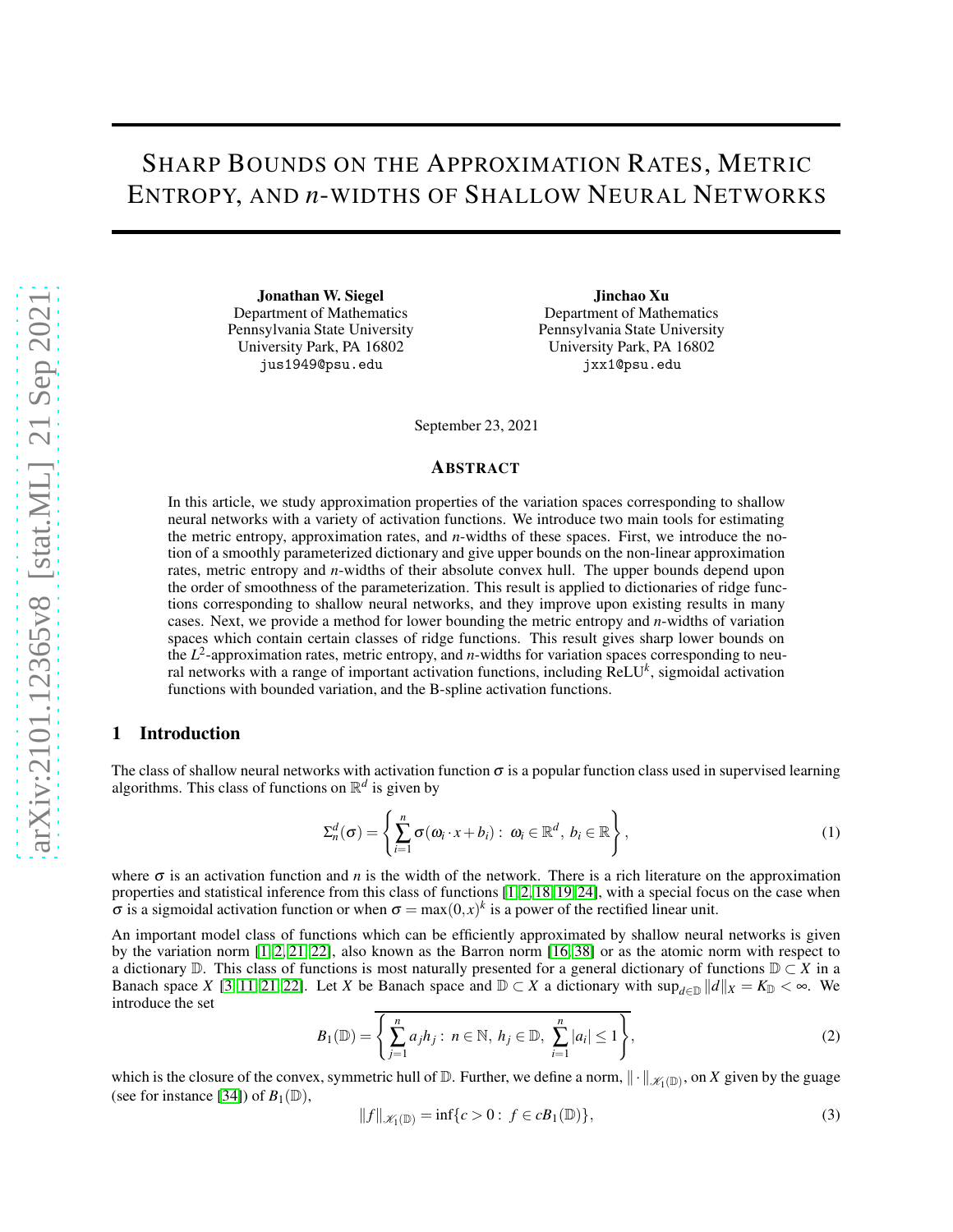which is defined so that  $B_1(\mathbb{D})$  is the unit ball of  $\|\cdot\|_{\mathscr{K}_1(\mathbb{D})}$ . We also denote the space  $\mathscr{K}_1(\mathbb{D})$  by

$$
\mathscr{K}_1(\mathbb{D}) := \{ f \in X : ||f||_{\mathscr{K}_1(\mathbb{D})} < \infty \}. \tag{4}
$$

As long as  $K_{\mathbb{D}} < \infty$ , the space  $\mathcal{K}_1(\mathbb{D})$  is a Banach space (see [\[36\]](#page-28-1) for instance).

The significance of the space  $\mathscr{K}_1(\mathbb{D})$  is in connection with approximation from the set of  $\ell^1$ -bounded *n*-term linear combinations of dictionary elements,

$$
\Sigma_{n,M}(\mathbb{D}) = \left\{ \sum_{j=1}^n a_j h_j : h_j \in \mathbb{D}, \sum_{i=1}^n |a_i| \le M \right\}.
$$
 (5)

A classical result of Maurey [\[32\]](#page-27-8) (see also [\[2,](#page-26-1) [11,](#page-27-6) [18\]](#page-27-0)) states that if *X* is a type-2 Banach space (see for instance [\[23\]](#page-27-9), Chapter 9 for the basic theory), i.e. if for  $f_1, \ldots, f_n \in X$  and  $\varepsilon_i$  Rademacher random variables we have

$$
\mathbb{E}_{\varepsilon_i} \left\| \sum_{i=1}^n \varepsilon_i f_i \right\|_X^2 \le T_{2,X} \sum_{i=1}^n \|f_i\|_X^2 \tag{6}
$$

<span id="page-1-1"></span>where  $T_{2,X} < \infty$  is called the type-2 constant of *X*, then for functions  $f \in \mathcal{K}_1(\mathbb{D})$  we have the following approximation rate,

$$
\inf_{f_n \in \Sigma_{n,M}(\mathbb{D})} ||f - f_n||_X \le T_{2,X} K_{\mathbb{D}} ||f||_{\mathscr{K}_1(\mathbb{D})} n^{-\frac{1}{2}},\tag{7}
$$

where the bound *M* can be taken as  $M = ||f||_{\mathscr{K}_1(\mathbb{D})}$ . This result holds for example with  $X = L^p(\Omega)$  for  $2 \le p < \infty$ , which is a type-2 space with constant  $T_{2,X} = O(\sqrt{p})$  by Khintchine's inequality. An equivalent formulation of this result, which is sometimes more convenient is that for  $f \in B_1(\mathbb{D})$  we have

<span id="page-1-0"></span>
$$
\inf_{f_n \in \Sigma_{n,1}(\mathbb{D})} ||f - f_n||_X \le T_{2,X} K_{\mathbb{D}} n^{-\frac{1}{2}}.
$$
\n(8)

The application of this framework to shallow neural networks comes by considering the dictionary

$$
\mathbb{D}_{\sigma}^{d} = \{ \sigma(\omega \cdot x + b) : \ \omega \in \mathbb{R}^{d}, \ b \in \mathbb{R} \} \subset L^{p}(\Omega), \tag{9}
$$

where  $\sigma$  is an appropriate activation function and  $\Omega \subset \mathbb{R}^d$  is a bounded domain. For convenience of notation and presentation, we will consider the unit ball  $\Omega = B_1^d := \{x \in \mathbb{R}^d : |x| \leq 1\}$  of  $\mathbb{R}^d$  throughout much of the paper, but we remark that the results we obtain generalize in a straighforward manner to any bounded domain  $\Omega \subset \mathbb{R}^d$ . For this dictionary, the set

$$
\Sigma_{n,M}(\mathbb{D}_{\sigma}^{d}) = \left\{ \sum_{j=1}^{n} a_j \sigma(\omega_j \cdot x + b_j) : \ \omega_j \in \mathbb{R}^d, \ b_j \in \mathbb{R}, \ \sum_{i=1}^{n} |a_i| \leq M \right\}
$$
(10)

is exactly the set of neural networks with activation function  $\sigma$  and  $\ell^1$ -bounded outer weights.

For activation functions  $\sigma$  which are bounded, the dictionary  $\mathbb{D}^d_{\sigma}$  is uniformly bounded in  $L^p$  and we will consider the variation space  $\mathscr{K}_1(\mathbb{D}_{\sigma}^d)$ . This is the case when  $\sigma$  is the Heaviside activation function or a sigmoidal activation function, for instance. Another class of bounded activation functions which are important are the compactly supported B-spline activation functions

$$
\sigma_{k,B}(x) = \sum_{i=0}^{k+1} (-1)^i {k+1 \choose i} (x-i)_+^k,
$$
\n(11)

which are supported on  $[0, k+1]$ .

However, when the activation function  $\sigma$  is not bounded, the dictionary  $\mathbb{D}^d_{\sigma}$  will not in general be unformly bounded in  $L^p(\Omega)$ . This is the case for the important activation functions  $\sigma(x) = \text{ReLU}^k(x) := x^k_+$  when  $k > 0$  for instance. In this case, we must modify the definition [\(9\)](#page-1-0) appropriately in order to guarantee boundedness of the dictionary. When  $\sigma_k(x) = \text{ReLU}^k(x)$  (here when  $k = 0$ , we interpret  $\sigma_k(x)$  to be the Heaviside function) we constrain the weights  $\omega$  and *b* and consider the dictionary

$$
\mathbb{P}_k^d = \{ \sigma_k(\omega \cdot x + b) : \ \omega \in S^{d-1}, \ b \in [-2,2] \} \subset L^p(B_1^d), \tag{12}
$$

where  $S^{d-1} = \{ \omega \in \mathbb{R}^d : |\omega| = 1 \}$  is the unit sphere. We remark that the constant 2 above can be replaced by any *c* > 1 to obtain an equivalent norm, and the interval [−2, 2] should be replaced by an appropriate interval for a general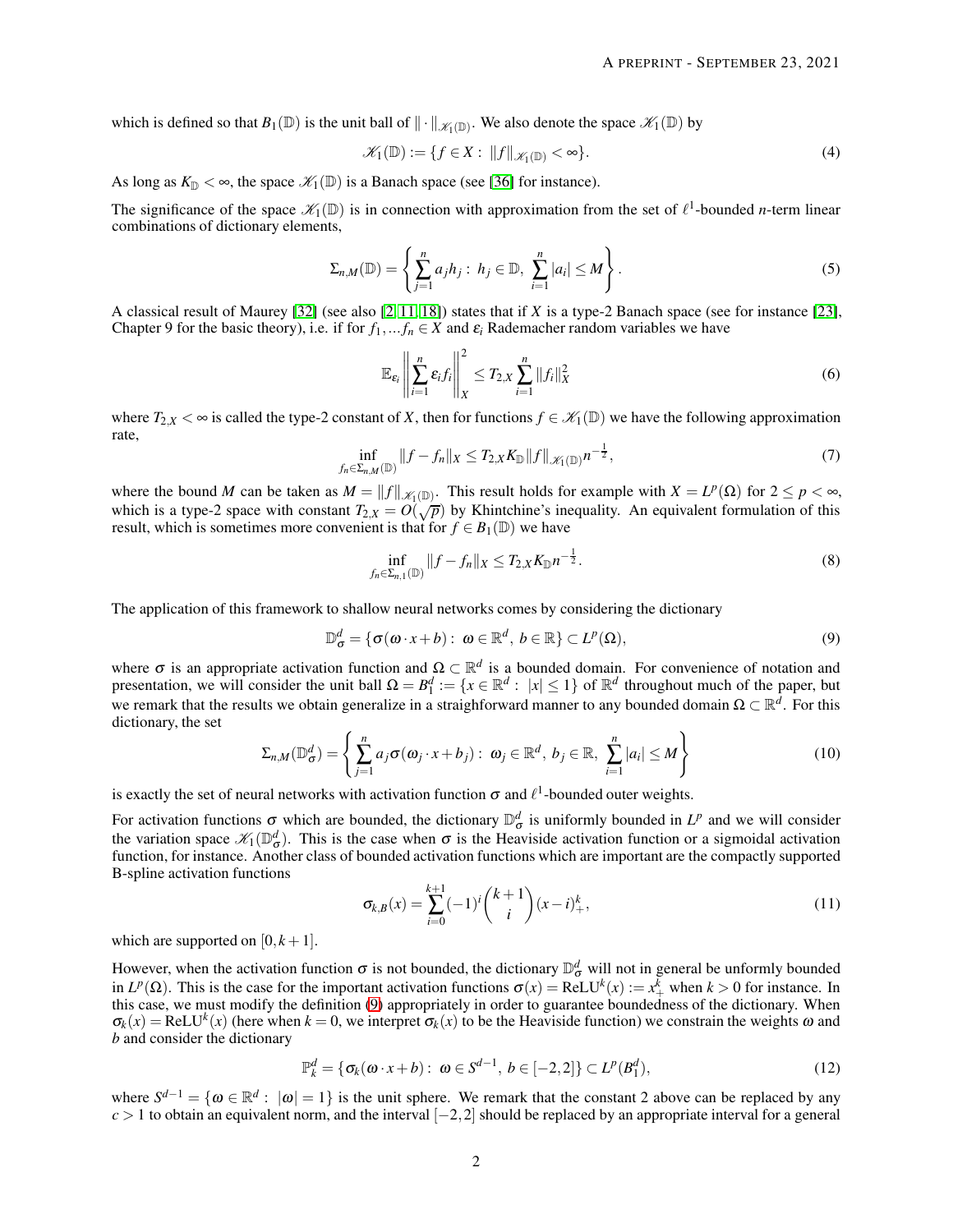domain  $\Omega$  (see [\[36\]](#page-28-1)). In the case  $k = 0$ , the dictionary  $\mathbb{P}_0^d$  is the same as  $\mathbb{D}_\sigma^d$  for  $\sigma$  the Heaviside activation function due to the degree 0 homogeneity of  $\sigma$  in this case.

There are relations between  $\mathscr{K}_1(\mathbb{D}_{\sigma}^d)$  and  $\mathscr{K}_1(\mathbb{P}_0^d)$  for certain activation functions  $\sigma$ . For instance, if  $\sigma$  is an activation function with bounded variation, then we have  $\mathscr{K}_1(\mathbb{D}_{\sigma}^d) \subset \mathscr{K}_1(\mathbb{P}_0^d)$ . This holds for the B-spline activation functions  $\sigma_{k,B}$ , for example. If in addition  $\sigma$  is a sigmoidal activation function, then we have equality  $\mathscr{K}_1(\mathbb{D}^d_{\sigma}) = \mathscr{K}_1(\mathbb{P}^d_0)$  [\[2,](#page-26-1)[36\]](#page-28-1).

An important result, first observed by Makovoz [\[27\]](#page-27-10), is that for certain dictionaries the rate in [\(7\)](#page-1-1) can be improved. In particular, for the dictionary  $\mathbb{P}_0^d$  corresponding to neural networks with Heaviside activation function, Makovoz showed that for  $f \in B_1(\mathbb{P}_0^d)$ 

$$
\inf_{f_n \in \Sigma_{n,M}(\mathbb{P}_0^d)} \|f - f_n\|_{L^2(B_1^d)} \lesssim_d n^{-\frac{1}{2} - \frac{1}{2d}}.
$$
\n(13)

(Note that here and in what follows the implied constant is independent of *n*, and the  $\ell^1$ -bound *M* is fixed and independent of *n*.) Furthermore, improved rates have been obtained for other dictionaries. In particular, in [\[19\]](#page-27-1), the dictionaries  $\mathbb{P}_k^d$  corresponding to neural networks with activation function  $\sigma = [\max(0,x)]^k$  are studied for  $k = 1,2$  and it is shown that for  $f \in B_1(\mathbb{P}_k^d)$ 

$$
\inf_{f_n \in \Sigma_{n,M}(\mathbb{P}_k^d)} \|f - f_n\|_{L^2(B_1^d)} \lesssim_{k,d} n^{-\frac{1}{2} - \frac{1}{d}}.
$$
 (14)

We remark that more generally, it is shown that these rates hold in *L*<sup>∞</sup> up to logarithmic factors. This analysis is extended to  $k \ge 3$  in [\[40\]](#page-28-2), where the same approximation rate is attained. In addition, when  $k = 1$ , i.e. for the ReLU activation function, in [\[1\]](#page-26-0) the improved rate

$$
\inf_{f_n \in \Sigma_{n,M}(\mathbb{P}_1^d)} \|f - f_n\|_{L^2(B_1^d)} \lesssim_d n^{-\frac{1}{2} - \frac{3}{2d}} \tag{15}
$$

is obtained using deep facts concerning the approximation of zonoids by zonotopes [\[29\]](#page-27-11). We remark also that this rate holds in the L<sup>∞</sup>-norm as well. These results raise the natural question of what the optimal approximation rates for  $\Sigma_{n,M}(\mathbb{P}_k^d)$  on the set  $B_1(\mathbb{P}_k^d)$  are.

Specifically, for each  $k = 0, 1, 2, ...$  and dimension  $d = 2, ...$  (the case  $d = 1$  is comparatively trivial), what is the largest possible value of  $\alpha := \alpha(k, d)$  such that for  $f \in B_1(\mathbb{P}_k^d)$  we have

<span id="page-2-0"></span>
$$
\inf_{f_n \in \Sigma_{n,M}(\mathbb{P}_k^d)} \|f - f_n\|_{L^2(B_1^d)} \lesssim_{k,d} n^{-\frac{1}{2} - \alpha(k,d)}.
$$
 (16)

The results above imply that  $\alpha(k, d) \geq \frac{1}{2d}$  for  $k = 0$ ,  $\alpha(k, d) \geq \frac{3}{2d}$  for  $k = 1$ , and  $\alpha(k, d) \geq \frac{1}{d}$  for  $k > 1$ . When  $d > 1$ , the best available upper bounds on  $\alpha(k,d)$  are  $\alpha(d,k) \leq \frac{k+1}{d}$  (see [\[19,](#page-27-1)27]), except in the case  $k = 0$ ,  $d = 2$ , where Makovoz obtains the sharp bound  $\alpha(0,2) = \frac{1}{4}$  [\[27\]](#page-27-10). We close these gaps and show that  $\alpha(k,d) = \frac{2k+1}{2d}$  for all  $k \ge 0$ and  $d \ge 1$ . Further, we show that when  $k = 0$ , the exponent  $\alpha(0, d)$  cannot be improved when replacing the Heaviside activation function by a sigmoidal activation function  $\sigma$  with bounded variation, nor can the approximation rate be improved if we replace the  $\ell^1$ -bound on the coeficients by an  $\ell^{\infty}$ -bound.

There is a close relationship between the approximation rates from  $\Sigma_{n,M}(\mathbb{D})$  and fundamental approximation theoretic quantities such as the metric entropy and *n*-widths of the convex hull  $B_1(\mathbb{D})$ . Next, we recall these notions, for more details, see for instance [\[26,](#page-27-12) [31\]](#page-27-13). The notion of metric entropy was first introduced by Kolmogorov [\[20\]](#page-27-14). The (dyadic) entropy numbers  $\varepsilon_n(A)$  of a set  $A \subset X$  are defined by

$$
\varepsilon_n(A)_X = \inf\{\varepsilon > 0: A \text{ is covered by } 2^n \text{ balls of radius } \varepsilon\}. \tag{17}
$$

Roughly speaking, the entropy numbers indicate how precisely we can specify elements of *A* given *n* bits of information and are closely related to approximation by stable non-linear methods [\[10\]](#page-27-15).

The Kolmogorov *n*-widths of a set  $A \subset X$  measure how accurately the set *A* can be approximated by linear subspaces and are given by

$$
d_n(A)_X = \inf_{Y_n} \sup_{x \in A} \inf_{y \in Y_n} ||x - y||_X,\tag{18}
$$

where the first infimum is over the collection of subspaces  $Y_n$  of dimension  $n$ . The Gelfand  $n$ -widths, which are important in compressed sensing [\[14\]](#page-27-16), measure how accurately elements from *A* can be recovered from linear measurements and are given by

$$
d^{n}(A)_{X} = \inf_{U_{n}} \sup \{ ||x||_{H} : x \in U_{n} \cap A \},
$$
\n(19)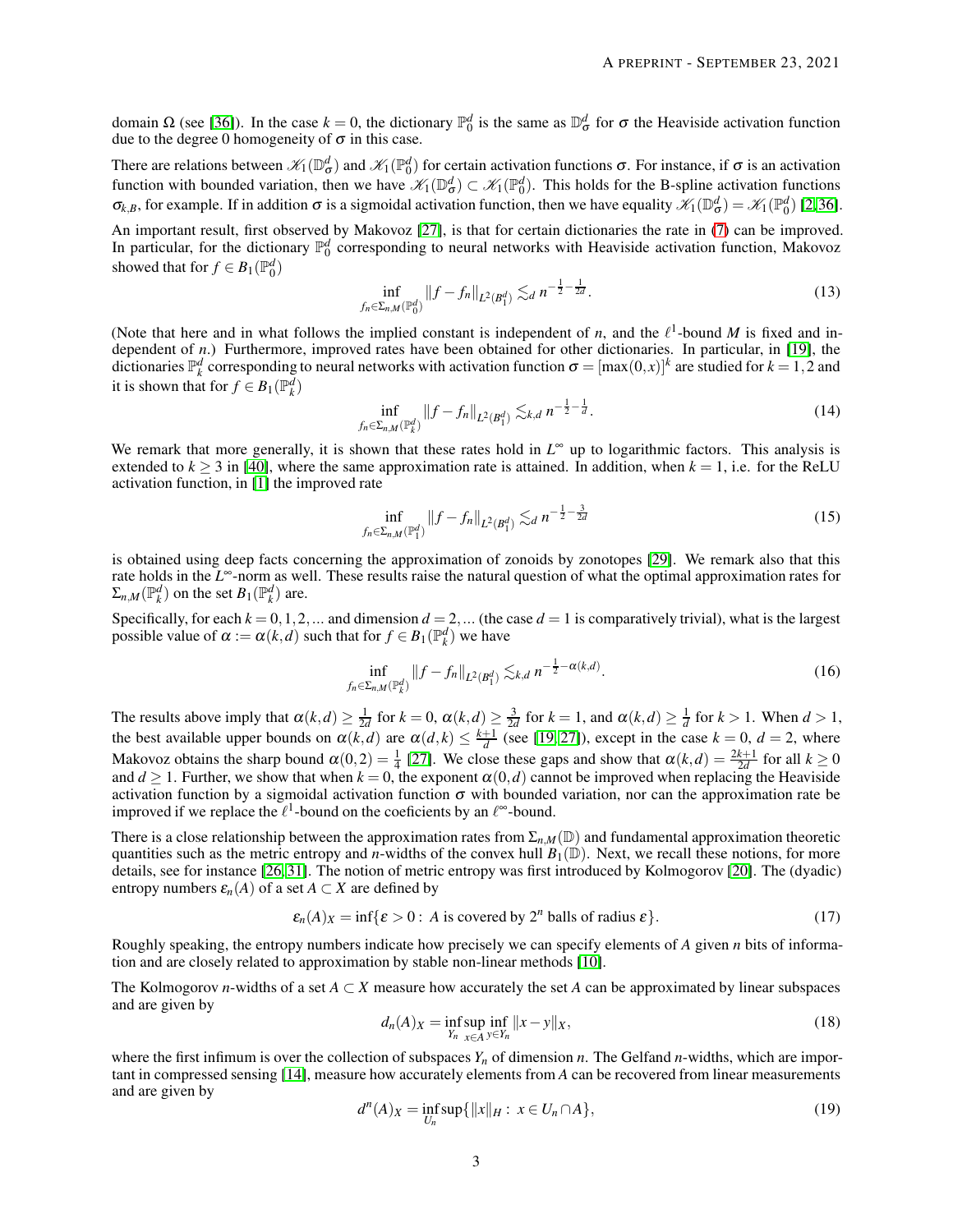where the infemum is taken over all closed subspaces *U<sup>n</sup>* of codimension *n*. The linear *n*-widths are closely related to the Kolmogorov *n*-widths but require the approximation to be given by a linear map and are given by

$$
\delta_n(A)_X = \inf_{T_n} \sup_{x \in A} ||x - T_n(x)||_X,
$$
\n(20)

where the infemum is taken over all linear operators of rank *n*. In a Hilbert space the linear *n*-widths and Kolmogorov *n*-widths coincide since  $T<sub>n</sub>$  can be taken as the orthogonal projection operator. Finally, the Bernstein widths are given by

$$
b_n(A)_X = \sup_{X_n} \inf_{x \in \partial(A \cap X_n)} ||x||_X,\tag{21}
$$

where the supremum is taken over all subspaces  $X_n \subset X$  of dimension *n*. The Bernstein widths give a lower bound on the best possible continuous non-linear approximation of the set *A* using *n*-parameters [\[12\]](#page-27-17).

We are interested in the *n*-widths and metric entropy of the convex hull  $B_1(\mathbb{D})$  for the dictionaries  $\mathbb{D}^d_{\sigma}$ ,  $\mathbb{P}^d_k$  and  $\mathbb{F}^d_s$ with respect to the *L*<sup>*p*</sup>-norm. In addition to being of independent interest, calculating the *L*<sup>2</sup>-metric entropy of  $B_1(\mathbb{P}_k^d)$ provides a sharp upper bound on  $\alpha(k,d)$  in [\(16\)](#page-2-0). The *n*-widths also allow a comparison of shallow neural networks with other linear and non-linear methods of approximation on the class  $B_1(\mathbb{P}_k^d)$ .

For instance, a priori it is unclear how large the space  $\mathcal{K}_1(\mathbb{P}^d_k)$  is. An important result in this direction was given by Barron [\[2\]](#page-26-1) in the case  $k = 0$ , who showed that

<span id="page-3-0"></span>
$$
||f||_{\mathscr{K}_{1}(\mathbb{P}_{0}^{d})} \lesssim \inf_{f_{e}|_{\mathcal{B}_{1}^{d}}}\int_{\mathbb{R}^{d}}|\widehat{f}(\xi)|(1+|\xi|)d\xi,
$$
\n(22)

where the infemum is taken over all extensions  $f_e$  of  $f$  outside of  $\Omega = B_1^d$ . This result was extended to  $k \ge 1$  in [\[19,](#page-27-1)[40\]](#page-28-2) (see also [\[35\]](#page-27-18) for more general activation functions), for which the relevant bound is

$$
||f||_{\mathscr{K}_1(\mathbb{P}_k^d)} \lesssim \inf_{f_e|_{B_1^d}} \int_{\mathbb{R}^d} |\hat{f}(\xi)| (1+|\xi|)^{k+1} d\xi.
$$
 (23)

However, it has been noted that the Fourier integral condition in [\(23\)](#page-3-0) fails to capture all functions in the space  $\mathcal{K}_1(\mathbb{P}^d_k)$ [\[15,](#page-27-19) [16\]](#page-27-5). Quantifying this gap has remained an important open problem. We provide an answer to this problem in terms of the  $L^2$ -metric entropy.

Our results can be divided into two categories. First, we consider upper bounds on approximation rates, entropy, and *n*-widths. Previous approximation rates, such as those obtained in [\[19,](#page-27-1) [27,](#page-27-10) [40\]](#page-28-2), and entropy bounds on the convex hull  $B_1(\mathbb{D})$ , such as those obtained in [\[7,](#page-27-20) [8\]](#page-27-21), rely upon covering the dictionary  $\mathbb D$  by balls of radius  $\varepsilon$  and using a stratified sampling argument.

In order to improve upon these results, the key idea is to use the smoothness of the dictionary  $\mathbb{P}_k^d$ . We obtain a higherorder generalization of these results by introducing the notion of a smoothly parameterized dictionary. A dictionary D is smoothly parameterized to order *s* if there exists a parameterization map  $\mathscr{P}: \mathscr{M} \to X$ , where  $\mathscr{M}$  is a smooth manifold, such that  $D \subset \mathcal{P}(\mathcal{M})$ , and such that  $\mathcal P$  is smooth to order *s* in an appropriate sense. We give a detailed definition in Section [2,](#page-4-0) where we show that if D is smoothly parameterized to order *s* by a compact *d*-dimensional manifold  $M$  and  $X$  is a type-2 Banach space, then

$$
\inf_{f_n \in \Sigma_{n,M}(\mathbb{D})} \|f - f_n\|_X \lesssim n^{-\frac{1}{2} - \frac{s}{d}},\tag{24}
$$

for some  $M < \infty$ . Here the implied constant depends upon the manifold M, the parameterization  $\mathcal{P}$ , and the type-2 constant of *X*. We apply this result to the dictionaries  $\mathbb{P}_k^d$ , which we show are smoothly parameterized to order  $k + \frac{1}{2}$ by the compact, *d*-dimensional manifold  $S^{d-1} \times [-2,2]$ . This allows us to improve upon the approximation rates for ReLU<sup>k</sup> networks described above when  $k \ge 2$ , and in particular show that  $\alpha(k,d) \ge \frac{2k+1}{2d}$  for all  $k \ge 0$ .

We also give upper bounds on the metric entropy and *n*-widths of the convex hull  $B_1(\mathbb{D})$  when  $\mathbb D$  is a smoothly parameterized dictionary. In particular, in Section [2,](#page-4-0) we show that if D is smoothly parameterized to order *s* by a compact, *d*-dimensional manifold, then we have

$$
d_n(B_1(\mathbb{D}))_X \lesssim n^{-\frac{s}{d}}.\tag{25}
$$

If in addition the space  $X$  is a type-2 Banach space, then we have the bound

$$
\varepsilon_n(B_1(\mathbb{D}))_X \lesssim n^{-\frac{1}{2} - \frac{s}{d}}.\tag{26}
$$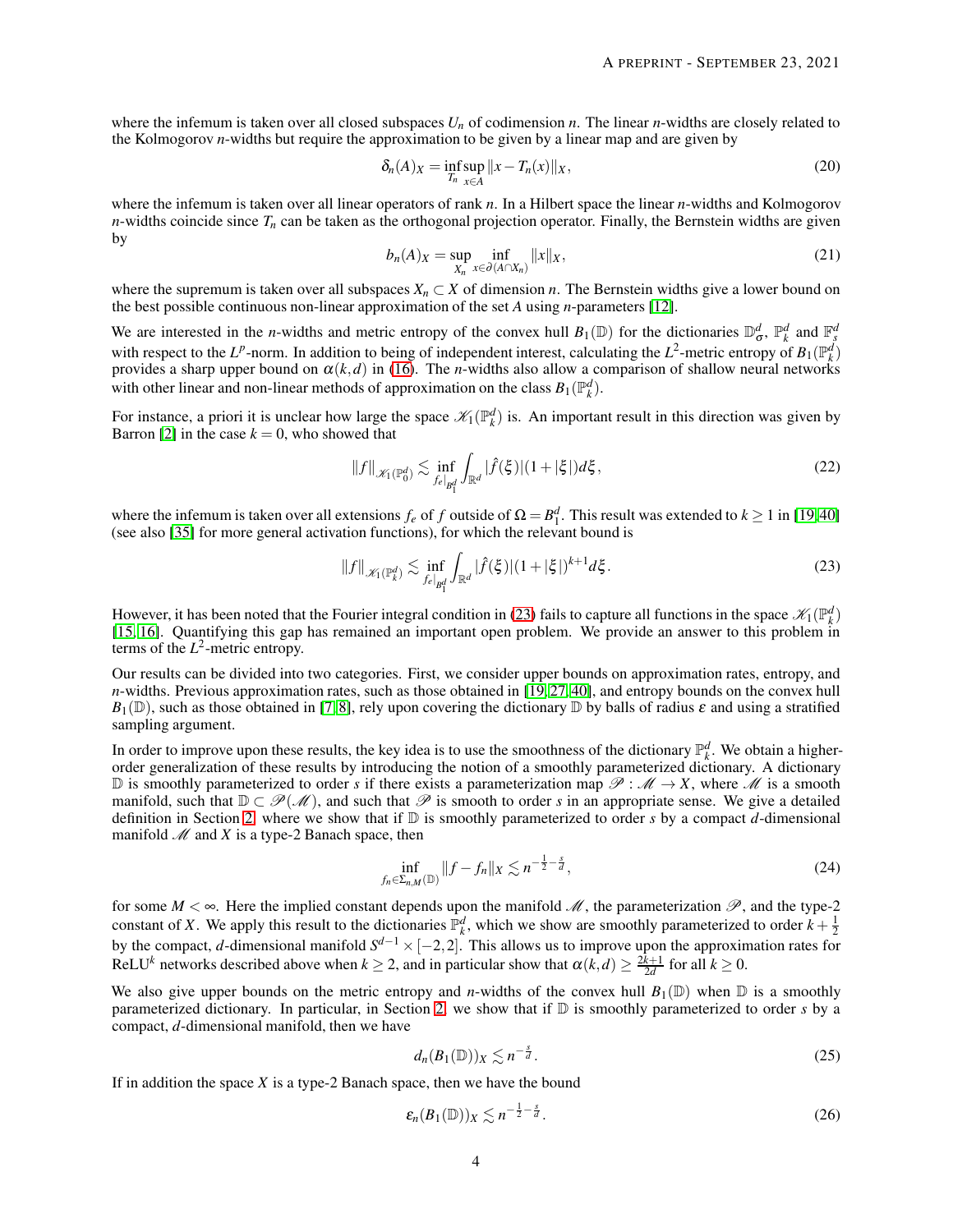Finally, if in addition *X* is a Hilbert space, then we also have

$$
d^n(B_1(\mathbb{D}))_X \lesssim n^{-\frac{1}{2} - \frac{k+\alpha}{d}}.\tag{27}
$$

This generalizes the results from [\[7,](#page-27-20) [8\]](#page-27-21) to smoothly parameterized dictionaries instead of just compact dictionaries. The application to  $\mathbb{P}_k^d$  give the bounds

$$
d_n(B_1(\mathbb{P}_k^d))_{L^p(\Omega)} \lesssim_{p,k,d} n^{-\frac{pk+1}{pd}}
$$
\n(28)

for  $1 < p < \infty$ . For the entropy we have

$$
\varepsilon_n(B_1(\mathbb{P}_k^d))_{L^p(\Omega)} \lesssim_{p,k,d} n^{-\frac{1}{2} - \frac{pk+1}{pd}}
$$
 (29)

for  $2 \le p < \infty$ . Finally, in  $L^2$  we also get a bound on the Gelfand *n*-widths

$$
d^{n}(B_{1}(\mathbb{P}_{k}^{d}))_{L^{2}(\Omega)} \lesssim_{k,d} n^{-\frac{1}{2} - \frac{2k+1}{2d}}.
$$
\n(30)

Next, we consider lower bounds on approximation rates, metric entropy, and *n*-widths of the spaces  $B_1(\mathbb{D}^d_{\sigma})$  and  $B_1(\mathbb{P}_k^d)$ . The key here is a generalization of a construction of Makovoz [\[27\]](#page-27-10), which enables us to find a large collection of nearly orthogonal functions in  $B_1(\mathbb{D})$  when the dictionary  $\mathbb D$  contains a certain class of ridge functions. As a consequence of this construction, we obtain the following lower bounds on the entropy and *n*-widths in *L* 2

$$
d_n(B_1(\mathbb{P}_k^d))_{L^2(\Omega)} \gtrsim_{k,d} n^{-\frac{2k+1}{2d}}, \ \varepsilon_n(B_1(\mathbb{P}_k^d))_{L^2(\Omega)} \gtrsim_{k,d} n^{-\frac{1}{2}-\frac{2k+1}{2d}}, \ b_n(B_1(\mathbb{P}_k^d))_{L^2(\Omega)} \gtrsim_{k,d} n^{-\frac{1}{2}-\frac{2k+1}{2d}}.
$$

Using this method, we can also obtain lower bounds for  $B_1(\mathbb{D}^d_\sigma)$  for a variety of activation functions  $\sigma$ , for instance for  $\sigma = \sigma_{k,B}$  the B-spline activation functions.

The lower bounds on the entropy enable use to obtain the sharp lower bound  $\alpha(k,d) \geq \frac{2k+1}{2d}$ . Further, we use these lower bounds to show that the exponent in the approximation rates [\(16\)](#page-2-0) cannot be improved by relaxing the  $\ell^1$ -norm constraint on the weights to an  $\ell^{\infty}$ -norm constraint. These lower bounds also carry over to sigmoidal activation functions  $\sigma$ , as long as  $\sigma$  has bounded variation. This improves a result of Makovoz [\[28\]](#page-27-22), which makes stronger assumptions on  $\sigma$ . The entropy lower bounds also provide a gap of between the space  $\mathcal{K}_1(\mathbb{P}_k^d)$  and the space defined by the integral condition [\(23\)](#page-3-0) in terms of the metric entropy. Finally, the lower bounds on the metric entropy, Kolmogorov, and Bernstein *n*-widths show that linear methods are dramatically worse that shallow neural networks, and even non-linear methods cannot improve upon shallow neural networks on the class  $B_1(\mathbb{P}_k^d)$  if either stability [\[10\]](#page-27-15) or continuity [\[12\]](#page-27-17) of the approximation method is required.

The paper is organized as follows. In Section [2](#page-4-0) we study smoothly parameterized dictionaries in detail and derive approximation rates for the set  $B_1(\mathbb{D})$  when  $\mathbb D$  is smoothly parameterized by a compact manifold. Here we also extend existing methods to obtain upper bounds on the entropy and *n*-widths of  $B_1(\mathbb{D})$  for such dictionaries  $\mathbb{D}$ . We apply these results to obtain an upper bound on the approximation rates, entropy numbers and *n*-widths of  $B_1(\mathbb{P}_k^d)$ . Next, in Section , Finally, we give some concluding remarks and further research directions.

## <span id="page-4-0"></span>2 Smoothly parameterized dictionaries

Let *X* be a Hilbert space and consider a dictionary  $D \subset X$  which is parameterized by a smooth manifold  $M$ , i.e. we have a surjection

$$
\mathcal{P} : \mathcal{M} \to \mathbb{D}.
$$
 (32)

In this section, we consider dictionaries  $D$  which are parameterized in this way by a smooth compact manifold. For this class of dictionaries, we give upper bounds on the metric entropy and *n*-widths of  $B_1(\mathbb{D})$  and on the approximation rates for  $B_1(\mathbb{D})$  from sparse convex combinations  $\Sigma_{n,M}(\mathbb{D})$ , which depend on the degree of smoothness of the parameterization map  $\mathscr{P}$ .

We being by introducing the relevant notion of smoothness. Throughout this section,  $\mathcal M$  will denote a smooth manifold with a smooth boundary. For a given  $s > 0$  and domain  $\Omega \subset \mathbb{R}^d$ , we recall the Lipschitz space Lip $(s, L^{\infty}(\Omega))$  (see [\[26\]](#page-27-12) Chapter 2) with norm given by

$$
||f||_{\text{Lip}(s,L^{\infty}(\Omega))} = \sup_{x,y \in \Omega} \frac{|D^k f(x) - D^k f(y)|}{|x - y|^{\alpha}},
$$
\n(33)

where  $s = k + \alpha$ , *k* is an integer,  $D^k$  represents the *k*-th derivative (tensor), and  $0 < \alpha \le 1$ . If *s* is not an integer, it is well-known that the space  $\text{Lip}(s, L^{\infty}(\Omega))$  is equivalent to the Besov space  $B^s_{\infty, \infty}(\Omega)$ , but when *s* is an integer, the Lipschitz space is slightly smaller. The first step is to extend this definition to Banach space valued functions  $f$ .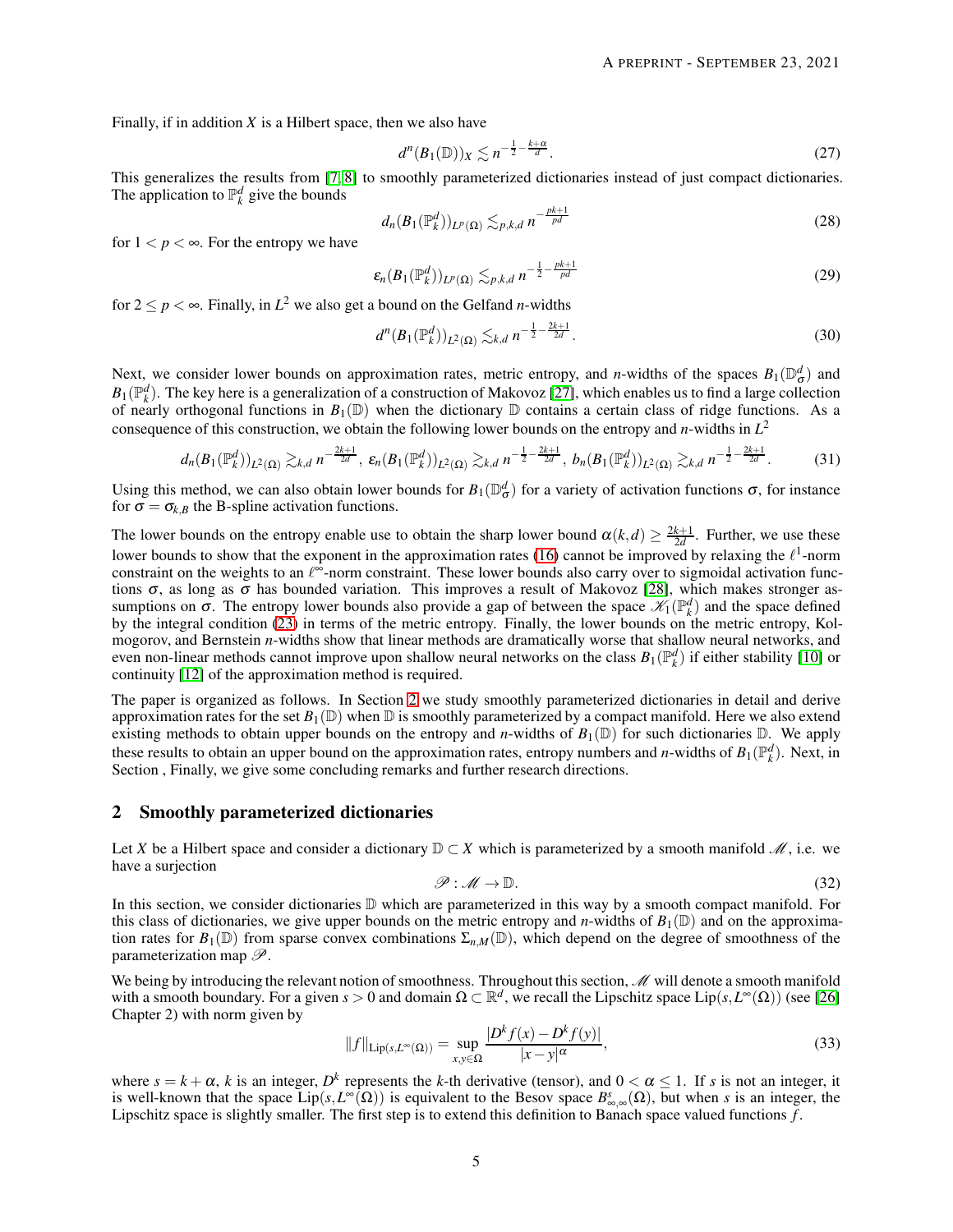**Definition 1.** Let *X* be a Banach space,  $U \subset \mathbb{R}^d$  an open set and  $s > 0$ . A function  $\mathcal{F} : U \to X$  is of smoothness class  $s$ , which we write  $\mathscr{F} \in \mathrm{Lip}_\infty(s,X)$ , if for every  $\xi \in X^*$ , the function  $f_{\xi}: U \to \mathbb{R}$  defined by

$$
f_{\xi}(x) = \langle \xi, \mathcal{F}(x) \rangle \tag{34}
$$

*satisfies*

$$
||f||_{\text{Lip}(s,L^{\infty}(\Omega))} \leq K||\xi||_{X^*}
$$
\n(35)

*for a constant*  $K < \infty$ . The smallest constant K above is defined to be  $\|\mathscr{F}\|_{\mathrm{Lip}_\infty(s,X)}$ .

Next, we generalize this to allow the domain to be a smooth manifold.

**Definition 2.** Let X be a Hilbert space, M a smooth d-dimensional manifold, and  $s > 0$ . A map  $\mathcal{P}: \mathcal{M} \to X$  is of  $s$ *moothness class s, which we write*  $\mathscr{P} \in \text{Lip}^{\mathscr{M}}_{\infty}(s,X)$ , if for each coordinate chart  $(U,\phi)$  we have  $\mathscr{P} \circ \phi \in \text{Lip}_{\infty}(s,X)$ .

If  $M$  has some additional structure, such as being a Riemannian manifold, then we can define a norm on the space of Lipschitz functions with domain  $M$ . However, we will not need this in the following. Instead, we will fix a set of charts covering  $M$  and the implied constants in our theorem will depend upon this covering and the parameterization  $\mathscr P$ . Carefully considering the structure of  $\mathscr M$  may allow the implied constants in the following to be tracked more closely, but we leave this as future work.

To illustrate this definition, we consider the dictionary  $\mathbb{P}_k^d$  with respect to  $X = L^p(\Omega)$ .

<span id="page-5-0"></span>**Lemma 1.** Let  $M = S^{d-1} \times [-2,2]$ ,  $1 \le p < \infty$ , and consider the parameterization map  $\mathscr{P}_k^d : \mathscr{M} \to L^p(\Omega)$  given by

$$
\mathscr{P}_k^d(\omega, b) = \sigma_k(\omega \cdot x + b) \in L^p(\Omega). \tag{36}
$$

*Then*  $\mathscr{P}_k^d \in \text{Lip}^{\mathscr{M}}_{\infty}\left(k + \frac{1}{p}, L^p(\Omega)\right)$ .

*Proof.* Let  $\xi(x) \in L^q(\Omega)$  with  $\frac{1}{p} + \frac{1}{q} = 1$ . Then we have

$$
f_{\xi}(\omega, b) = \int_{\Omega} \sigma_k(\omega \cdot x + b) \xi(x) dx.
$$
 (37)

We view  $\mathcal{M}$  as embedded into  $\mathbb{R}^{d+1}$  and calculate the derivatives

$$
\frac{\partial^k}{\partial \omega_{i_1} \cdots \partial \omega_{i_j} \partial b^{k-j}} f_{\xi}(\omega, b) = \int_{\Omega} \frac{\partial^k}{\partial \omega_{i_1} \cdots \partial \omega_{i_j} \partial b^{k-j}} \sigma_k(\omega \cdot x + b) \xi(x) dx
$$
\n
$$
= k! \int_{\Omega} \left( \prod_{l=1}^j x_{i_l} \right) \sigma_0(\omega \cdot x + b) \xi(x) dx,
$$
\n(38)

since  $\sigma_k^{(k)} = k! \sigma_0$ . Because  $\Omega$  is a bounded domain,  $\left(\prod_{l=1}^{j} \sigma_l\right)$  $\left( \sum_{l=1}^{j} x_{i_l} \right) \in L^{\infty}(\Omega)$  and so there exists a constant  $C(k, \Omega)$  such that for all indicies  $i_1, \ldots, i_j$  we have

$$
\left\| k! \left( \prod_{l=1}^{j} x_{i_l} \right) \xi(x) \right\|_{L^q(\Omega, dx)} \le C(k, \Omega) \| \xi \|_{L^q(\Omega)}.
$$
\n(39)

Then we have

$$
\left| \frac{\partial^k}{\partial \omega_{i_1} \cdots \partial \omega_{i_j} \partial b^{k-j}} f_{\xi}(\omega, b) - \frac{\partial^k}{\partial \omega_{i_1} \cdots \partial \omega_{i_j} \partial b^{k-j}} f_{\xi}(\omega', b') \right| \leq
$$
\n
$$
k! \int_{\Omega} \left( \prod_{l=1}^j x_{i_l} \right) |\sigma_0(\omega \cdot x + b) - \sigma_0(\omega' \cdot x + b')| \xi(x) dx \leq
$$
\n
$$
C(k, \Omega) \|\xi\|_{L^q(\Omega)} \|\sigma_0(\omega \cdot x + b) - \sigma_0(\omega' \cdot x + b')\|_{L^p(\Omega)},
$$
\n
$$
(40)
$$

which means that

$$
\left| D^{k} f_{\xi}(\omega,b) - D^{k} f_{\xi}(\omega',b') \right| \lesssim_{k,\Omega} \|\xi\|_{L^{q}(\Omega)} \|\sigma_{0}(\omega \cdot x + b) - \sigma_{0}(\omega' \cdot x + b')\|_{L^{p}(\Omega)}.
$$
\n(41)

The proof will be complete if we can show that

$$
\|\sigma_0(\omega \cdot x + b) - \sigma_0(\omega' \cdot x + b')\|_{L^p(\Omega)} \lesssim_{p,\Omega} (|\omega - \omega'| + |b - b'|)^{\frac{1}{p}}.
$$
 (42)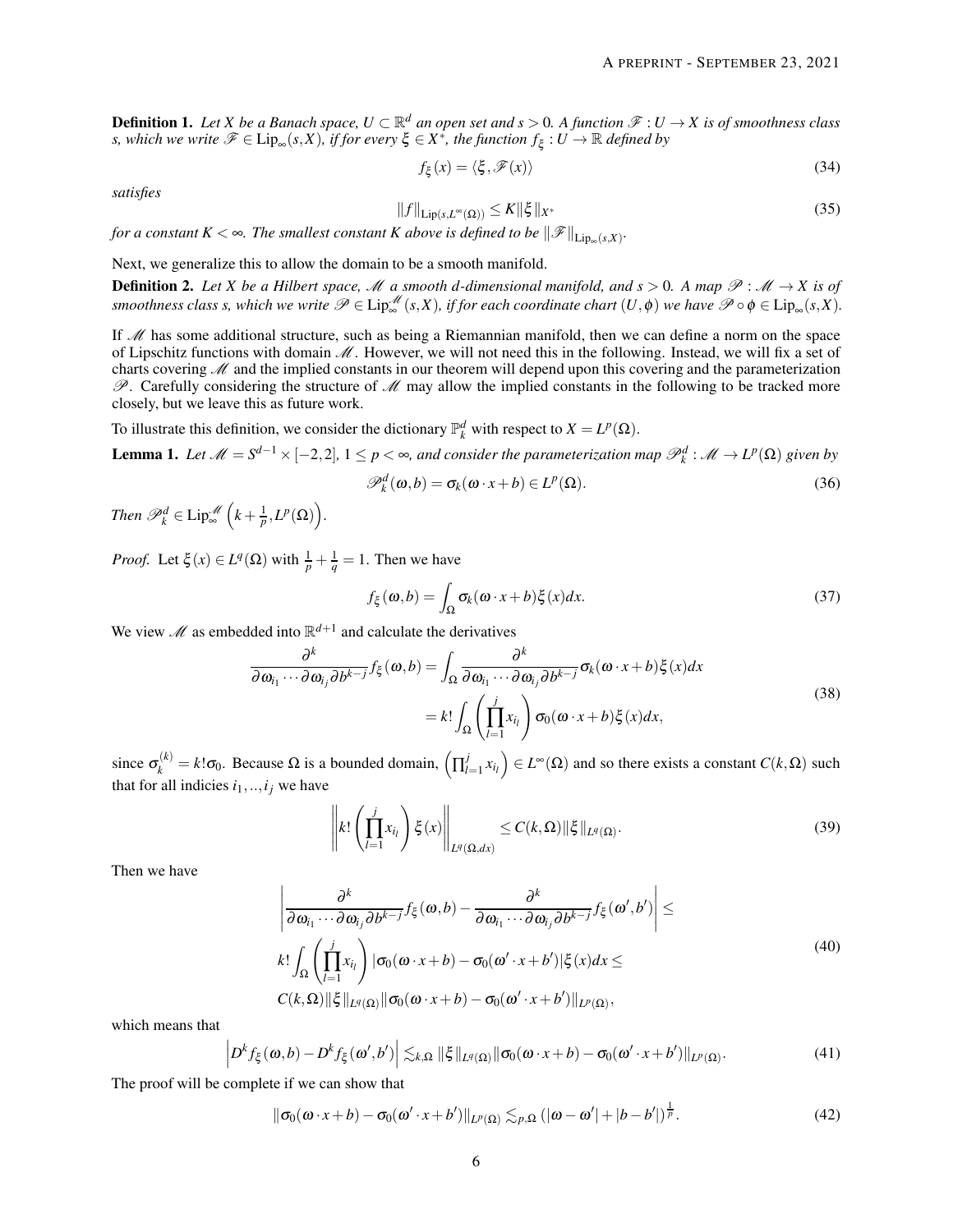This follows since the function  $\sigma_0(\omega \cdot x + b) - \sigma_0(\omega' \cdot x + b')$  is zero except on the set

$$
S = \{x \in \Omega : \omega \cdot x + b < 0 \le \omega' \cdot x + b'\} \cup \{x \in \Omega : \omega' \cdot x + b' < 0 \le \omega \cdot x + b\},\tag{43}
$$

where it is  $\pm 1$ . The set *S* is a wedge or strip within Ω of width proportional to  $|\omega - \omega'| + |b - b'|$  (see also [\[27\]](#page-27-10)), and thus we have

$$
\|\sigma_0(\omega \cdot x + b) - \sigma_0(\omega' \cdot x + b')\|_{L^p(\Omega)}^p = |S| \lesssim_{\Omega} |\omega - \omega'| + |b - b'|,
$$
\n(44)

which completes the proof.

 $\Box$ 

We wish to analyze the approximation properties of  $B_1(\mathbb{D})$  when  $\mathbb{D}$  is smoothly parameterized. For this, we will need the following technical lemma.

<span id="page-6-1"></span>Lemma 2. *Suppose that* M *is a d-dimensional compact smooth manifold (potentially with boundary) and we are*  $given\ a\ parameterization\ \mathscr{P} \in \text{Lip}_{\infty}(s, X)$ . Then there exist finitely many maps  $\mathscr{P}_j: [-1,1]^d \to X$ ,  $j = 1,...,T$ , such *that*  $\mathscr{P}_j \in \text{Lip}_{\infty}(s, X)$  *for each j and* 

$$
\mathcal{P}(\mathcal{M}) = \bigcup_{j=1}^{T} \mathcal{P}_j([-1,1]^d). \tag{45}
$$

*Proof.* Let  $x \in \mathcal{M}$  be an interior point. Take a chart  $\phi_x : U_x \to \mathcal{M}$  containing *x*. Here  $U_x$  may be homeomorphic to the upper half-plane with boundary if the chart contains boundary points. Let  $T_x$ :  $C \to U_x$  be a smooth injective map from the cube  $C = [-1,1]^d$  to  $U_x$  such that  $\phi_x^{-1}(x)$  is in the interior of  $T_x(C)$ . Such a map can clearly always be found since  $\phi_x^{-1}(x) \in \text{int}(U_x)$  as  $x \in \text{int}(\mathcal{M})$ . Define  $V_x = \phi_x \circ T_x(C^o)$ , where  $C^o$  is the interior of *C*.

For boundary points  $x \in M$  we take a chart  $U_x \to M$  containing x. In this case  $U_x$  is homeomorphic to the upper half-plane with boundary and  $\phi_x^{-1}(x)$  is a boundary point of  $U_x$ . Since the boundary is smooth, we may in this *x*  $\alpha$  is a boundary point of  $\alpha$ <sub>*x*</sub>. Since the boundary is smooth, we may in this case find a smooth injective map  $T_x$  :  $C \to U_x$  such that  $\phi_x^{-1}(x) \in \{-1\} \times (-1,1)^{d-1} \subset C$ . In this case we define  $V_x = \phi_x \circ T_x(C^o \cup \{-1\} \times (-1,1)^{d-1}).$ 

In either case, we have  $x \in V_x$  and that  $V_x$  is relatively open in  $M$ . Since M is compact, it can be covered by  $V_{x_j}$  for finitely many  $x_1,...,x_T$ . The maps  $\mathscr{P}_j = \mathscr{P} \circ \phi_{x_j} \circ T_{x_j}$  satisfy the conclusion of the Lemma. Indeed, since  $T_{x_i}$  is smooth and by definition  $\mathcal{P} \circ \phi_i \in \text{Lip}_\infty(s, X)$ , it is easily to see that  $\mathcal{P}_j \in \text{Lip}_\infty(s, X)$ . In addition, by construction the images  $\mathcal{P}_i(C)$  cover the image  $\mathcal{P}(\mathcal{M})$ .  $\mathscr{P}_i(C)$  cover the image  $\mathscr{P}(\mathscr{M})$ .

#### 2.1 Approximation rates for smoothly parameterized dictionaries

Next, we give upper bounds on the approximation rates of  $B_1(\mathbb{D})$  from sparse convex combinations  $\Sigma_{n,M}(\mathbb{D})$  for smoothly parameterized dictionaries. We have the following theorem.

<span id="page-6-0"></span>Theorem 1. *Let s* > 0 *and X be a type-*2 *Banach space. Suppose that* M *is a compact d-dimensional smooth manifold,*  $\mathscr{P} \in \text{Lip}_\infty^{\mathscr{M}}(s,X)$ , and the dictionary  $\mathbb{D} \subset \mathscr{P}(\mathscr{M})$ . Then there exists an  $M > 0$  such that for  $f \in B_1(\mathbb{D})$  we have

$$
\inf_{f_n \in \Sigma_{n,M}(\mathbb{D})} \|f - f_n\|_X \lesssim n^{-\frac{1}{2} - \frac{s}{d}},\tag{46}
$$

*where both M and the implied constant are independent of n.*

We note that although the implied constants here are independent of *n*, they may indeed be very large. The proof of this theorem is a higher-order generalization of the stratified sampling argument [\[19,](#page-27-1) [27\]](#page-27-10), which corresponds to the  $k = 0$  case. Before proving this theorem, we note a corollary obtained when applying it to the dictionary  $\mathbb{P}_k^d$ .

**Theorem 2.** Let  $k \ge 0$  and  $2 \le p < \infty$ . Then there exists an  $M = M(p, k, d) > 0$  such that for all  $f \in B_1(\mathbb{P}_k^d)$  we have

$$
\inf_{f_n \in \Sigma_{n,M}(\mathbb{R}_k^d)} \|f - f_n\|_{L^p(B_1^d)} \lesssim_{p,k,d} n^{-\frac{1}{2} - \frac{pk+1}{pd}}.
$$
\n(47)

In the case  $p = 2$ , we obtain in particular that  $\alpha(k,d) \ge \frac{2k+1}{2d}$  in [\(16\)](#page-2-0).

*Proof.* This follows immediately from Theorem [1](#page-5-0) given the smoothness condition of the map  $\mathcal{P}_k^d$  proven in Lemma 1 and the fact that  $S^{d-1} \times [-2,2]$  is a compact *d*-dimensional manifold.  $\Box$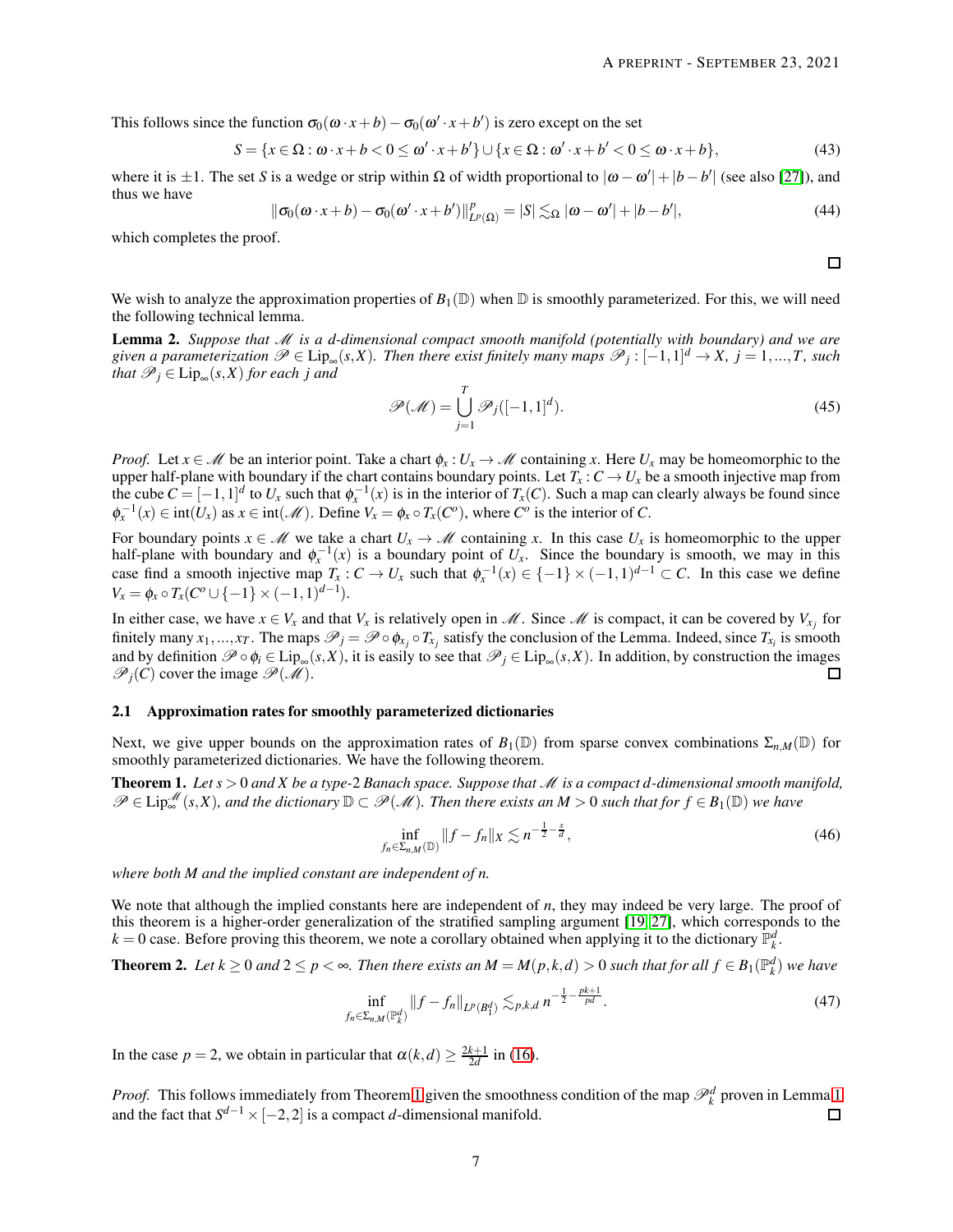*Proof of Theorem [1.](#page-6-0)* We apply lemma [2](#page-6-1) to  $\mathscr P$  and  $\mathscr M$  to obtain a collection of maps  $\mathscr P_j$  :  $C := [-1,1]^d \to X$  such that  $\mathbb{D} = \bigcup_{j=1}^{T} \mathscr{P}_j(C)$  and  $\mathscr{P}_j \in \text{Lip}_{\infty}(s, X)$ .

It suffices to prove the result for  $\mathbb{D} = \mathbb{D}_j := \mathscr{P}_j(C)$ , since  $B_1(\mathbb{D}) = \text{conv}(\cup_{j=1}^T B_1(\mathbb{D}_j))$  and if  $f = \alpha_1 f_1 + \cdots + \alpha_T f_T$ with  $f_j \in B_1(\mathbb{D}_j)$  and  $\sum_{i=1}^T \alpha_j = 1$ , then since  $\mathbb{D} = \bigcup_{j=1}^T \mathbb{D}_j$ , we get

$$
\inf_{f_n \in \Sigma_{Tn,M}(\mathbb{D})} \|f - f_n\|_H \le \sum_{j=1}^T \alpha_j \inf_{f_{n,j} \in \Sigma_{n,M}(\mathbb{D}_j)} \|f_j - f_{n,j}\|_X, \tag{48}
$$

which easily follows by setting  $f_n = \sum_{j=1}^T \alpha_j f_{n,j}$ .

So in what follows we consider  $\mathbb{D} = \mathbb{D}_j$ ,  $\mathscr{P} = \mathscr{P}_j$  and  $\mathscr{M} = C$ . In other words, we assume without loss of generality that  $T = 1$  (at the cost of introducing a constant which depends upon *T* and thus upon  $\mathscr P$  and  $\mathscr M$ ).

Now let  $f \in B_1(\mathbb{D})$  and  $\delta > 0$ . Then there exists a convex combination (with potentially very large  $N := N_\delta$ )

$$
f_{\delta} = \sum_{i=1}^{N} a_i d_i, \tag{49}
$$

with  $d_i \in \mathbb{D}$ ,  $\sum |a_i| \leq 1$ , and  $||f - f_\delta||_X < \delta$ . Since  $\mathbb{D} = \mathscr{P}(C)$ , each  $d_i = \mathscr{P}(x_i)$  for some  $x_i \in C$ , so we get

$$
f_{\delta} = \sum_{i=1}^{N} a_i \mathcal{P}(x_i).
$$
 (50)

We remark that in what follows all implied constants will be independent of *n* and  $\delta$ .

Let *n* ≥ 1 be given and subdivide the cube *C* into *n* sub-cubes  $C_1, ..., C_n$  such that each  $C_l$  has diameter  $O(n^{-\frac{1}{d}})$ . This can easily be done by considering a uniform subdivision in each direction.

We proceed to approximate the map  $\mathcal{P}$  by a piecewise polynomial on the subcubes  $C_1, ..., C_n$ . To this end, let *z*1,...,*z*(*k*+1) *<sup>d</sup>* ∈ *C* be the *d*-fold tensor product of the roots of the Chebyshev polynomials of degree *k* (any other interpolation points will do just as well). Further, let  $p_1,..., p_{(k+1)^d}$  be the corresponding Lagrange polynomials satisfying  $p_i(z_j) = \delta_{ij}$ .

We note that these polynomials span the space of polynomials whose monomials  $z^{\alpha}$  satisfy  $|\alpha|_{\infty} \leq k$ , which in particular contains the space of polynomials of degree at most *k*.

Considering the images of these points and polynomials on the sub-cube  $C_l$ , which we write  $z_1^l, ..., z_{(k+1)d}^l$  and  $p_1^l, ..., p_{(k+1)d}^l$ , we rewrite  $f_\delta$  as

<span id="page-7-1"></span>
$$
f_{\delta} = \sum_{l=1}^{n} \sum_{x_i \in C_l} a_i P_l(x_i) + \sum_{l=1}^{n} \sum_{x_i \in C_l} a_i E_l(x_i), \qquad (51)
$$

where the polynomial approximation is given by

<span id="page-7-0"></span>
$$
P_l(x_i) = \sum_{m=1}^{(k+1)^d} \mathcal{P}(z_m^l) p_m^l(x_i),
$$
\n(52)

and the error in the approximation is given by

$$
E_l(x_i) = \mathscr{P}(x_i) - P_l(x_i). \tag{53}
$$

We now utilize the fact that in [\(52\)](#page-7-0) we only evaluate  $\mathscr P$  at the fixed interpolation points  $z_m^l$  and that the Lagrange polynomials are bounded to see that the first term of [\(51\)](#page-7-1) satisfies

$$
g_{\delta,1} = \sum_{l=1}^{n} \sum_{x_i \in C_l} a_i P_l(x_i) \in \Sigma_{(k+1)^d n, M}(\mathbb{D}),
$$
\n(54)

for some constant  $M = M(k, d) = \sup_{x \in C} \left| \sum_{m=1}^{(k+1)^d} \right|$  $\binom{(k+1)^d}{m=1} p_m(x)$ .

The next step is to bound the error  $E_l(x_i)$  uniformly and to apply a sampling argument to the second term in [\(51\)](#page-7-1). To bound  $E_l(x_i)$  we use the smoothness of the parameterization  $\mathcal{P}_i$  and a standard Bramble-Hilbert lemma [\[4\]](#page-26-3) type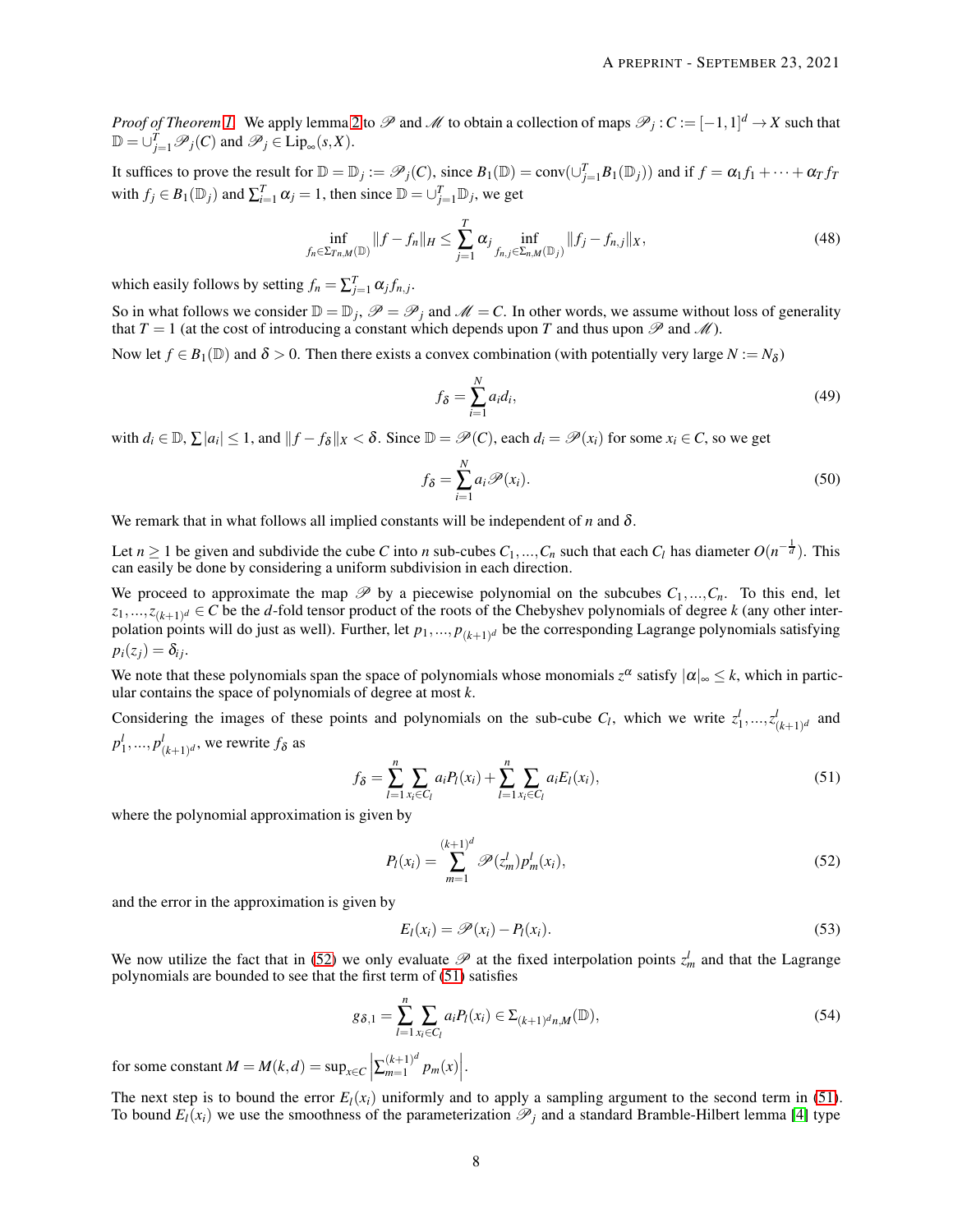argument from numerical analysis (see also [\[39\]](#page-28-3) for instance). There are two important points concerning the bound here. First, we are dealing with Banach space valued functions, and second, it is important that we are bounding the error to the interpolation polynomial instead of to averaged Taylor polynomials, as is commonly done when proving the Bramble-Hilbert lemma.

We proceed as follows, let  $\xi \in X^*$  be arbitrary with  $\|\xi\|_{X^*} = 1$  and consider the function

$$
E_{l,\xi}(x) = \langle \xi, E_l(x) \rangle = \langle \xi, \mathcal{P}(x) \rangle - \langle \xi, P_l(x) \rangle = f_{\xi}(x) - P_{\xi}(x), \tag{55}
$$

where  $P_{\xi}$  is the polynomial interpolation of  $f_{\xi}$  at the points  $z_1^l, ..., z_{(k+1)^d}^l$ . By definition,

 $||f_{\xi}||_{\text{Lip}(s,L^{\infty}(C^{l}))} \leq ||\mathscr{P}||_{\text{Lip}_{\infty}(s,X)}$ 

uniformly in ξ . By a well-known argument in approximation theory (closely related to the Bramble-Hilbert lemma), we have

$$
|f_{\xi}(x) - P_{\xi}(x)| \lesssim \text{diam}(C_l)^s \|f_{\xi}\|_{\text{Lip}(s, L^{\infty}(C^l))} \lesssim n^{-\frac{s}{d}} \|\mathscr{P}\|_{\text{Lip}_{\infty}(s, X)}.
$$
 (56)

Since this holds for all  $\xi$  with  $\|\xi\|_{X^*} = 1$ , we get

$$
||E_l(x)||_X \lesssim n^{-\frac{5}{d}},\tag{57}
$$

for all  $x \in C_l$ .

We use this bound, combined with sampling argument in [\[2,](#page-26-1)[32\]](#page-27-8) (essentially the approximation rate [\(7\)](#page-1-1)) combined with the fact that  $X$  is a type-2 space to conclude that there exists an  $n$ -term convex combination

$$
g_{\delta,2} = \frac{1}{n} \sum_{s=1}^{n} E_{l_s}(x_{i_s}),
$$
\n(58)

such that

$$
\left\| g_{\delta,2} - \sum_{l=1}^{n} \sum_{x_i \in C_l} a_i E_l(x_i) \right\|_X \lesssim n^{-\frac{1}{2} - \frac{s}{d}}.
$$
 (59)

Adding this to  $g_{\delta,1}$ , we get

$$
f_n = g_{\delta,1} + g_{\delta,2} \in \Sigma_{[(k+1)^d+1]n,2M}(\mathbb{D}),\tag{60}
$$

such that

$$
||f_{\delta} - f_n||_X \lesssim n^{-\frac{1}{2} - \frac{s}{d}}.
$$
\n(61)

Since  $\delta > 0$  was arbitrary, this yields the desired result.

 $\Box$ 

#### 2.2 Entropy and *n*-width bounds for smoothly parameterized dictionaries

Next, we bound the entropy and *n*-widths of  $B_1(\mathbb{D})$  for smoothly parameterized dictionaries  $\mathbb{D}$ . We begin with the Kolmogorov *n*-widths. We have the following theorem.

**Theorem 3.** *For s* > 0 *and X a Banach space, suppose that* M *is a compact d-dimensional manifold,*  $\mathcal{P}: \mathcal{M} \to H$  *is of smoothness class s and*  $\mathbb{D} \subset \mathcal{P}(\mathcal{M})$ *. Then we have the bound* 

$$
d_n(B_1(\mathbb{D}))_X \lesssim n^{-\frac{k+\alpha}{d}},\tag{62}
$$

*where the implied constant is independent of n.*

As a corollary, we obtain an upper bound on the Kolmogorov widths of  $B_1(\mathbb{P}^d_k)$  in  $L^p(\Omega)$  of  $O(n^{-\frac{pk+1}{pd}})$  for  $1 \leq p < \infty$ .

*Proof.* We use Lemma [2](#page-6-1) to obtain a collection of maps  $\mathcal{P}_1, ..., \mathcal{P}_T : C \to X$ , where  $C = [0,1]^d$  is the unit cube, such that  $\mathbb{D} = \bigcup_{i=1}^{T} \mathcal{P}_i(C)$ . Set  $\mathbb{D}_i = \mathcal{P}_i(C)$ . Since we have  $B_1(\mathbb{D}) \subset \sum_{i=1}^{T} B_1(\mathbb{D}_i)$ , it is elementary to check that

$$
d_{T_n}(B_1(\mathbb{D}))_X \le \sum_{i=1}^T d_n(B_1(\mathbb{D}_i))_X. \tag{63}
$$

Thus, it suffices to consider the case where  $\mathbb{D} = \mathbb{D}_i$  and  $\mathscr{P} = \mathscr{P}_i$ , i.e. where  $\mathscr{M} = C$ . We proceed to subdivide the cube *C* into *n* subcubes  $C_1, ..., C_n$  of diameter  $n^{-\frac{1}{d}}$ .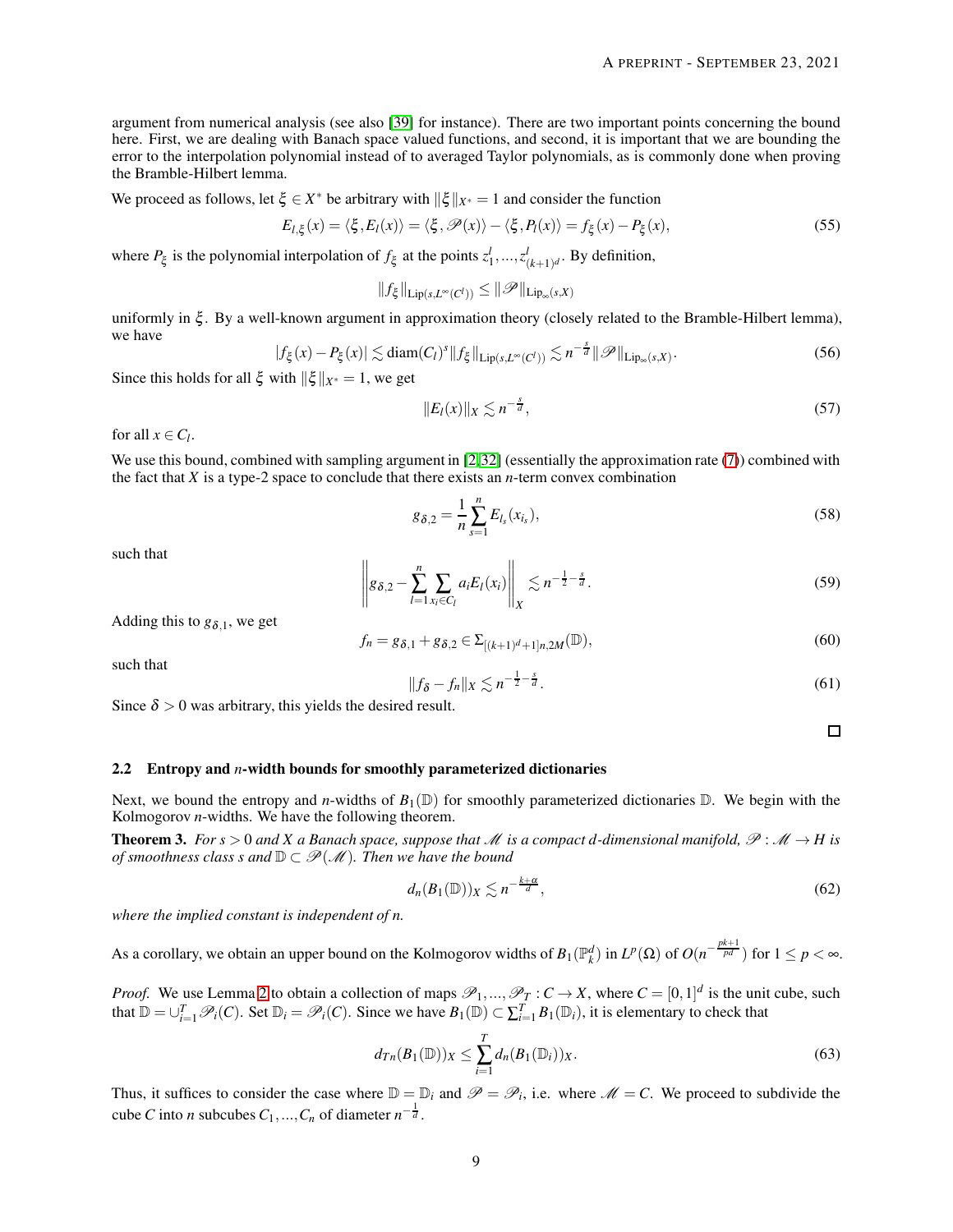Following the proof of Theorem [1,](#page-6-0) we approximate  $\mathbb P$  by a piecewise polynomial of degree *k* on each subcube  $C_i$ . To this end, let  $z_1, ..., z_{(k+1)^d}$  be the *d*-fold tensor product of the Chebyshev nodes and let  $p_1, ..., p_{(k+1)^d}$  be the associated Lagrange polynomials which satisfy  $p_i(z_j) = \delta_{ij}$ . Evidently, the  $p_i$  are tensor products of one-dimensional Lagrange polynomials corresponding to the Chebyshev nodes.

Denote by  $z_m^l$  and  $p_m^l$  the image of the node  $z_m$  in the sub-cube  $C_l$  and the restriction of the polynomial  $p_m$  to the sub-cube  $C_l$ , respectively. Now consider the subspace  $V_n$  of dimension  $n(k+1)^d$  defined by

$$
V_n = \text{span}\{\mathscr{P}(z_m^l): l = 1, ..., n, m = 1, ..., (k+1)^d\}.
$$
 (64)

<span id="page-9-0"></span>We claim that

$$
E(B_1(\mathbb{D}), V_n)_H := \sup_{f \in B_1(\mathbb{D})} \inf_{g \in V_n} ||f - g||_X \lesssim n^{-\frac{s}{d}}.
$$
 (65)

This completes the proof since  $\dim(V_n) = n(k+1)^d$  is a constant multiple of *n*.

The bound [\(65\)](#page-9-0) follows from a bound on the interpolation error, since for each  $d = \mathcal{P}(x) \in \mathbb{D}$ , we have

$$
\inf_{g \in V_n} \|d - g\|_X \le \left\| d - \sum_{m=1}^{(k+1)^d} p_m^l(x) \mathcal{P}(z_m^l) \right\|_X \lesssim n^{-\frac{s}{d}},\tag{66}
$$

where *l* is the index such that  $x \in C_l$  and the last inequality follows from the Bramble-Hilbert lemma argument given in the proof of Theorem 1. in the proof of Theorem [1.](#page-6-0)

Next we consider bounding the entropy of  $B_1(\mathbb{D})$ . We have the following theorems, which generalize the results in [\[7,](#page-27-20) [8\]](#page-27-21) to smoothly parameterized dictionaries.

<span id="page-9-1"></span>**Theorem 4.** Let  $s > 0$  and X a type-2 Banach space. Suppose that M is a compact d-dimensional smooth manifold,  $\mathscr{P} \in \text{Lip}^{\mathscr{M}}_{\infty}(s,X)$ , and the dictionary  $\mathbb{D} \subset \mathscr{P}(\mathscr{M})$ . Then

$$
\varepsilon_n(B_1(\mathbb{D}))_X \lesssim n^{-\frac{1}{2} - \frac{s}{d}},\tag{67}
$$

*where the implied constants are independent of n.*

Before proving this theorem, we note that Lemma [1.](#page-5-0)

$$
\varepsilon_n(B_1(\mathbb{P}_k^d))_{L^p(\Omega)} \lesssim_{k,d} n^{-\frac{1}{2}-\frac{pk+1}{pd}},
$$
\n(68)

for  $2 \leq p < \infty$ .

When *X* is a Hilbert space, we can get a bound on the Gelfand *n*-widths of  $B_1(\mathbb{D})$  as well.

<span id="page-9-2"></span>**Theorem 5.** *Let*  $s > 0$  *and* X *a* Hilbert space. Suppose that *M is a compact d-dimensional smooth manifold,*  $\mathcal{P} \in$  $\text{Lip}^{\mathscr{M}}_{\infty}(s, X)$ , and the dictionary  $\mathbb{D} \subset \mathscr{P}(\mathscr{M})$ . Then

<span id="page-9-3"></span>
$$
d^n(B_1(\mathbb{D}))_X \lesssim n^{-\frac{1}{2} - \frac{s}{d}},\tag{69}
$$

*where the implied constants are independent of n.*

Applying this to the dictionary  $\mathbb{P}_k^d$  and using Lemma [1,](#page-5-0) we get

$$
\varepsilon_n(B_1(\mathbb{P}_k^d))_{L^2(\Omega)} \lesssim_{k,d} n^{-\frac{1}{2}-\frac{2k+1}{2d}}.
$$
\n
$$
(70)
$$

In the proof of Theorems [4](#page-9-1) and [5,](#page-9-2) it will be convenient to use the notion of entropy numbers and Gelfand numbers of an operator  $T : X \to Y$  between two Banach spaces *X* and *Y*.

For such an operator *T*, we define the entropy numbers of *T* as  $\varepsilon_n(T) = \varepsilon_n(T(B_X))$  where  $B_X = \{x \in X : ||x||_X \le 1\}$ is the unit ball in *X*. The Gelfand numbers of an operator *T* are defined to be

$$
c_n(T) = \inf_{U_n \subset X} ||T|_{U_n}||,
$$
\n(71)

where the infemum is taken over all closed subspaces of codimension *n* (see [\[30\]](#page-27-23), Section 11.5). It is easy to see that  $c_n(T) \leq d^n(T(B_X))$ , in other words that the Gelfand numbers are smaller than the Gelfand widths of  $T(B_X)$ , however strict inequality can hold  $[17]$ . We will need that equality holds when  $X$  is a finite dimensional space.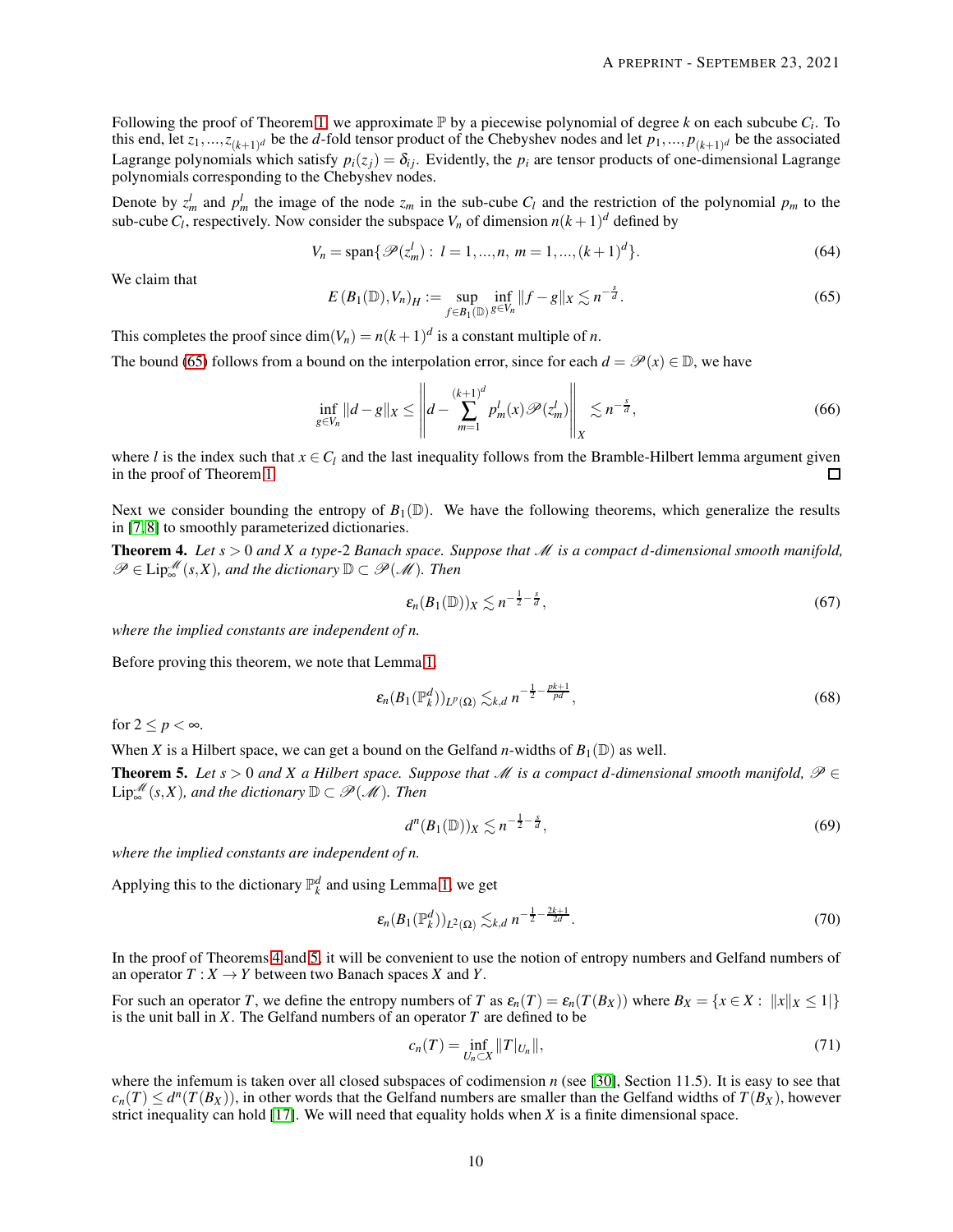<span id="page-10-2"></span>Lemma 3. *Suppose that X is finite dimensional, then*

$$
c_n(T) = d^n(T(B_X)),\tag{72}
$$

*for all n.*

*Proof.* Let  $U_n \subset X$  be a subspace of codimension at most *n* such that  $||T|_{U_n}|| \le c_n(T) + \varepsilon$  for some  $\varepsilon > 0$ . By forming the sum with the ker(*T*) if necessary, we may assume without loss of generality that ker(*T*)  $\subset U_n$  (here we use that *X* is finite dimensional so that the sum of two closed subspaces is again closed).

Let  $v_1, ..., v_n$  be a set of linear functionals defining  $U_n$  and note that since ker(*T*)  $\subset U_n$ , the  $v_i$  vanish on ker(*T*) so that they can be viewed as linear functionals on  $X/\text{ker}(T)$ . Since X is finite dimensional, range(T) is a finite dimensional subspace (thus closed), and  $T : X/\text{ker}(T) \to \text{range}(T)$  is an isomorphism. Thus we can view  $v_1, ..., v_n$  as linear functionals on range( $T$ ), which can be extended to  $Y$  by the Hahn-Banach theorem.

Now, if for  $x \in B_X$ , we have  $v_i(T(x)) = 0$  for all i, then by construction  $x \in U_n$  and since  $||T||_{U_n}|| \leq c_n(T) + \varepsilon$ , we have  $||T(x)||_Y \leq c_n(T) + \varepsilon$ . Thus the subspace of Y defined by  $v_1, ..., v_n$  shows that  $d^n(T(B_X)) \leq c_n(T) + \varepsilon$ , which completes the proof.

We will also make use of the following lemmas in the proof of Theorem [4.](#page-9-1)

The first is well-known and is simply due to the triangle inequality and the definition of the entropy.

<span id="page-10-0"></span>**Lemma 4** (see [\[26\]](#page-27-12) Section 15.7). *Let*  $S, T : X \rightarrow Y$ . *Then for any*  $0 \le m \le n$ 

$$
\varepsilon_n(S+T) \leq \varepsilon_m(S) + \varepsilon_{n-m}(T). \tag{73}
$$

*Proof.* If balls of radius  $\varepsilon_m(S)$  around  $s_1, ..., s_{2^m} \in Y$  cover  $S(B_X)$  and balls of radius  $\varepsilon_{n-m}(T)$  around  $t_1, ..., t_{2^{n-m}} \in Y$ cover  $T(B_X)$ , then balls of radius  $\varepsilon_m(S) + \varepsilon_{n-m}(T)$  around the  $2^n$  points  $s_i + t_j$  cover  $S(B_X) + T(B_X) \supset (S + T)(B_X)$ . If the infemum in the entropy is not achieved, then a simple limiting argument can be used to complete the proof.  $\Box$ 

<span id="page-10-3"></span>We will also need the corresponding inequality for the Gelfand numbers, which can be found in [\[30\]](#page-27-23). **Lemma 5** (Theorem 11.8.2 in [\[30\]](#page-27-23)). Let  $S, T : X \rightarrow Y$ . Then for any  $0 \le m \le n$  we have

$$
c_n(S+T) \le c_m(S) + c_{n-m}(T). \tag{74}
$$

The next two results, due to Carl (Proposition 1 in [\[6\]](#page-26-4)) and Carl and Pajor [\[9\]](#page-27-25), concern the entropy and Gelfand numbers of operators which map a finite-dimensional  $\ell^1$ -space into a type-2 Banach space or into a Hilbert space *H* (see also [\[7,](#page-27-20) [8\]](#page-27-21).

<span id="page-10-1"></span>**Lemma 6.** Let  $T: \ell_1^n \to X$ , where  $\ell_1^n$  is the n-dimensional  $\ell^1$  space (i.e.  $\mathbb{R}^n$  with the  $\ell^1$ -norm) and X is a type-2 Banach *space. Then*

$$
\varepsilon_m(T) \lesssim \begin{cases} ||T|| & m = 0\\ \sqrt{1 + \log \frac{n}{m}} m^{-\frac{1}{2}} ||T|| & 1 \le m \le n\\ 2^{-\frac{m}{n}} n^{-\frac{1}{2}} ||T|| & m \ge n. \end{cases}
$$
(75)

<span id="page-10-4"></span>**Theorem 6.** [Theorem 2.2 in [\[9\]](#page-27-25)] Let  $T: \ell_1^n \to H$  be a bounded linear operator where H is a Hilbert space. Then we *have*

$$
c_m(T) \lesssim \begin{cases} ||T|| & m = 0\\ \sqrt{1 + \log \frac{n}{m}} m^{-\frac{1}{2}} ||T|| & 1 \le m < n\\ 0 & m \ge n. \end{cases}
$$
 (76)

(Note that in the first result above the implied constant depends only upon the type-2 constant of *X* and in the second the implied constant is absolute.)

*Proof of Theorems* [4](#page-9-1) *and* [5.](#page-9-2) We consider the map  $\mathscr{S} : \ell^1(\mathbb{D}) \to X$  given by  $\mathscr{S}(f) = \sum_{x \in \mathbb{D}} f(x) \mathscr{P}(x)$ . We begin by bounding  $\varepsilon_n(\mathcal{S})$ .

As in the proof of Theorem [1,](#page-6-0) we apply lemma [2](#page-6-1) to  $\mathscr P$  and  $\mathscr M$  to obtain a collection of maps  $\mathscr P_j$ :  $C := [-1,1]^d \to X$ such that  $\mathbb{D} = \bigcup_{j=1}^{T} \mathscr{P}_j(C)$  and  $\mathscr{P}_j \in \text{Lip}_{\infty}(s, X)$ .

Utilizing Lemma [4,](#page-10-0) it suffices to prove the result for  $\mathbb{D} = \mathbb{D}_j := \mathscr{P}_j(C)$ . So in what follows, we assume without loss of generality that  $T = 1$ , i.e. that  $M = C$  (doing so introduces at most a constant independent of *n*).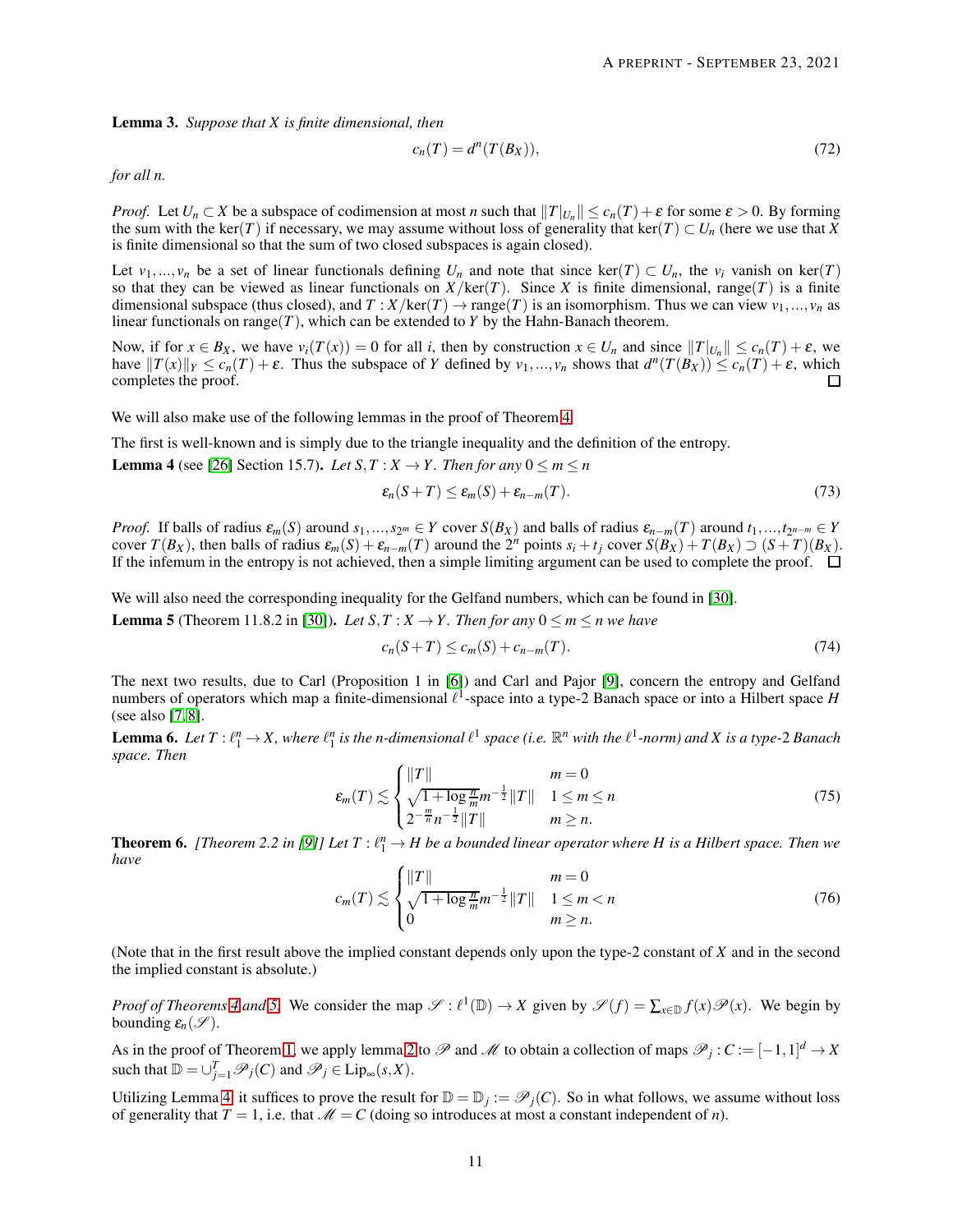We proceed by decomposing  $\mathscr{S} = \sum_{i=1}^{\infty} \mathscr{S}_i$  as follows. For each *i*, consider a decomposition of the cube *C* into  $N_i = 2^{id}$  subcubes  $C_1, ..., C_{N_i}$  with side length  $2^{-i}$ . As in the proof of Theorem [1,](#page-6-0) we introduce the interpolation points  $z_1^l,...,z_{(k+1)^d}^l$  and Lagrange polynomials  $p_1^l,...,p_{(k+1)^d}^l$  on each subcube  $C_l$ . Given a function  $\mathscr{F}:C\to X$ , consider the piecewise polynomial interpolation of  $\mathscr F$  on the cubes  $C_1, ..., C_{N_i}$ , which we denote by

$$
\pi_i(\mathscr{F})(x) = \sum_{m=1}^{(k+1)^d} p_m^l(x) \mathscr{F}(z_m^l) \text{ for } x \in C_l.
$$
 (77)

Further, we let  $\pi_0(\mathscr{F}) = 0$ . We now set

$$
\mathscr{S}_i(f) = \sum_{x \in C} f(x) (\pi_i(\mathscr{P}) - \pi_{i-1}(\mathscr{P}))(x).
$$
\n(78)

It is evident that  $\sum_{i=1}^{\infty}$   $\mathscr{S}_i(f) = \lim_{i \to \infty} \sum_{x \in C} f(x) \pi_i(\mathscr{P})(x) = \sum_{x \in C} f(x) \mathscr{P}(x) = \mathscr{S}(f)$ .

Since  $\pi_j(\mathscr{P})$  is a piecewise polynomial on  $C_1, ..., C_{N_j}$  and the cubes  $C_1, ..., C_{N_i}$  for  $i > j$  refine the cubes  $C_1, ..., C_{N_j}$ , we clearly have  $\pi_i(\pi_i(\mathcal{F})) = \pi_i(\mathcal{F})$  whenever  $i > j$ . This allows us to write

$$
\mathcal{S}_i(f) = \sum_{x \in C} f(x) (\pi_i (\mathcal{P} - \pi_{i-1} \mathcal{P})) (x).
$$
 (79)

From this, we see that each  $\mathscr{S}_i$  factors through an  $\ell^1$  subspace of dimension  $n_i := (k+1)^d 2^{id}$ . Namely,  $\mathscr{S}_i = \mathscr{U}_i \circ \mathscr{V}_i$ , where  $\mathcal{V}_i : \ell_1(C) \to \ell_1^{n_i}$  is given by

$$
\mathscr{V}_i(f) = \left(\sum_{x \in C_l} f(x) p_m^l(x)\right)_{(m,l)},\tag{80}
$$

and  $\mathcal{U}_i: \ell_1^{n_i} \to X$  is given by

$$
\mathscr{U}_{i}((y)_{(m,l)}) = \sum_{l=1}^{N_{i}} \sum_{m=1}^{(k+1)^{d}} y_{(m,l)} \left[ \mathscr{P}(z_{m}^{l}) - \pi_{i-1}(\mathscr{P})(z_{m}^{l}) \right]. \tag{81}
$$

Here the indexing set  $(m, l)$  runs over  $\{1, ..., (k+1)^d\} \times \{1, ..., N_i\}.$ 

From this it is evident that  $\|\mathcal{V}_i\| \leq M = M(k,d) = \sup_{x \in C} \sum_{m=1}^{(k+1)^d}$  $\binom{k+1}{m+1}$  |  $p_m(x)$ |.

Furthermore, via the same Bramble-Hilbert lemma [\[4\]](#page-26-3) type argument in the proof of Theorem [1,](#page-6-0) we get that

$$
\|\mathscr{P}(z_m^l) - \pi_{i-1}(\mathscr{P})(z_m^l)\|_H \lesssim 2^{-i(k+\alpha)},\tag{82}
$$

since  $\mathscr P$  is of smoothness class  $k + \alpha$  and the diameter of each of the cubes  $C_1, ..., C_{N_i}$  is  $O(2^{-i})$ . This means that  $\|\mathscr{U}_i\| \lesssim 2^{-i(k+\alpha)}.$ 

Here and in what follows all implied constants are independent of *i*. We now bound, using lemma [4,](#page-10-0)

$$
\varepsilon_n(\mathscr{S}) \leq \sum_{i=1}^{\infty} \varepsilon_{m_i}(\mathscr{S}_i) \leq \sum_{i=1}^{\infty} \|\mathscr{V}_i\| \varepsilon_{m_i}(\mathscr{U}_i) \leq M \sum_{i=1}^{\infty} \varepsilon_{m_i}(\mathscr{U}_i), \qquad (83)
$$

for any  $m_i$  which satisfy  $\sum_{i=1}^{\infty} m_i \le n$  (the  $\le$  can be taken by monotonicity of the entropy).

Now let  $K = (k+1)^d$  and  $c > 0$  be a fixed integer to be specified later. Note that by the monotonicity of the entropy numbers it suffices to prove [\(69\)](#page-9-3) for  $n = K2^{rd}$  for integers  $r \ge 2c$ . This corresponds to showing that

<span id="page-11-0"></span>
$$
\varepsilon_n(\mathscr{S}) \lesssim 2^{-r(k+\alpha+\frac{d}{2})} \tag{84}
$$

for  $n = K2^{rd}$ , where here and in what follows the implied constant is independent of *r* (and also *i*, if applicable).

To simplify the notation in what follows, we set  $\beta = k + \alpha + \frac{d}{2}$ . Further, we introduce two indices  $i_1 = r - c$  and  $i_2 = \lfloor r\beta(k+\alpha)^{-1} \rfloor$ . In equation [\(83\)](#page-11-0) we set

<span id="page-11-1"></span>
$$
m_i = \begin{cases} K\lceil (r-i)(\beta+1)2^{id} \rceil & 1 \le i \le i_1 \\ K\lfloor 2^{i_1 d - (i-i_1)\delta} \rfloor & i_1 < i \le i_2 \\ 0 & i > i_2, \end{cases} \tag{85}
$$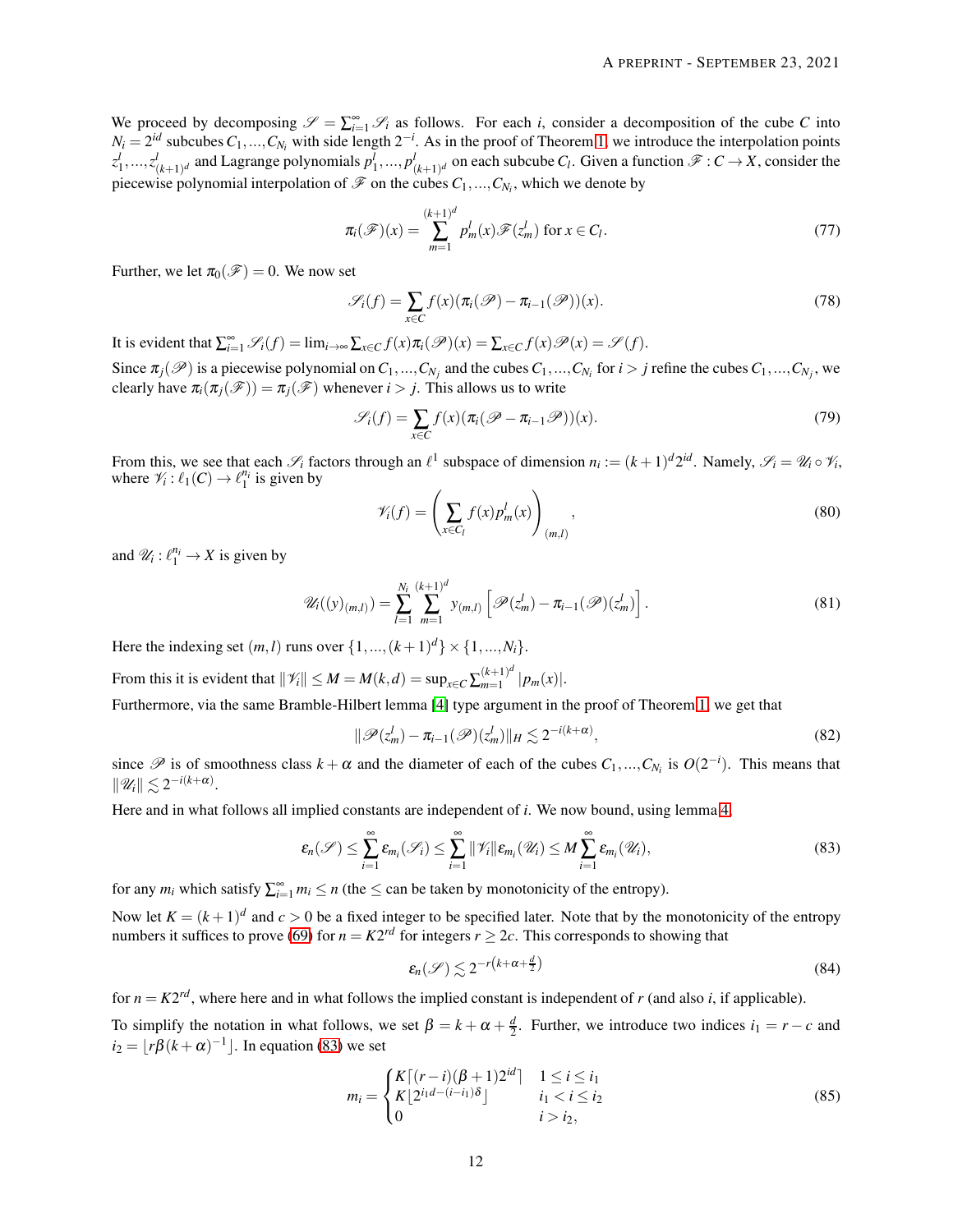where  $\delta = \frac{d}{2} \left( 1 + \frac{d}{2(k+\alpha)} \right)^{-1} > 0.$ 

This choice of  $\delta$  ensures that, since  $r \geq 2c$ ,

$$
i_1d - (i_2 - i_1)\delta \ge i_1d - i_2\delta \ge (r - c)d - r\beta(k + \alpha)^{-1}\delta
$$
  
=  $(r - c)d - r\delta\left(1 + \frac{d}{2(k + \alpha)}\right)$   

$$
\ge r\left(\frac{d}{2} - \delta\left(1 + \frac{d}{2(k + \alpha)}\right)\right) \ge 0.
$$
 (86)

This means that for  $i_1 < i \leq i_2$ , we have  $2^{i_1d-(i-i_1)\delta} \geq 1$  so that

<span id="page-12-1"></span>
$$
\lfloor 2^{i_1d - (i-i_1)\delta} \rfloor \ge 2^{i_1d - (i-i_1)\delta - 1}.
$$
\n
$$
(87)
$$

In addition, it is easy to verify that  $\delta < k + \alpha$ . These facts will be important later when we bound the sum in [\(83\)](#page-11-0).

<span id="page-12-0"></span>We proceed to check that for *c* sufficiently large (independently of *r*) we can ensure that  $\sum_{i=1}^{\infty} m_i \leq n$ . To this end, we calculate

$$
\sum_{i=1}^{\infty} m_i = K \sum_{i=1}^{i_1} \left[ (r-i)(\beta + 1)2^{id} \right] + K \sum_{i=i_1+1}^{i_2} \left[ 2^{i_1 d - (i-i_1)\delta} \right].
$$
\n(88)

The first sum above is bounded by (recall that  $i_1 = r - c$ )

$$
\sum_{i=1}^{i_1} K\lceil (r-i)(\beta+1)2^{id}\rceil \le (r-c) + (\beta+1) \sum_{i=1}^{r-c} (r-i)2^{id} \le [2(\beta+1)(c+1) + 1]2^{(r-c)d},\tag{89}
$$

by noting that  $(r - c) \leq 2^{(r - c)d}$  and by writing

$$
\sum_{i=1}^{r-c} (r-i)2^{id} = c \sum_{i=1}^{r-c} 2^{id} + \sum_{i=1}^{r-c-1} \sum_{j=1}^{i} 2^{jd},
$$

and bounding the geometric series.

The second sum in [\(88\)](#page-12-0) is bounded by (again recall that  $i_1 = r - c$ )

$$
\sum_{i=i_1+1}^{i_2} \lfloor 2^{i_1 d - (i-i_1)\delta} \rfloor \le \sum_{i=i_1+1}^{\infty} 2^{i_1 d - (i-i_1)\delta} = 2^{-\delta} (1 - 2^{-\delta})^{-1} 2^{(r-c)d}.
$$
\n(90)

Thus, if we choose *c* large enough so that

$$
[2(\beta+1)(c+1)+1]2^{-cd} \le \frac{1}{2} \text{ and } 2^{-\delta}(1-2^{-\delta})^{-1}2^{-cd} \le \frac{1}{2},
$$

then we will have that  $\sum_{i=1}^{\infty} m_i \leq K 2^{rd} = n$ . (Note that such a *c* can be chosen independently of *r*.)

Finally, we bound the sum in equation [\(83\)](#page-11-0) using lemma [6.](#page-10-1) We note that for  $i \le i_1 = r - c$ , we have

$$
m_i = K\lceil (r-i)(\beta+1)2^{id}\rceil \ge K2^{id} = n_i.
$$

Thus lemma [6](#page-10-1) gives the bound (recall that  $\|\mathscr{U}_i\| \lesssim 2^{-i(k+\alpha)}$ )

$$
\varepsilon_{m_i}(\mathscr{U}_i) \leq 2^{-\frac{m_i}{n_i}} n_i^{-\frac{1}{2}} \|\mathscr{U}_i\| \lesssim 2^{-(r-i)(\beta+1)} \sqrt{2^{-id}} 2^{-i(k+\alpha)} = 2^{-(r-i)(\beta+1)} 2^{-i\beta} = 2^{-r\beta} 2^{-(r-i)},\tag{91}
$$

since  $\frac{m_i}{n_i} \ge (r - i)(\beta + 1)$ .

Similarly, for  $i_1 < i \leq i_2$ , we note that

$$
m_i = K \lfloor 2^{i_1 d - (i - i_1) \delta} \rfloor \leq K 2^{id} = n_i,
$$

and thus lemma [6,](#page-10-1) using [\(87\)](#page-12-1), gives the bound

$$
\mathcal{E}_{m_i}(\mathcal{U}_i) \leq \sqrt{1 + \log \frac{n_i}{m_i}} m_i^{-\frac{1}{2}} \|\mathcal{U}_i\| \lesssim \sqrt{2 + (i - i_1)(d + \delta)} 2^{-i_1 \frac{d}{2} + (i - i_1) \frac{\delta}{2}} 2^{-i(k + \alpha)}
$$
  
=  $\sqrt{2 + (i - i_1)(d + \delta)} 2^{-i_1 (\frac{d}{2} + k + \alpha)} 2^{-(i - i_1)(k + \alpha - \frac{\delta}{2})}$  (92)  

$$
\lesssim 2^{-r\beta} \sqrt{2 + (i - i_1)(d + \delta)} 2^{-(i - i_1)(k + \alpha - \frac{\delta}{2})}.
$$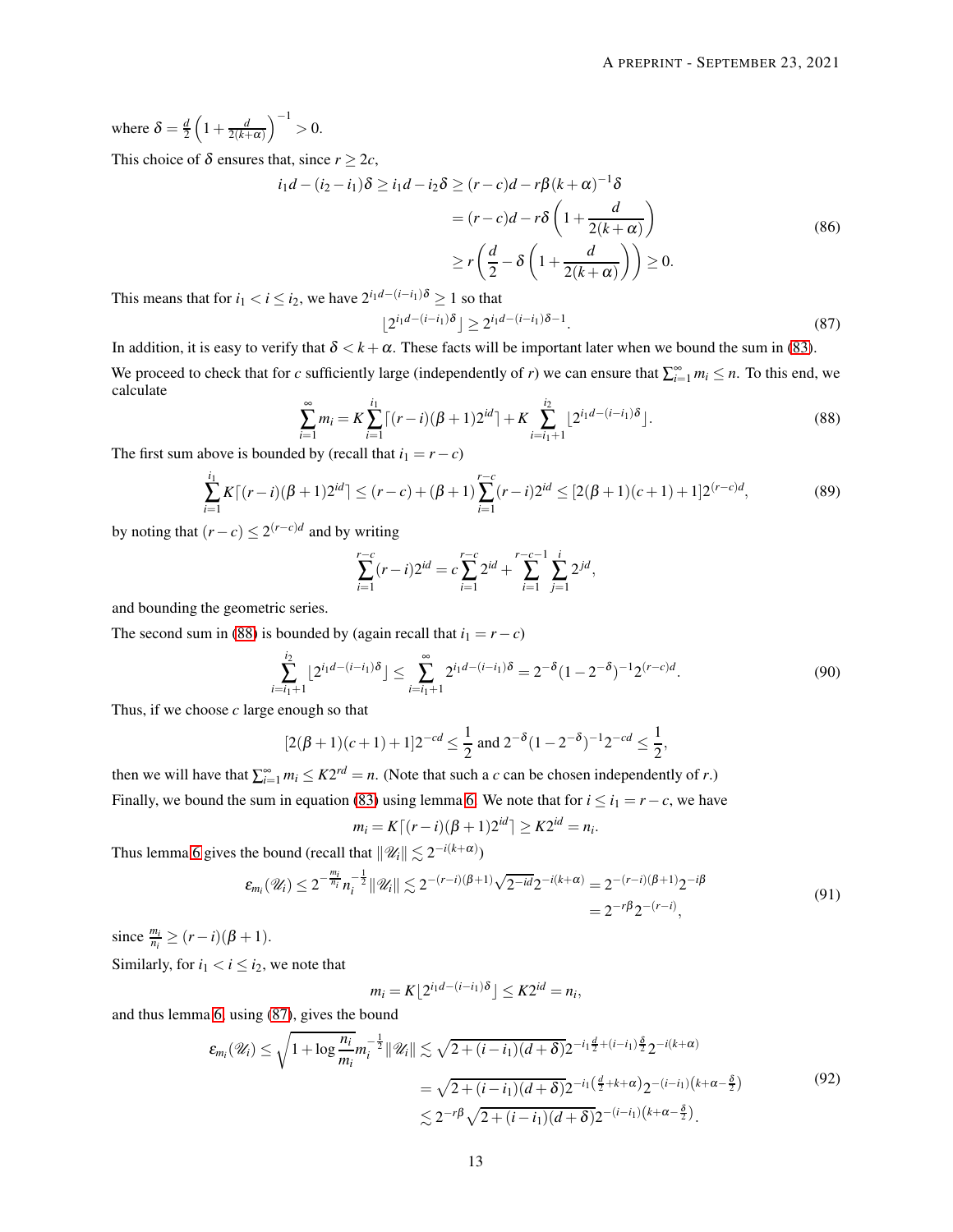Here we have used that  $\log \frac{m_i}{n_i} \leq 1 + (i - i_1)(d + \delta)$ , which follows from [\(87\)](#page-12-1), and that  $i_1 = r - c$  and  $\beta = \frac{d}{2} + k + \alpha$ , so that  $2^{-i_1(\frac{d}{2}+k+\alpha)} \lesssim 2^{-r\beta}$ .

Finally, if  $i > i_2$ , then  $m_i = 0$  so that lemma [6](#page-10-1) implies that

<span id="page-13-0"></span>
$$
\varepsilon_{m_i}(\mathscr{U}_i) \leq \|\mathscr{U}_i\| \lesssim 2^{-i(k+\alpha)}.
$$
\n(93)

Plugging these bound into equation [\(83\)](#page-11-0), we get

$$
\varepsilon_n(\mathscr{S}) \lesssim 2^{-r\beta} \sum_{i=1}^{i_1} 2^{-(r-i)} + 2^{-r\beta} \sum_{i=i_1+1}^{i_2} \sqrt{2 + (i-i_1)(d+\delta)} 2^{-(i-i_1)(k+\alpha-\frac{\delta}{2})} + \sum_{i=i_2+1}^{\infty} 2^{-i(k+\alpha)}
$$
  

$$
\leq 2^{-r\beta} \sum_{i=c}^{\infty} 2^{-i} + 2^{-r\beta} \sum_{i=1}^{\infty} \sqrt{2 + i(d+\delta)} 2^{-i(k+\alpha-\frac{\delta}{2})} + \sum_{i=i_2+1}^{\infty} 2^{-i(k+\alpha)}.
$$
\n(94)

Finally, we have the following bounds:

$$
\sum_{i=c}^{\infty} 2^{-i} \le 2^{1-c} \le 1,
$$
\n
$$
\sum_{i=1}^{\infty} \sqrt{2 + i(d+\delta)} 2^{-i(k+\alpha-\frac{\delta}{2})} \lesssim 1,
$$
\n
$$
\sum_{i=i_2+1}^{\infty} 2^{-i(k+\alpha)} \lesssim 2^{-i_2(k+\alpha)} \lesssim 2^{-r\beta(k+\alpha)-1(k+\alpha)} = 2^{-r\beta},
$$
\n(95)

by summing geometric series and using that  $k + \alpha - \frac{\delta}{2} > 0$  since  $\delta < k + \alpha$ .

Plugging these bounds into [\(94\)](#page-13-0), we finally get for  $n = K2^{rd}$ 

$$
\varepsilon_n(\mathscr{S}) \lesssim 2^{-r\beta} = 2^{-r\left(k + \alpha + \frac{d}{2}\right)},\tag{96}
$$

where, importantly, the implied constant is independent of  $r$  (and thus  $n$ ). This completes the proof of the entropy bound.

To obtain the corresponding bound on the Gelfand *n*-widths, we observe since  $\sum_{i=1}^{\infty} ||\mathcal{S}_i|| < \infty$ , it suffices to consider  $\mathscr{S}_N(B_X)$ , where

$$
\mathcal{S}_N = \sum_{i=1}^N \mathcal{S}_i \tag{97}
$$

for arbitrarily large, but finite, N. Further,  $\mathscr{S}_N$  factors through a finite dimensional space and so we can apply Lemma [3](#page-10-2) to see that it suffices to bound  $c_n(\mathcal{S}_N)$  uniformly in *N*. Utilizing Lemma [5,](#page-10-3) we see that

$$
c_n(\mathscr{S}_N) \leq \sum_{i=1}^N c_{m_i}(\mathscr{S}_i) \leq \sum_{i=1}^N \|\mathscr{V}_i\| c_{m_i}(\mathscr{U}_i) \leq M \sum_{i=1}^\infty c_{m_i}(\mathscr{U}_i).
$$
\n(98)

Applying the bound from Theorem [6,](#page-10-4) choosing the  $m_i$  as in [\(85\)](#page-11-1), and performing essentially the same calculations as for the entropy, we obtain the desired bound on the Gelfand *n*-widths. This completes the proofs of Theorems [4](#page-9-1) and [5.](#page-9-2)

□

## 3 Lower Bounds for Dictionaries of Ridge Functions

In this section, we consider lower bounds on the metric entropy, Kolmogorov, and Bernstein *n*-widths of convex subsets *A* of  $L^2(B_1^d)$ . We show that if *K* contains a certain class of ridge functions, then these quantities must be bounded below. We will apply this result to lower bound the entropy of variation spaces corresponding to shallow neural networks.

Our lower bounds work by constructing a large collection of nearly orthogonal vectors in *A* and then obtaining lower bounds by noting that *A* must contain the convex hull of these vectors. We begin with some Lemmas lower bounding the entropy, Kolmogorov, and Bernstein *n*-widths of such a convex hull. This idea has been used to lower bound the entropy in [\[19,](#page-27-1) [27\]](#page-27-10), yet these authors did not find as large a collection of nearly orthogonal vectors and obtained suboptimal bounds as a result.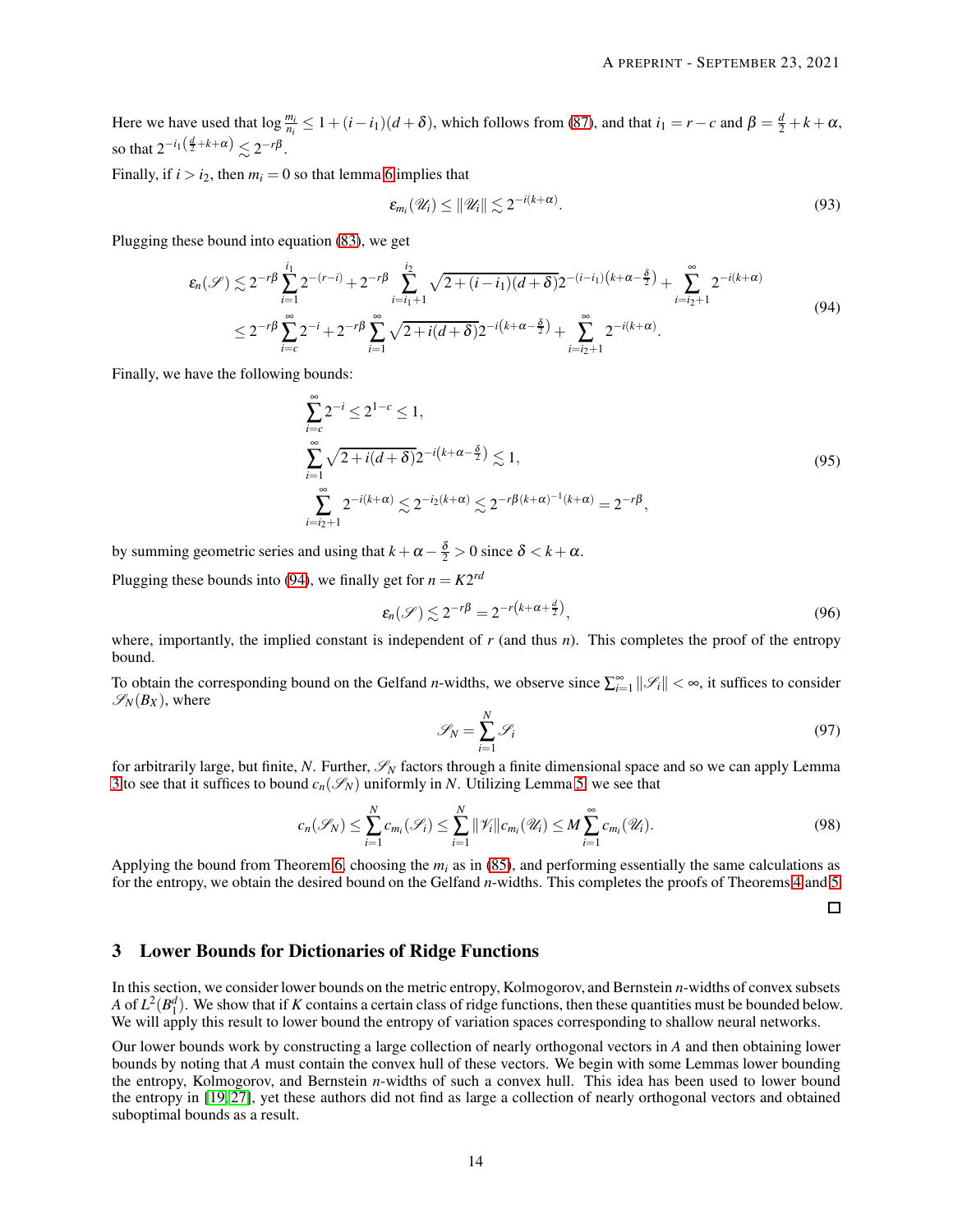<span id="page-14-1"></span>**Lemma 7.** *Let H be a Hilbert space and A* ⊂ *H a convex and symmetric set. Suppose that*  $g_1, ..., g_n$  ⊂ *A. Then* 

<span id="page-14-0"></span>
$$
\varepsilon_n(A) \ge \frac{1}{2} \sqrt{\frac{\lambda_{min}}{n}}, \ b_n(A) \ge \sqrt{\frac{\lambda_{min}}{n}}
$$
\n(99)

*where*  $\lambda_{min}$  *is the smallest eigenvalue of the Gram matrix G defined by*  $G_{ij} = \langle g_i, g_j \rangle_H$ *.* 

*Proof.* Consider a maximal set of points  $x_1,...,x_N \in b_1^n(0,1) := \{x \in \mathbb{R}^n : |x|_1 \leq 1\}$  in the  $\ell^1$ -unit ball satisfying  $|x_i - x_j|$  ≥  $\frac{1}{2}$  for each  $i \neq j$ . We claim that  $N \geq 2^n$ . Indeed, if the set  $\{x_i\}_{i=1}^N$  is maximal, then the balls

$$
b_1^n(x_i, 1/2) = \left\{ x \in \mathbb{R}^n : \ |x - x_i|_1 \le \frac{1}{2} \right\}
$$

must cover the ball  $b_1^n(0,1)$ . This implies that

$$
\sum_{i=1}^{N} |b_1^n(x_i, 1/2)| \ge |b_1^n(0, 1)|. \tag{100}
$$

Since we obviously have  $|b_1^n(x_i, 1/2)| = (1/2)^n |b_1^n(0,1)|$  for each *i*, it follows that  $N \ge 2^n$ .

Consider the collection of elements  $f_1, ..., f_N \in H$  defined by

$$
f_i = \sum_{k=1}^{n} x_i^k g_k.
$$
 (101)

Since *A* is symmetric and convex, we have  $f_i \in A$  for each  $i = 1, ..., N$ . Moreover, if  $i \neq j$ , then

$$
||f_i - f_j||_H^2 = v_{ij}^T G v_{ij},
$$
\n(102)

where  $v_{ij} = x_i - x_j$ . Since  $|x_i - x_j|_1 \ge \frac{1}{2}$ , it follows from Hölder's inequality that  $|v_{ij}|_2^2 \ge \frac{1}{4n}$ . From the eigenvalues of *G* we then see that  $||f_i - f_j||_H^2 \ge \frac{\lambda_{min}}{4n}$  for all  $i \ne j$ . This gives the entropy lower bound [\(99\)](#page-14-0).

To lower bound the Bernstein-widths, we note that if  $g_1, ..., g_n$  are linearly dependent, then  $\lambda_{min} = 0$  and there is noting to prove. On the other hand, consider the linear subspace  $V_n$  spanned by the  $g_i$ . Then  $V_n \cap A$  contains the convex hull of  $g_1,...g_n$  and so for every  $x \in \partial (A \cap V_n)$  we have

$$
||x||_{H} \ge \inf_{||a||_{1}=1} ||\sum_{i=1}^{n} a_{i}g_{i}||_{H} \ge \lambda_{min} n^{-\frac{1}{2}},
$$
\n(103)

 $\Box$ 

which completes the bound on the Bernstein widths.

This Lemma can be applied to sequences of almost orthogonal vectors to obtain Lemma 3 from [\[27\]](#page-27-10), which we state here as a corollary for completeness.

<span id="page-14-3"></span>**Corollary 1.** Let H be a Hilbert space and  $A \subset H$  a convex and symmetric set. Suppose that  $g_1,...,g_n \subset A$  and the the  $g_i$  *are almost orthogonal in the sense that for all i* = 1,...,*n*,

<span id="page-14-2"></span>
$$
\sum_{j\neq i} |\langle g_i, g_j \rangle_H| \le \frac{1}{2} ||g_i||_H^2. \tag{104}
$$

*Then*

$$
\varepsilon_n(A) \ge \frac{\min_i \|g_i\|_H}{\sqrt{8n}}, \ b_n(A) \ge \frac{\min_i \|g_i\|_H}{\sqrt{2n}} \tag{105}
$$

*Proof.* This follows from Lemma [7](#page-14-1) if we can show that the Gram matrix *G* satisfies

$$
\lambda_{min}(G) \ge \frac{1}{2} \min_{i} \|g_i\|_H^2.
$$
 (106)

This follows immediately from the diagonal dominance condition [104](#page-14-2) and the Gerschgorin circle theorem (see the proof in [\[27\]](#page-27-10) for details).  $\Box$ 

In order to lower bound the Kolmogorov *n*-widths, we will need the following Lemma, which generalizes Lemma 6 in [\[2\]](#page-26-1) to almost orthogonal sets, which satisfy a stronger notion of almost orthogonality than that in Corollary [1.](#page-14-3)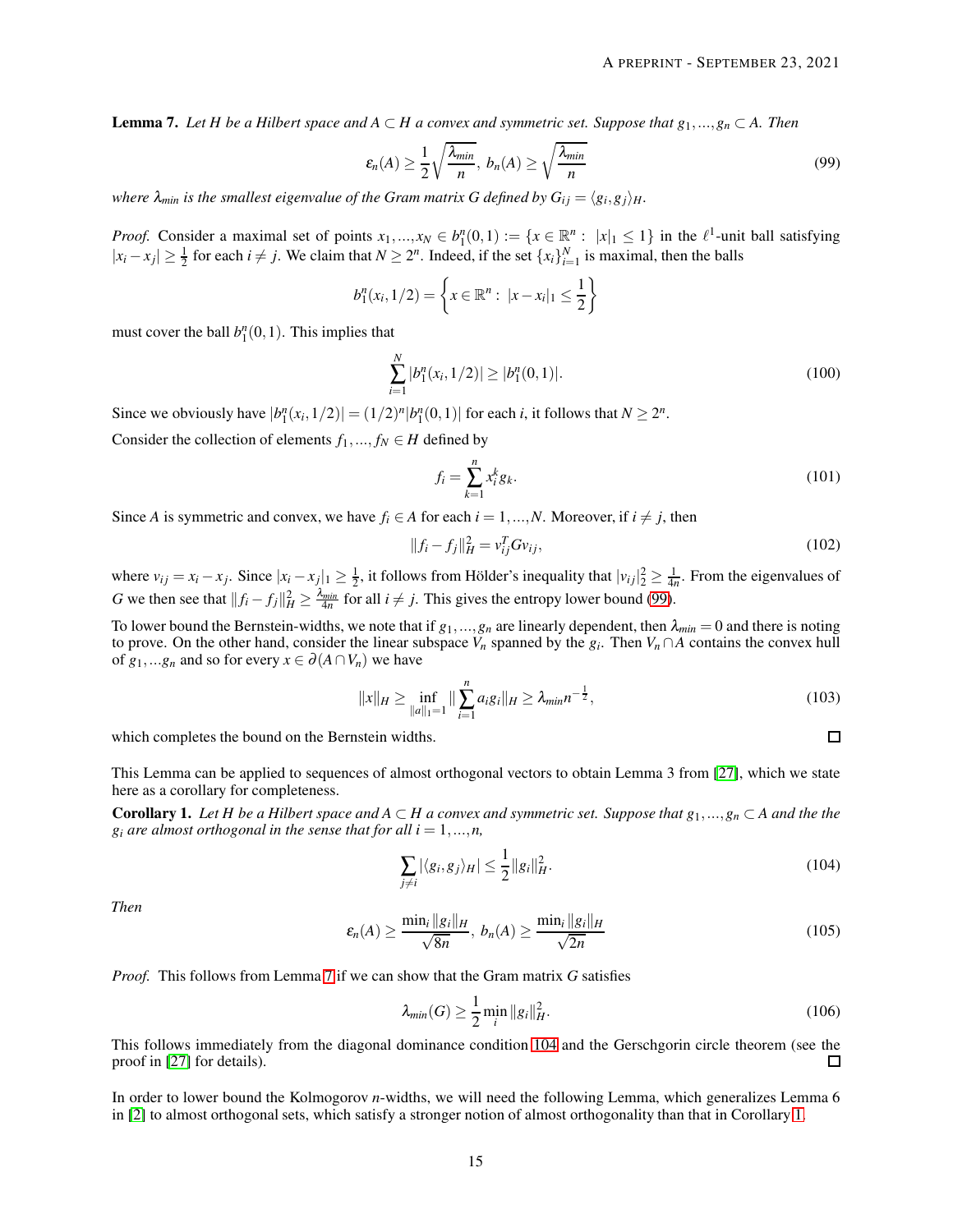<span id="page-15-2"></span>**Lemma 8.** Let *H* be a Hilbert space and  $A ⊂ H$  a convex and symmetric set. Suppose that  $g_1, ..., g_{2n} ⊂ A$  and the the  $g_i$  *are almost orthogonal in the sense that for all i* = 1,...,2*n*,

<span id="page-15-0"></span>
$$
\sum_{j \neq i} |\langle g_i, g_j \rangle_H| \le \frac{1}{2} \min_j \|g_j\|_H^2.
$$
 (107)

*Then*

$$
d_n(A) \ge \frac{1}{2} \min_j \|g_j\|_H. \tag{108}
$$

*Proof.* By scaling down the *g<sub>j</sub>* if necessary, we may assume that  $||g_j||_H = \min_i ||g_i||_H$  for all *j*. This follows since the rescaled vectors will clearly be in *A* (due to symmetry) and condition [\(107\)](#page-15-0) will still be satisfied (since the left hand side can only decrease while the right hand side is unchanged). We can further assume without loss of generality that  $\|g_j\|_H = 1$  for all  $j = 1, ..., 2n$ .

Let  $V_n$  be an *n*-dimensional subspace of *H* with orthonormal basis  $e_1, ..., e_n$ . For each index  $i = 1, ..., n$  we will have

$$
\sum_{j=1}^{2n} |\langle e_i, g_j \rangle|^2 \le \lambda_{max}(G),\tag{109}
$$

where *G* is the Gram matrix of the *g<sub>j</sub>*. Using the Gerschgorin circle theorem and condition [\(107\)](#page-15-0), we get  $\lambda_{max}(G) \leq \frac{3}{2}$ . Summing over *i* and switching the order of summation, we get

$$
\sum_{j=1}^{2n} \sum_{i=1}^{n} |\langle e_i, g_j \rangle|^2 = \sum_{i=1}^{n} \sum_{j=1}^{2n} |\langle e_i, g_j \rangle|^2 \le \frac{3}{2}n.
$$
 (110)

From this, we see that there must exist an index *j*, such that

$$
\sum_{i=1}^{n} |\langle e_i, g_j \rangle|^2 \le \frac{3}{4}.\tag{111}
$$

But this means that the projection of  $g_j$  onto  $V_n$  has norm at most  $\frac{3}{4}$ , so that  $d(g_j, V_n) \geq \frac{1}{2}$ . Since this bound holds for some *j* for any subspace  $V_n$  of dimension  $n$ , we get the desired lower bound.

 $\Box$ 

Using these results, and the fact that

$$
\|(1+|\xi|)^{-(k+1)}e^{2\pi i\xi x}\|_{\mathscr{K}_1(\mathbb{P}_k^d)} \lesssim 1,
$$
\n(112)

it is shown in [\[19,](#page-27-1) [27\]](#page-27-10) that  $\varepsilon_n(B_1(\mathbb{P}_k^d)) \gtrsim_{k,d} n^{-\frac{1}{2}-\frac{k+1}{d}}$  and that  $d_n(B_1(\mathbb{P}_k^d)) \gtrsim_{k,d} n^{-\frac{k+1}{d}}$ . This is essentially using the Fourier integral condition [\(23\)](#page-3-0) to lower bound the entropy and *n*-widths.

However, it is known that  $\mathcal{K}_1(\mathbb{P}_k^d)$  contains functions for which the Fourier integral on the right hand side of [\(23\)](#page-3-0) is infinite [\[15,](#page-27-19) [16\]](#page-27-5). So the Fourier integrability condition [\(23\)](#page-3-0) fails to capture all functions in the variation norm. Consequently it should be possible to obtain a better lower bound on  $\varepsilon_n(B_1(\mathbb{P}_k^d))$  and  $d_n(B_1(\mathbb{P}_k^d))$ , which would precisely quantify this gap.

The first such improved lower bound on  $\varepsilon_n(B_1(\mathbb{P}_k^d))$  was obtained by Makovoz [\[27\]](#page-27-10) in the case  $k = 0, d = 2$ , and it was conjectured that an improved lower bound holds more generally. We settle this conjecture by deriving an improved lower bound for all  $k \ge 0$  and  $d \ge 2$  and removing a logarithm from Makovoz's original bound. In addition, we also derive an improved lower bound on the Kolmogorov *n*-widths  $d_n(B_1(\mathbb{P}^d_k))$  and a bound on the Bernstein widths.

<span id="page-15-1"></span>**Theorem 7.** Let  $d \geq 2$ ,  $k \geq 0$ , and  $A \subset L^2(B_1^d)$  be a convex and symmetric set. Suppose that for every profile  $\phi \in$  $C_c^{\infty}([-2,2])$  such that  $\|\phi^{(k+1)}\|_{L^1(\mathbb{R})}\leq 1$ , and any direction  $\omega \in S^{d-1}$ , the ridge function  $\phi(\omega \cdot x) \in L^2(B_1^d)$  satisfies

$$
\phi(\omega \cdot x) \in A. \tag{113}
$$

*Then*

$$
\varepsilon_n(A) \gtrsim_{k,d} n^{-\frac{1}{2} - \frac{2k+1}{2d}}, \ b_n(A) \gtrsim_{k,d} n^{-\frac{1}{2} - \frac{2k+1}{2d}}, \ d_n(A) \gtrsim_{k,d} n^{-\frac{2k+1}{2d}}.
$$
 (114)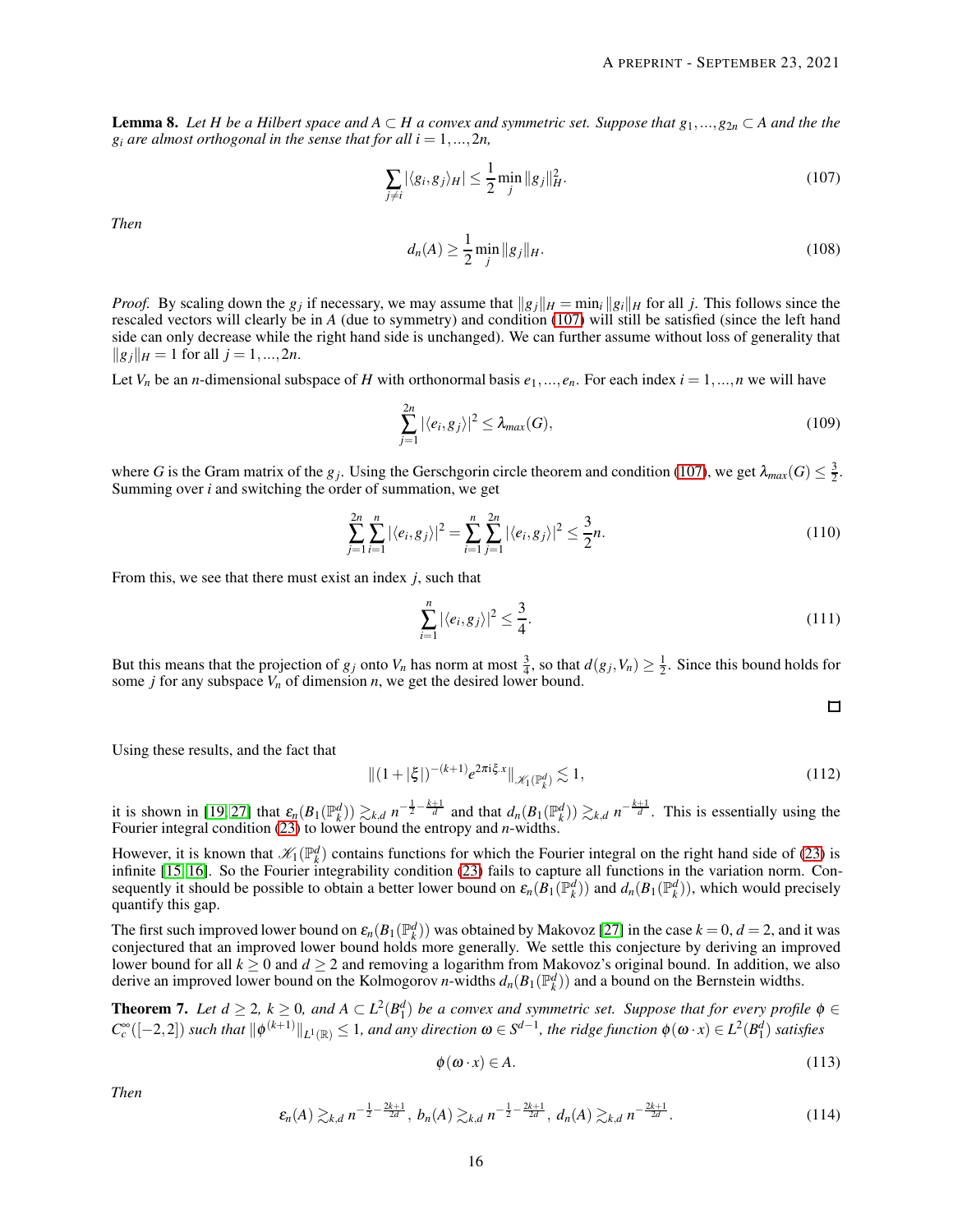The argument we give here adapts the argument in the proof of Theorem 4 in [\[27\]](#page-27-10). A careful analysis allows us extend the result to higher dimensions and remove a logarithmic factor. The key is to consider profiles φ whose higher order moments vanish in combination with a weighted  $L^2$ -norm with a Bochner-Riesz type weight.

Before we give the proof, we observe that the Peano kernel formula

$$
\phi(x) = \frac{1}{k!} \int_{-2}^{2} \phi^{(k+1)}(t) [\max(0, x - t)]^k dt = \frac{1}{k!} \int_{-2}^{2} \phi^{(k+1)}(t) \sigma_k(0, x - t) dt,
$$
\n(115)

which holds for all  $\phi \in C_c^{\infty}([-2,2])$ , implies that for a constant  $C = C(k,d)$ , the unit ball  $CB_1(\mathbb{P}_k^d)$  satisfies the conditions of Theorem [7.](#page-15-1) This yields the result given in the introduction:

**Theorem 8.** *Let*  $d > 2$ *. Then* 

$$
\varepsilon_n(B_1(\mathbb{P}_k^d)) \gtrsim_{k,d} n^{-\frac{1}{2} - \frac{2k+1}{2d}}, \ b_n(B_1(\mathbb{P}_k^d)) \gtrsim_{k,d} n^{-\frac{1}{2} - \frac{2k+1}{2d}}, \ d_n(B_1(\mathbb{P}_k^d)) \gtrsim_{k,d} n^{-\frac{2k+1}{2d}}.
$$
 (116)

Note that the lower bound for  $k = 0$  also applies to the variation spaces for networks with more general sigmoidal activation functions with bounded variation as well [\[36\]](#page-28-1). In addition, Theorem [7](#page-15-1) can be applied to more general activation functions as well, for instance the B-spline activation functions  $\sigma_{k,B}$ , but we do not give the details here.

*Proof of Theorem [7.](#page-15-1)* We introduce the weight

$$
d\mu = (1 - |x|^2)^{\frac{d}{2}} dx
$$

of Bochner-Riesz type on  $B_1^d$  and consider the space  $H = L^2(B_1^d, d\mu)$ . Since  $1 - |x|^2 \le 1$ , it follows that  $||f||_H \le$  $||f||_{L^2(\Omega)}$ , and so it suffices to lower bound the entropy and *n*-widths of *A* with respect to the weighted space *H*.

Choose  $0 \neq \psi \in C_c^{\infty}([-1,1])$  such that  $2d-1$  of its moments vanish, i.e. such that

$$
\int_{-1}^{1} x^r \psi(x) dx = 0,
$$
\n(117)

for *r* = 0,...,2*d* −2. Such a function <sup>ψ</sup> can easily be obtained by convolving an arbitrary compactly supported function whose moments vanish (such as a Legendre polynomial) with a *C* <sup>∞</sup> bump function.

Our assumptions on the set *A* imply that by scaling  $\psi$  appropriately, we can ensure that for  $0 < \delta < 1$ 

$$
\delta^k \psi(\delta^{-1} \omega \cdot x + b) \in A,\tag{118}
$$

for any  $\omega \in S^{d-1}$  and  $b \in [-\delta^{-1}, \delta^{-1}]$ . Note that  $\psi$ , which will be fixed in what follows, depends upon both *d* and *k*.

Let  $N \ge 1$  be an integer and fix  $n = N^{d-1}$  directions  $\omega_1, ..., \omega_n \in S^{d-1}$  with  $\min(|\omega_i - \omega_j|_2, |\omega_i + \omega_j|_2) \gtrsim_d N^{-1}$ . This can certainly be done since projective space  $P^{d-1} = S^{d-1}/\{\pm\}$  has dimension  $d-1$ . In particular, if  $\omega_1, ..., \omega_n$  is a maximal set satisfying min( $|\omega_i - \omega_j|_2$ ,  $|\omega_i + \omega_j|_2$ ) ≥  $cN^{-1}$ , then balls of radius  $cN^{-1}$  centered at the  $\omega_i$  must cover  $P^{d-1}$ . So we must have  $n = \Omega(N^{d-1})$ , and by choosing *c* appropriately we can arrange  $n = N^{d-1}$ .

Further, let  $a \leq \frac{1}{4}$  be a sufficiently small constant to be specified later and consider for  $\delta = aN^{-1}$  the collection of functions

$$
g_{p,l}(x) = \delta^k \psi(\delta^{-1} \omega_p \cdot x + 2l) \in A,\tag{119}
$$

for  $p = 1, ..., n$  and  $l = -\frac{N}{2}, ..., \frac{N}{2}$ .

The intuition here is that  $g_{p,l}$  is a ridge function which varies in the direction  $\omega_p$  and has the compactly supported profile  $\psi$  dialated to have width  $\delta$  (and scaled appropriately to remain in *A*). The different values of *l* give different non-overlapping shifts of these functions. The proof proceeds by checking that the *gp*,*<sup>l</sup>* can be made 'nearly orthogonal' by choosing *a* sufficiently small.

Indeed, we claim that if *a* is chosen small enough, then the  $g_{p,l}$  satisfy the conditions of Lemma [8,](#page-15-2) i.e. for each  $(p,l)$ 

$$
\sum_{(p',l')\neq(p,l)} |\langle g_{p,l}, g_{p',l'}\rangle_H| \le \frac{1}{2} \min_{(p',l')} \|g_{p',l'}\|_H^2.
$$
\n(120)

This will of course also imply that the weaker conditions of Corollary [1](#page-14-3) will be satisfied.

Before giving the detailed calculation, we describe the key ideas.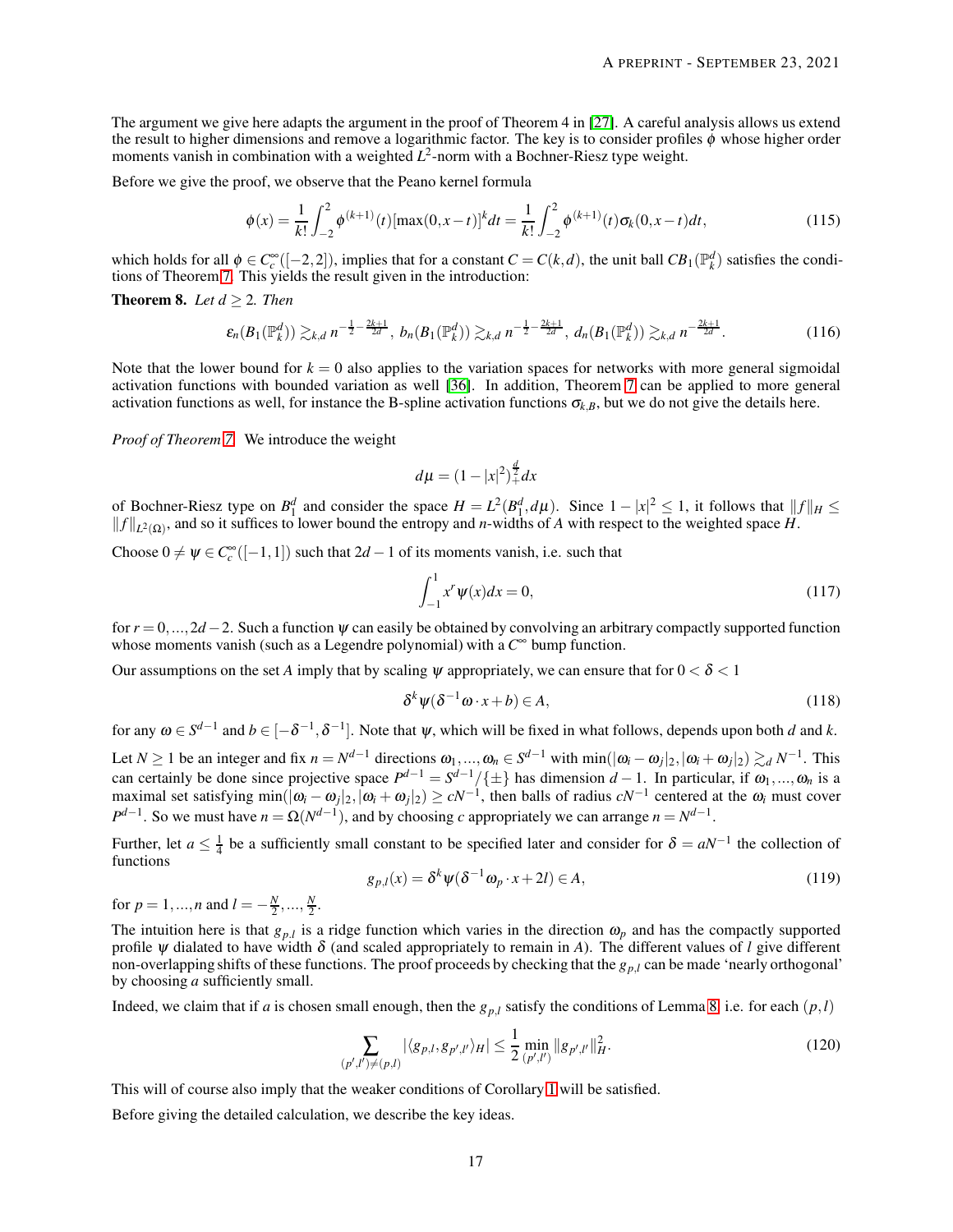If we consider two different directions  $\omega_p$  and  $\omega_{p'}$ , functions  $g_{p,l}$  and  $g_{p',l}$  will be constant along the  $(d-2)$ dimensional subspace orthogonal to both  $\omega_p$  and  $\omega_{p'}$ . Thus the inner product  $\langle g_{p,l}, g_{p',l'} \rangle_H$  corresponds to an integral over a circle in the plane spanned by  $\omega_p$  and  $\omega_{p'}$ . The integrand is given by a product of the profile  $\psi$  supported in two intersecting strips multiplied by the integral of the Bochner-Riesz weight *d*<sup>µ</sup> along the (*d* −2)-dimensional subspace orthogonal to  $\omega_p$  and  $\omega_{p'}$ . The weight  $d\mu$  has been chosen so that when we integrate out this  $(d-2)$ -dimensional subspace, we will obtain a polynomial which vanishes to a high degree at the boundary of the circle (and is zero outside). This, combined with the high-order vanishing of the profile  $\psi$ , results in the functions  $g_{p,l}$  and  $g_{p',l}$  satisfying the required 'near orthogonality' bounds. We give the detailed calculations in the following.

We begin by estimating  $||g_{p,l}||_H^2$ , as follows

$$
||g_{p,l}||_H^2 = \delta^{2k} \int_{B_1^d} |\psi(\delta^{-1}\omega_{p} \cdot x + 2l)|^2 (1 - |x|^2)^{\frac{d}{2}} dx.
$$
 (121)

We proceed to complete  $\omega_p$  to an orthonormal basis of  $\mathbb{R}^d$ ,  $b_1 = \omega_p, b_2, ..., b_d$  and denote the coordinates of *x* with respect to this basis by  $y_i = x \cdot b_i$ . Rewriting the above integral in this new orthonormal basis, we get

$$
||g_{p,l}||_H^2 = \delta^{2k} \int_{B_1^d} |\psi(\delta^{-1}y_1 + 2l)|^2 \left(1 - \sum_{i=1}^d y_i^2\right)^{\frac{d}{2}} dy_1 \cdots dy_d
$$
  
=  $\delta^{2k} \int_{-1}^1 |\psi(\delta^{-1}y_1 + 2l)|^2 \rho_d(y_1) dy_1,$  (122)

where

$$
\rho_d(y) = \int_0^{\sqrt{1-y^2}} (1-y^2 - r^2)^{\frac{d}{2}} r^{d-2} dr
$$
  
=  $(1-y^2)^{d-\frac{1}{2}} \int_0^1 (1-r^2)^{\frac{d}{2}} r^{d-2} dr = K_d (1-y^2)^{d-\frac{1}{2}},$  (123)

for a dimension dependent constant  $K_d$ .

Further, we change variables, setting  $y = \delta^{-1}y_1 + 2l$  and use the fact that  $\psi$  is supported in  $[-1, 1]$ , to get

$$
||g_{p,l}||_H^2 = K_d \delta^{2k+1} \int_{-1}^1 |\psi(y)|^2 (1 - [\delta(y-2l)]^2)^{d-\frac{1}{2}} dy.
$$
 (124)

Since  $|y| \le 1$  and  $|2l| \le N$ , as long as  $\delta(N+1) \le 1/2$ , which is guaranteed by  $a \le \frac{1}{4}$ , the coordinate  $y_1 = \delta(y-2l)$ will satisfy  $|y_1| \leq 1/2$ . This means that

<span id="page-17-1"></span>
$$
(1 - [\delta(y - 2l)]^2)^{d - \frac{1}{2}} = (1 - y_1^2)^{d - \frac{1}{2}} \ge (3/4)^{d - \frac{1}{2}}
$$

uniformly in  $p, l, N$  and  $\delta$ , and thus

$$
||g_{p,l}||_H^2 \ge K_d (3/4)^{d-\frac{1}{2}} \delta^{2k+1} \int_{-1}^1 |\psi(y)|^2 dy \gtrsim_{k,d} \delta^{2k+1}.
$$
 (125)

Next consider  $|\langle g_{p,l}, g_{p',l'} \rangle_H|$  for  $(p,l) \neq (p',l').$ 

If  $p = p'$ , then  $\omega_p = \omega_{p'}$ , but  $l \neq l'$ . In this case, we easily see that the supports of  $g_{p,l}$  and  $g_{p,l'}$  are disjoint and so the  $\langle g_{p,l}, g_{p',l'} \rangle_H = 0.$ 

On the other hand, if  $p \neq p'$  we get

<span id="page-17-0"></span>
$$
\langle g_{p,l}, g_{p',l'} \rangle_H = \delta^{2k} \int_{B_1^d} \psi(\delta^{-1} \omega_p \cdot x + 2l) \psi(\delta^{-1} \omega_{p'} \cdot x + 2l') (1 - |x|^2)^{\frac{d}{2}} dx. \tag{126}
$$

Since  $p \neq p'$ , the vectors  $\omega_p$  and  $\omega_{p'}$  are linearly independent and we complete them to a basis  $b_1 = \omega_p, b_2 =$  $\omega_{p'}, b_3,...,b_d$ , where  $b_3,...,b_d$  is an orthonormal basis for the subspace orthogonal to  $\omega_p$  and  $\omega_{p'}$ .

Letting  $b'_1, b'_2, b'_3 = b_3, ..., b'_d = b_d$  be a dual basis (i.e. satisfying  $b'_i \cdot b_j = \delta_{ij}$ ) and making the change of variables  $x = y_1 b'_1 + \dots + y_d b'_d$  in the above integral, we get

$$
\langle g_{p,l}, g_{p',l'} \rangle_H = \delta^{2k} \det(D_{p,p'})^{-\frac{1}{2}} \int_{-\infty}^{\infty} \int_{-\infty}^{\infty} \psi(\delta^{-1}y_1 + 2l) \psi(\delta^{-1}y_2 + 2l') \gamma_d(|y_1 b'_1 + y_2 b'_2|) dy_1 dy_2, \tag{127}
$$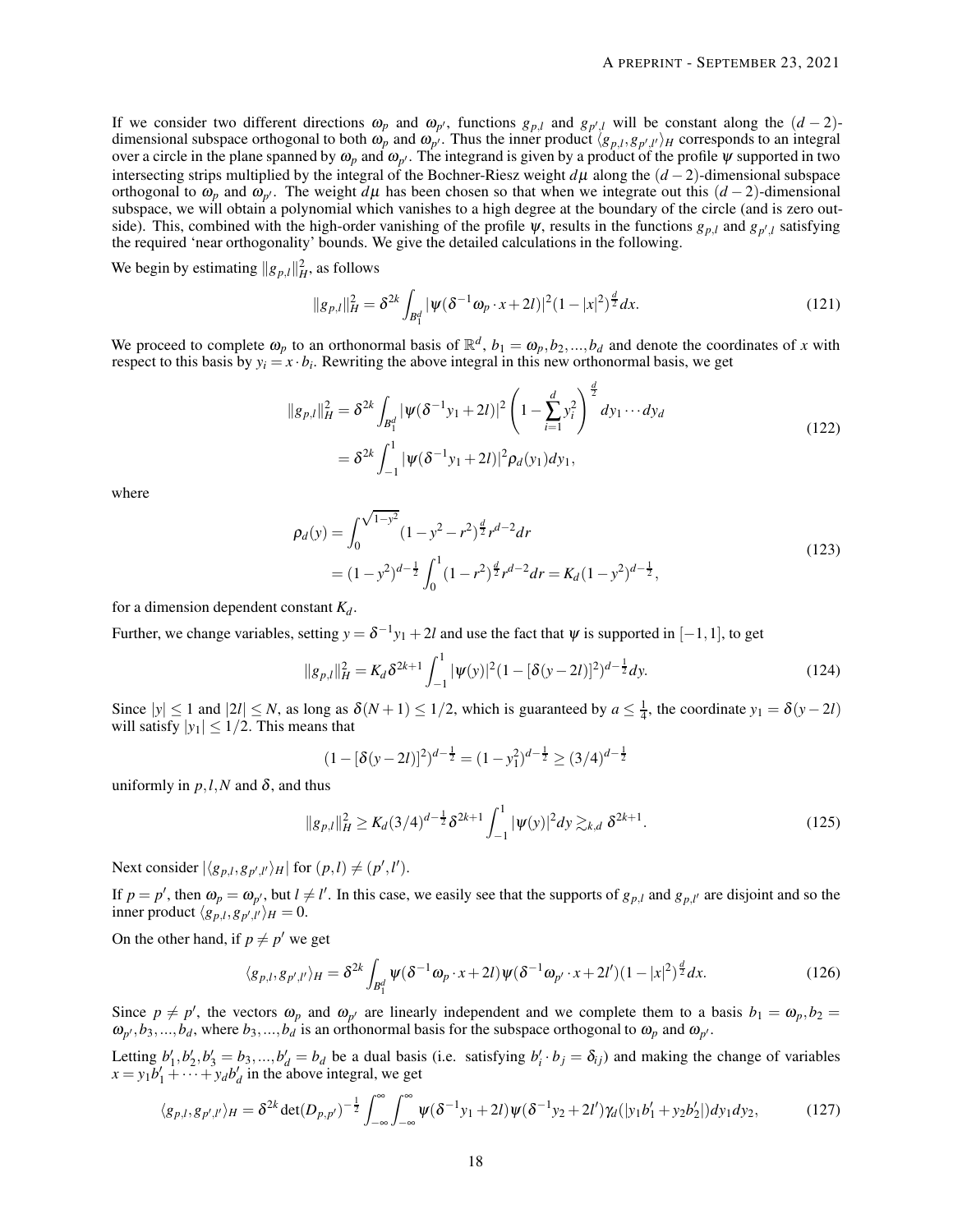where  $D_{p,p'}$  is the Graham matrix of  $\omega_1$  and  $\omega_2$  (notice that then  $D_{p,p'}^{-1}$  is the Graham matrix of  $b'_1$  and  $b'_2$ ) and

$$
\gamma_d(y) = \int_0^{\sqrt{1-y^2}} (1-y^2 - r^2)^{\frac{d}{2}} r^{d-3} dr
$$
  
=  $(1-y^2)^{d-1} \int_0^1 (1-r^2)^{\frac{d}{2}} r^{d-3} dr = K'_d (1-y^2)^{d-1}.$  (128)

for a second dimension dependent constant  $K'_{d}$ . (Note that if  $d = 2$ , then the above calculation is not correct, but we still have  $\gamma_d(y) = (1 - y^2)_+^{\frac{d}{2}} = (1 - y^2)_+^{d-1}$ .) We remark that the choice of Bochner-Riesz weight  $d\mu = (1 - |x|^2)_+^{\frac{d}{2}}$  was made precisely so that  $\gamma_d$  is a piecewise polynomial with continuous derivatives of order *d* −2, which will be important in what follows.

Next, we fix *y*<sup>1</sup> and analyze, as a function of *z*,

<span id="page-18-1"></span>
$$
\tau_{p,p'}(y_1,z)=\gamma_d(|y_1b'_1+zb'_2|)=K'_d(1-q_{p,p'}(y_1,z))_+^{d-1},
$$

where  $q_{p,p'}$  is the quadratic

<span id="page-18-0"></span>
$$
q_{p,p'}(y_1, z) = (b'_1 \cdot b'_1)y_1^2 - 2(b'_1 \cdot b'_2)y_1z - (b'_2 \cdot b'_2)z^2,
$$
\n(129)

We observe that, depending upon the value of  $y_1$ ,  $\tau_{p,p'}(y_1,z)$  is either identically 0 or is a piecewise polynomial function of degree  $2d - 2$  with exactly two break points at the roots  $z_1$ , $z_2$  of  $q_{p,p'}(y_1, z) = 1$ . Furthermore, utilizing Faà di Bruno's formula [\[13\]](#page-27-26) and the fact that  $q_{p,p'}(y_1,\cdot)$  is quadratic, we see that

$$
\frac{d^k}{dz^k} \tau_{p,p'}(y_1,z) \Big|_{z_i} = \sum_{m_1+2m_2=k} \frac{k!}{m_1! m_2! 2^{m_2}} f_d^{(m_1+m_2)}(1) \left[ \frac{d}{dz} q_{p,p'}(y_1,z) \Big|_{z_i} \right]^{m_1} \left[ \frac{d^2}{dz^2} q_{p,p'}(y_1,z) \Big|_{z_i} \right]^{m_2},\tag{130}
$$

where  $f_d(x) = (1 - x)^{d-1}$ .

Since  $f_d^{(m)}$  $d^{(m)}(1) = 0$  for all  $m \leq d - 2$ , we see that the derivative in [\(130\)](#page-18-0) is equal to 0 for  $0 \leq k \leq d - 2$ . Thus the function  $\tau_{p,p}(y_1, \cdot)$  has continuous derivatives up to order *d* − 2 at the breakpoints *z*<sub>1</sub> and *z*<sub>2</sub>. Moreover, if we consider the derivative of order  $k = d - 1$ , then only the term with  $m_2 = 0$  in [\(130\)](#page-18-0) survives and we get

$$
\frac{d^{d-1}}{dz^{d-1}}\tau_{p,p'}(y_1,z)\Big|_{z_i} = f_d^{(d-1)}(1) \left[ \frac{d}{dz} q_{p,p'}(y_1,z)\Big|_{z_i} \right]^{d-1} = (-1)^{d-1} (d-1)! \left[ \frac{d}{dz} q_{p,p'}(y_1,z)\Big|_{z_i} \right]^{d-1}.\tag{131}
$$

Utilizing the fact that the derivative of a quadratic  $q(x) = ax^2 + bx + c$  at its roots is given by  $\pm \sqrt{b^2 - 4ac}$  combined with the formula for  $q_{p,p'}$  [\(129\)](#page-18-1), we get

$$
\frac{d}{dz}q_{p,p'}(y_1,z)|_{z_i} = \pm 2\sqrt{(b'_1 \cdot b'_1)(b'_1 \cdot b'_2)^2 - (b'_2 \cdot b'_2)(b'_1 \cdot b'_1)} = \pm 2\det(D_{p,p'})^{-\frac{1}{2}}.
$$
\n(132)

<span id="page-18-2"></span>Taken together, this shows that the jump in the *d* − 1-st derivative of  $\tau_{p,p'}(y_1,z)$  at the breakpoints  $z_1$  and  $z_2$  has magnitude

$$
\left| \frac{d^{d-1}}{dz^{d-1}} \tau_{p,p'}(y_1,z) \right|_{z_i} \leq d \det(D_{p,p'})^{-\frac{d-1}{2}}.
$$
\n(133)

Going back to equation [\(127\)](#page-17-0), we see that due to the compact support of  $\psi$ , the integral in [\(127\)](#page-17-0) is supported on a square with side length  $2\delta$  in  $y_1$  and  $y_2$ . To clarify this, we make the change of variables  $s = \delta^{-1}y_1 + 2l$ ,  $t = \delta^{-1}y_2 + 2l'$ , and use that  $\psi$  is supported on  $[-1,1]$ , to get (for notational convenience we let  $y(s, l) = \delta(s-2l)$ )

<span id="page-18-3"></span>
$$
\langle g_{p,l}, g_{p',l'} \rangle_H = \delta^{2k+2} \det(D_{p,p'})^{-\frac{1}{2}} \int_{-1}^1 \int_{-1}^1 \psi(s) \psi(t) \tau_{p,p'}(y(s,l), y(t,l')) ds dt.
$$
 (134)

We now estimate the sum over *l'* as

$$
\sum_{l'=-\frac{N}{2}}^{\frac{N}{2}} |\langle g_{p,l}, g_{p',l'} \rangle_H| = \delta^{2k+2} \det(D_{p,p'})^{-\frac{1}{2}} \sum_{l'=-\frac{N}{2}}^{\frac{N}{2}} \left| \int_{-1}^{1} \int_{-1}^{1} \psi(s) \psi(t) \tau_{p,p'}(y(s,l), y(t,l')) ds dt \right|
$$
  

$$
\leq \delta^{2k+2} \det(D_{p,p'})^{-\frac{1}{2}} \sum_{l'=-\frac{N}{2}}^{\frac{N}{2}} \int_{-1}^{1} \left| \int_{-1}^{1} \psi(s) \psi(t) \tau_{p,p'}(y(s,l), y(t,l')) dt \right| ds \qquad (135)
$$
  

$$
= \delta^{2k+2} \det(D_{p,p'})^{-\frac{1}{2}} \int_{-1}^{1} |\psi(s)| \sum_{l'=-\frac{N}{2}}^{\frac{N}{2}} \left| \int_{-1}^{1} \psi(t) \tau_{p,p'}(y(s,l), y(t,l')) dt \right| ds.
$$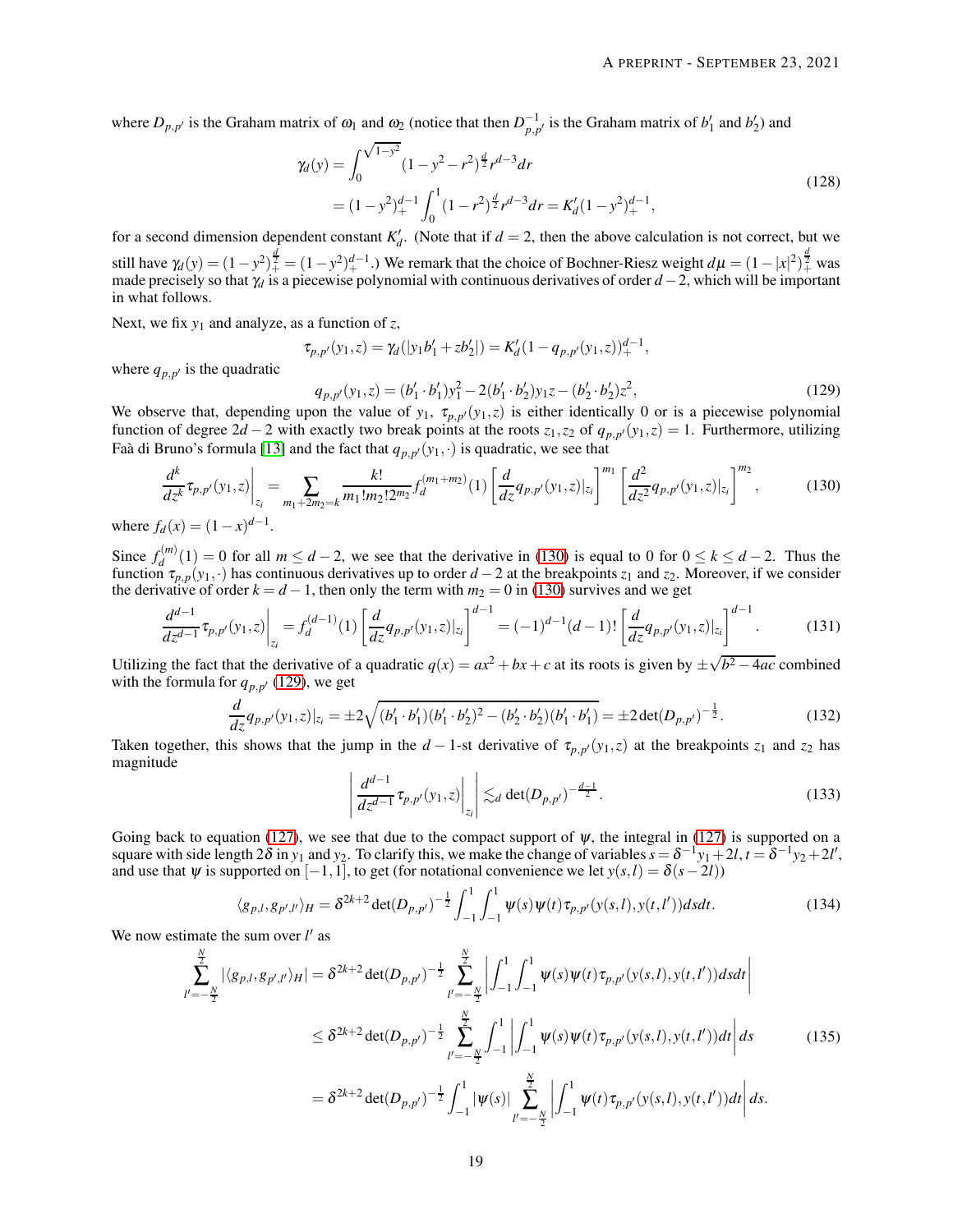For fixed *s* and *l*, consider the inner sum

<span id="page-19-0"></span>
$$
\sum_{l'=-\frac{N}{2}}^{\frac{N}{2}} \left| \int_{-1}^{1} \psi(t) \tau_{p,p'}(y(s,l), y(t,l')) dt \right| = \sum_{l'=-\frac{N}{2}}^{\frac{N}{2}} \left| \int_{-1}^{1} \psi(t) \tau_{p,p'}(y(s,l), \delta(t-2l')) dt \right|.
$$
 (136)

In the integrals appearing in this sum, the variable  $z = \delta(t - 2l')$  runs over the line segment  $[\delta(2l' - 1), \delta(2l' + 1)]$ . These segments are disjoint for distinct  $l'$  and are each of length  $2\delta$ .

Further, recall that for fixed  $y_1 = y(s,l)$ , the function  $\tau_{p,p'}(y_1,z)$  is a piecewise polynomial of degree 2*d* − 2 with at most two breakpoints  $z_1$  and  $z_2$ . Combined with the fact that  $2d - 1$  moments of  $\psi$  vanish, this implies that at most two terms in the above sum are non-zero, namely those where the corresponding integral contains a breakpoint.

Furthermore, the bound on the jump in the *d* − 1-st order derivatives at the breakpoints [\(133\)](#page-18-2) implies that in the intervals (of length  $2\delta$ ) which contain a breakpoint, there exists a polynomial  $q_i$  of degree *d* − 2 for which

$$
|\tau_{p,p'}(y_1,z) - q_i(z)| \le \frac{(2\delta)^{d-1}}{(d-1)!} M_d \det(D_{p,p'})^{-\frac{d-1}{2}} \lesssim_d \delta^{d-1} \det(D_{p,p'})^{-\frac{d-1}{2}}
$$
(137)

on the given interval. Using again the vanishing moments of  $\psi$ , we see that the nonzero integrals in the sum [\(136\)](#page-19-0) (of which there are at most 2) satisfy

$$
\left|\int_{-1}^1 \psi(t)\tau_{p,p'}(y(s,l),\delta(t-2l'))dt\right|\lesssim_{k,d} \delta^{d-1}\det(D_{p,p'})^{-\frac{d-1}{2}}.
$$

So for each fixed *s* and *l*, we get the bound

$$
\sum_{l'=-\frac{N}{2}}^{\frac{N}{2}} \left| \int_{-1}^{1} \psi(t) \tau_{p,p'}(y(s,l), y(t,l')) dt \right| \lesssim_{k,d} \delta^{d-1} \det(D_{p,p'})^{-\frac{d-1}{2}}.
$$
\n(138)

Plugging this into equation [\(135\)](#page-18-3), we get

$$
\sum_{l'=-\frac{N}{2}}^{\frac{N}{2}} |\langle g_{p,l}, g_{p',l'} \rangle_H| \lesssim_{k,d} \delta^{2k+d+1} \det(D_{p,p'})^{-\frac{d}{2}} \int_{-1}^1 |\psi(s)| ds \lesssim_{k,d} \delta^{2k+d+1} \det(D_{p,p'})^{-\frac{d}{2}}.
$$
 (139)

We analyze the  $\det(D_{p,p'})^{-\frac{d}{2}}$  term using that  $\omega_p$  and  $\omega_{p'}$  are on the sphere to get

$$
\det(D_{p,p'})^{-\frac{d}{2}} = (1 - \langle \omega_p, \omega_{p'} \rangle^2)^{-\frac{d}{2}} = \frac{1}{\sin(\theta_{p,p'})^d},\tag{140}
$$

where  $\theta_{p,p'}$  represents the angle between  $\omega_p$  and  $\omega_{p'}$ .

Summing over  $p' \neq p$ , we get

<span id="page-19-1"></span>
$$
\sum_{(p',l')\neq(p,l)} |\langle g_{p,l}, g_{p',l'}\rangle_H| \lesssim_{k,d} \delta^{2k+d+1} \sum_{p'\neq p} \frac{1}{\sin(\theta_{p,p'})^d}.
$$
 (141)

The final step is to bound the above sum. This is done in a relatively straightforward manner by noting that this sum is comparable to the following integral

$$
\sum_{p' \neq p} \frac{1}{\sin(\theta_{p,p'})^d} \approx_d N^{d-1} \int_{P^{d-1} - B(p,r)} |x - p|^{-d} dx,
$$
\n(142)

where we are integrating over projective space minus a ball of radius  $r \gtrsim_d N^{-1}$  around p. Integrating around this pole of order *d* in the  $d-1$  dimensional  $P^{d-1}$ , this gives

$$
\sum_{p' \neq p} \frac{1}{\sin(\theta_{p,p'})^d} \approx_d N^d.
$$
\n(143)

To be more precise, we present the detailed estimates in what follows.

We bound the sum over one hemisphere

$$
\sum_{0<\theta_{p,p'}\leq \frac{\pi}{2}}\frac{1}{\sin(\theta_{p,p'})^d},\tag{144}
$$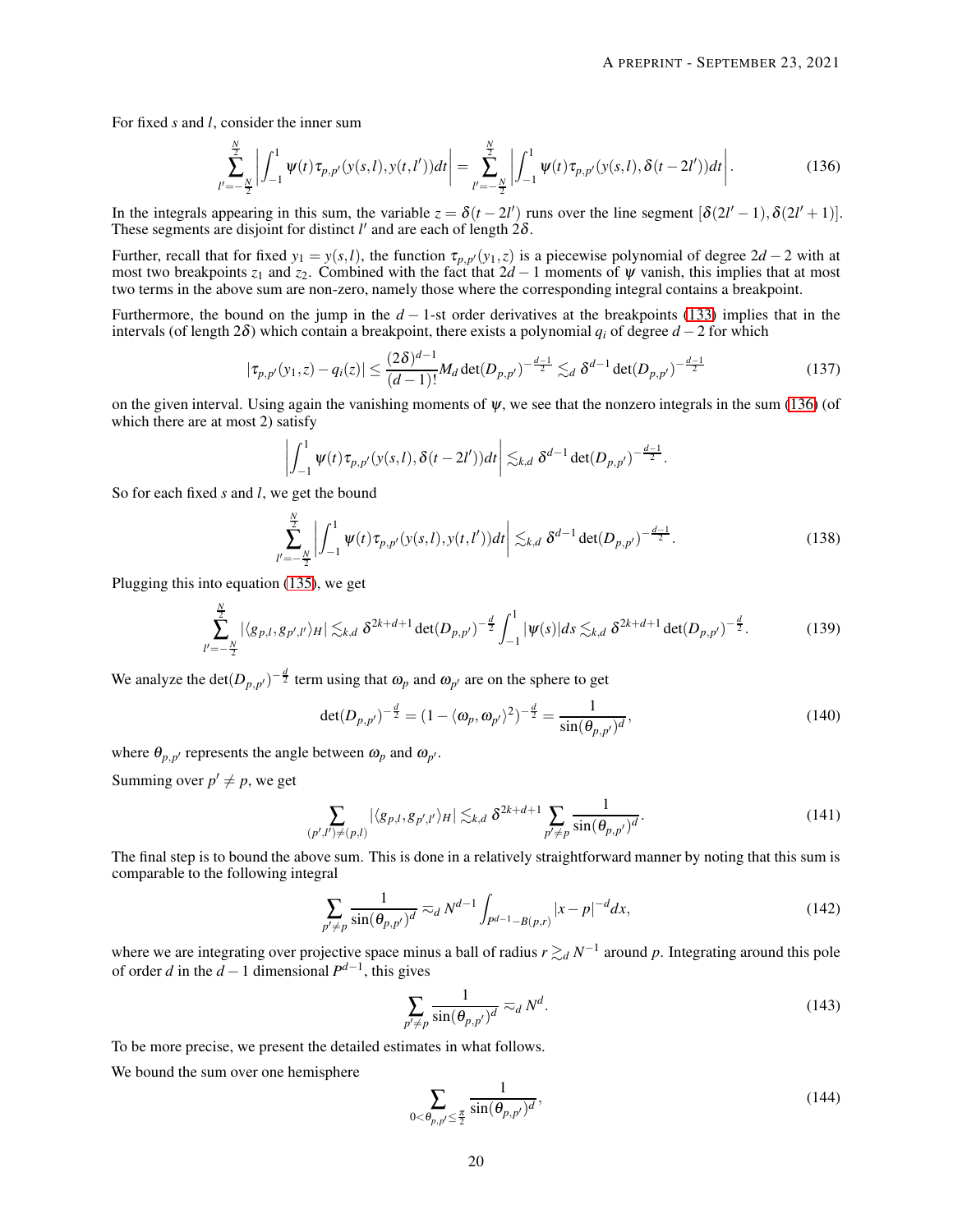<span id="page-20-0"></span>and note that the sum over the other hemisphere can be handled in an analogous manner. To this end, we decompose this sum as

$$
\sum_{0 < \theta_{p,p'} \leq \frac{\pi}{2}} \frac{1}{\sin(\theta_{p,p'})^d} = \sum_{0 < \theta_{p,p'} \leq \frac{\pi}{4}} \frac{1}{\sin(\theta_{p,p'})^d} + \sum_{\frac{\pi}{4} < \theta_{p,p'} \leq \frac{\pi}{2}} \frac{1}{\sin(\theta_{p,p'})^d}.\tag{145}
$$

For the second sum, we note that  $\sin(\theta_{p,p'}) \geq \frac{1}{\sqrt{p}}$  $\frac{1}{2}$ , and the number of terms is at most *n* =  $N^{d-1}$ , so that the second sum is  $\lesssim N^{d-1}$ .

To bound the first sum in [\(145\)](#page-20-0), we rotate the sphere so that  $\omega_p = (0, ..., 0, 1)$  is the north pole. We then take the  $\omega_{p'}$  for which  $\theta_{p,p'} \leq \frac{\pi}{4}$  and project them onto the tangent plane at  $\omega_p$ . Specifically, this corresponds to the map  $\omega_{p'} = (x_1, \ldots, x_{d-1}, x_d) \rightarrow x_{p'} = (x_1, \ldots, x_{d-1})$ , which removes the last coordinate.

It is now elementary to check that this maps distorts distances by at most a constant (since the  $\omega_{p'}$  are all contained in a spherical cap of radius  $\frac{\pi}{4}$ ), i.e. that for  $p'_1 \neq p'_2$ , we have

$$
|x_{p'_1} - x_{p'_2}| \le |\omega_{p'_1} - \omega_{p'_2}| \lesssim |x_{p'_1} - x_{p'_2}|,\tag{146}
$$

and also that  $\sin(\theta_{p,p'}) = |x_{p'}|$ .

This allows us to write the first sum in [\(145\)](#page-20-0) as

$$
\sum_{0 < \theta_{p,p'} \leq \frac{\pi}{4}} \frac{1}{\sin(\theta_{p,p'})^d} = \sum_{0 < |x_{p'}| \leq \frac{1}{\sqrt{2}}} \frac{1}{|x_{p'}|^d},\tag{147}
$$

where by construction we have  $|\omega_{p'_1} - \omega_{p'_2}| \gtrsim_d N^{-1}$  for  $p'_1 \neq p'_2$ , and thus  $|x_{p'_1} - x_{p'_2}| \gtrsim_d N^{-1}$  as well. In addition,  $|\omega_p - \omega_{p'}| \gtrsim_d N^{-1}$  and thus also  $|x_{p'}| \gtrsim_d N^{-1}$ .

Now let  $r \gtrsim_d N^{-1}$  be such that the balls of radius *r* around each of the  $x_{p'}$ , and around 0, are disjoint. Notice that since  $|x|^{-d}$  is a subharmonic function on  $\mathbb{R}^{d-1}/\{0\}$ , we have

$$
\frac{1}{|x_{p'}|^d} \le \frac{1}{|B(x_{p'}, r)|} \int_{B(x_{p'}, r)} |y|^{-d} dy \lesssim_d N^{d-1} \int_{B(x_{p'}, r)} |y|^{-d} dy. \tag{148}
$$

Since all of the balls  $B(x_{p'}, r)$  are disjoint and are disjoint from  $B(0, r)$ , we get (note that these integrals are in  $\mathbb{R}^{d-1}$ )

$$
\sum_{0<|x_{p'}|\leq\frac{1}{\sqrt{2}}} \frac{1}{|x_{p'}|^d} \lesssim_d N^{d-1} \int_{r\leq|y|\leq\frac{\pi}{2}+r} |y|^{-d} dy \leq N^{d-1} \int_{r\leq|y|} |y|^{-d} dy \lesssim_d N^{d-1} r^{-1} \lesssim_d N^d. \tag{149}
$$

Plugging this into equation [\(145\)](#page-20-0) and bounding the sum over the other hemisphere in a similar manner, we get

$$
\sum_{p' \neq p} \frac{1}{\sin(\theta_{p,p'})^d} \lesssim_d N^d.
$$
\n(150)

Using equation [\(141\)](#page-19-1), we finally obtain

$$
\sum_{(p',l')\neq(p,l)} |\langle g_{p,l}, g_{p',l'}\rangle_H| \lesssim_{k,d} \delta^{2k+d+1} N^d. \tag{151}
$$

Combined with the lower bound [\(125\)](#page-17-1), which gives  $||g_{p,l}||_H^2 \gtrsim_{k,d} \delta^{2k+1}$  for all  $(p,l)$ , we see that by choosing the factor *a* in  $\delta = aN^{-1}$  small enough (independently of *N*, of course), we can guarantee that the conditions of Lemma [8](#page-15-2) (and thus also Corollary [1\)](#page-14-3) are satisfied.

Applying Corollary [1,](#page-14-3) we see that

$$
\varepsilon_n(A) \ge \frac{\min_{(p,l)} \|g_{p,l}\|_H}{\sqrt{8n}} \gtrsim_{k,d} n^{-\frac{1}{2}} \delta^{\frac{2k+1}{2}} \gtrsim_{k,d,a} n^{-\frac{1}{2}} N^{-\frac{2k+1}{2}},
$$
\n(152)

where  $n = N<sup>d</sup>$  is the total number of functions  $g_{p,l}$ . We obtain a completely analogous result for the Bernstein widths as well. This finally gives (since *a* is fixed depending only upon *k* and *d*)

$$
\varepsilon_n(A) \gtrsim_{k,d} n^{-\frac{1}{2} - \frac{2k+1}{2d}}, \ b_n(A) \gtrsim_{k,d} n^{-\frac{1}{2} - \frac{2k+1}{2d}}.
$$
 (153)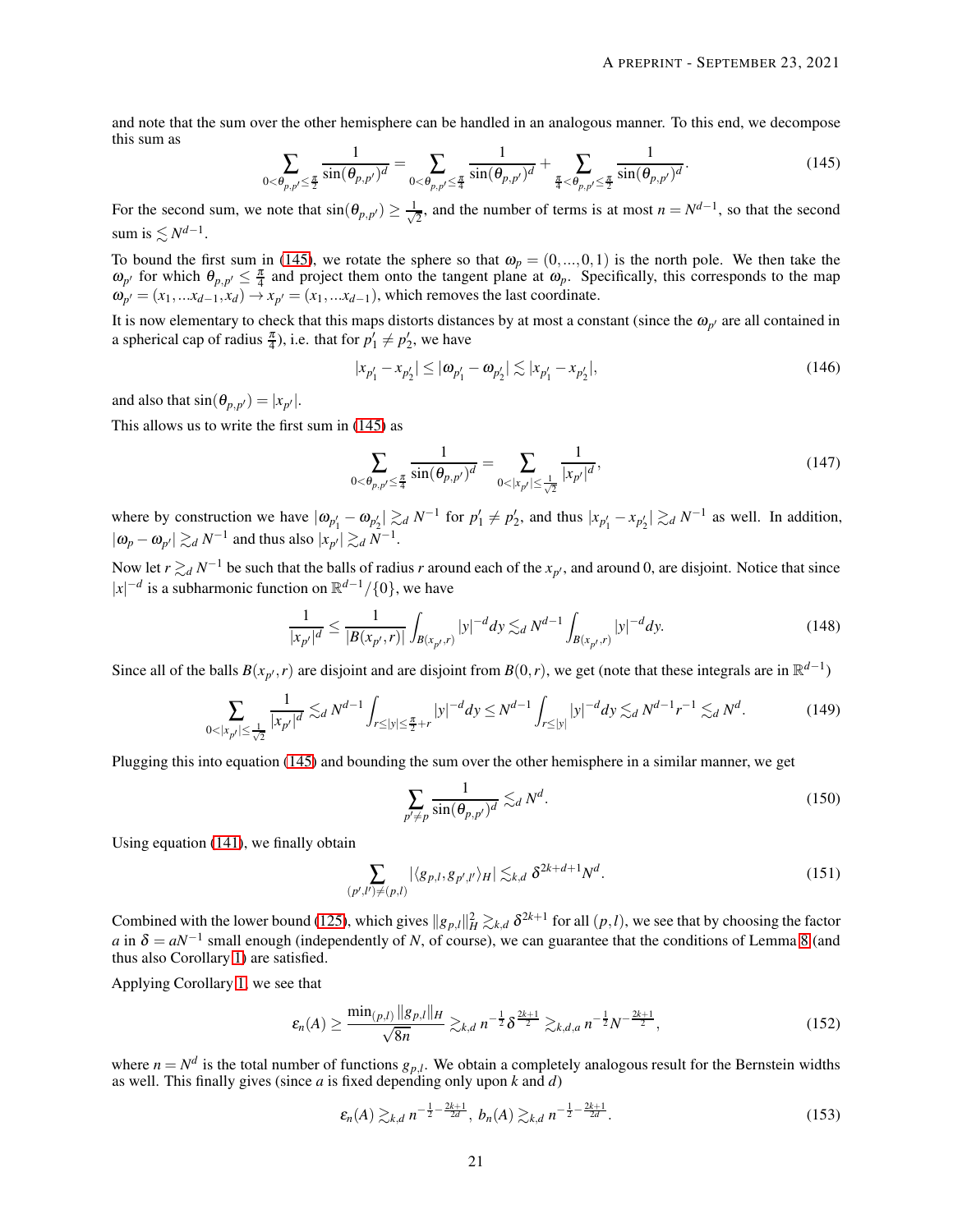Applying Lemma [8,](#page-15-2) we get

$$
d_n(A) \ge \frac{1}{2} \min_{(p,l)} \|g_{p,l}\|_H \gtrsim_{k,d} \delta^{\frac{2k+1}{2}} \gtrsim_{k,d,a} N^{-\frac{2k+1}{2}}.
$$
 (154)

Since  $n = N^d$  is the total number of functions  $g_{p,l}$  we get as before

$$
d_n(A) \gtrsim_{k,d} n^{-\frac{2k+1}{2d}}.
$$
\n(155)

The monotonicity of the entropy and *n*-widths extends this bound to all *n*. This completes the proof.  $\Box$ 

We remark that in the case of ReLU<sup>k</sup> activation functions on the sphere, the high degree of symmetry allows the Kolmogorov *n*-widths to be determined exactly in terms of the spectrum of a kernel operator [\[1,](#page-26-0)25], which we briefly describe in an abstract form here.

Specifically, the abstract situation here consists of the convex hull of a dictionary  $\mathbb{D} = \{g \cdot f_e : g \in G\} \subset H$ , where *H* is a Hilbert space, G is a compact Hausdorff topological group of isometries on the space H, and  $f_e \in H$  is a fixed<br>element. One simple example of this framework is the case where  $H = \mathbb{R}^d$ ,  $f_e = e_1$  is the first unit  $G = \mathbb{Z}_n$  is the cyclic group on *d* elements. The action of *G* on  $\mathbb{R}^n$  is given by cyclically shifting the indices. For this example  $B_1(\mathbb{D})$  is the unit ball of the  $\ell^1$ -norm in  $\mathbb{R}^n$  and this approach can be used to calculate its Kolmogorov *n*-widths with respect to  $l^2$  (see [\[26\]](#page-27-12), chapter 14, for instance).

Another example, which we are primarily interested in here is where  $H = L^2(S^{d-1}), f_e(x) = \sigma(x_1) \in L^2(S^{d-1})$  for an activation function  $\sigma$ , and the group  $G = O_d$  is the group of orthogonal transformations on  $\mathbb{R}^d$ . The action of  $g \in G$ ,  $(g \cdot f)(x) = f(g^{-1}x)$  is given by rotating the function *f*. In this case the dictionary D is given by  $\{\sigma(\omega \cdot x) : \omega \in$  $S^{d-1}$   $\subset L^2(S^{d-1})$ . This is the situation which has been studied in [\[1,](#page-26-0)25].

In this situation we can lower bound the Kolmogorov *n*-widths by averaging over the group *G*. Let  $x_1, ..., x_n$  be an orthonormal basis of a subspace  $X_n$  and let  $d\mu$  denote the normalized Haar measure on *G*. Consider the average distance to *X<sup>n</sup>*

$$
\mathbb{E}_{g \sim d\mu} d(f_g, X_n)^2 = \mathbb{E}_{g \sim d\mu} \left( \|f_g\|_H^2 - \sum_{i=1}^n \langle f_g, x_i \rangle_H^2 \right),\tag{156}
$$

where to simplify notation we have written  $f_g$  for  $g \cdot f_e$ . Using the assumption that *G* consists of isometries, we get

$$
\mathbb{E}_{g \sim d\mu} d(f_g, X_n)^2 = \|f_e\|_H^2 - \sum_{i=1}^n \mathbb{E}_{g \sim d\mu} \langle f_g, x_i \rangle_H^2 = \|f_e\|_H^2 - \sum_{i=1}^n \langle x_i, T_G(x_i) \rangle_H,
$$
\n(157)

where the operator  $T_G : H \to H$  is given by the average of rank 1 operators:

<span id="page-21-0"></span>
$$
T_G(x) = \mathbb{E}_{g \sim d\mu} \langle f_g, x \rangle_H f_g. \tag{158}
$$

From this formula, it is clear that  $T_G$  is a self-adjoint, compact, *G*-invariant operator on *H* with trace  $Tr(T_G) = ||f_e||_H^2$ . If we let  $\lambda_1 \geq \lambda_2 \geq \cdots$  denote the eigenvalues of the operator  $T_G$ , we get from [\(157\)](#page-21-0) and the minimax characterization of the eigenvalues that for any *n*-dimensional subspace  $X_n \subset H$ 

$$
\mathbb{E}_{g \sim d\mu} d(f_g, X_n)^2 \ge ||f_e||_H^2 - \sum_{i=1}^n \lambda_i = \sum_{i=n+1}^\infty \lambda_i,
$$
\n(159)

with equality if  $X_n$  is the space spanned by  $\phi_1, \ldots, \phi_n$ , the eigenfunctions corresponding to the *n* largest eigenvectors. Since a maximum bounds an average, this gives the following lower bound on the Kolmogorov *n*-widths

$$
d_n(B_1(\mathbb{D})) \ge \sqrt{\sum_{i=n+1}^{\infty} \lambda_i}.
$$
 (160)

Furthermore, suppose that  $\lambda_n > \lambda_{n+1}$  and  $X_n$  is taken to be the space spanned by  $\phi_1, ..., \phi_n$ . Since  $\lambda_n > \lambda_{n+1}$  and  $T_G$  is *G*-invariant, we have that  $X_n$  must be a *G*-invariant subspace. This means that  $d(f_g, X_n)$  doesn't depend upon *g* and so the average and maximum coincide. Thus if  $\lambda_n > \lambda_{n+1}$ , we actually have equality above and so

$$
d_n(B_1(\mathbb{D})) = \sqrt{\sum_{i=n+1}^{\infty} \lambda_i}.
$$
 (161)

In the case of shallow neural networks on the sphere considered in  $[1, 25]$  $[1, 25]$ , the operator  $T_G$  is given by integration against an appropriate kernel and the eigenvalues  $\lambda_i$  can be explicitly calculated in the case where  $\sigma =$  ReLU<sup>k</sup> (this is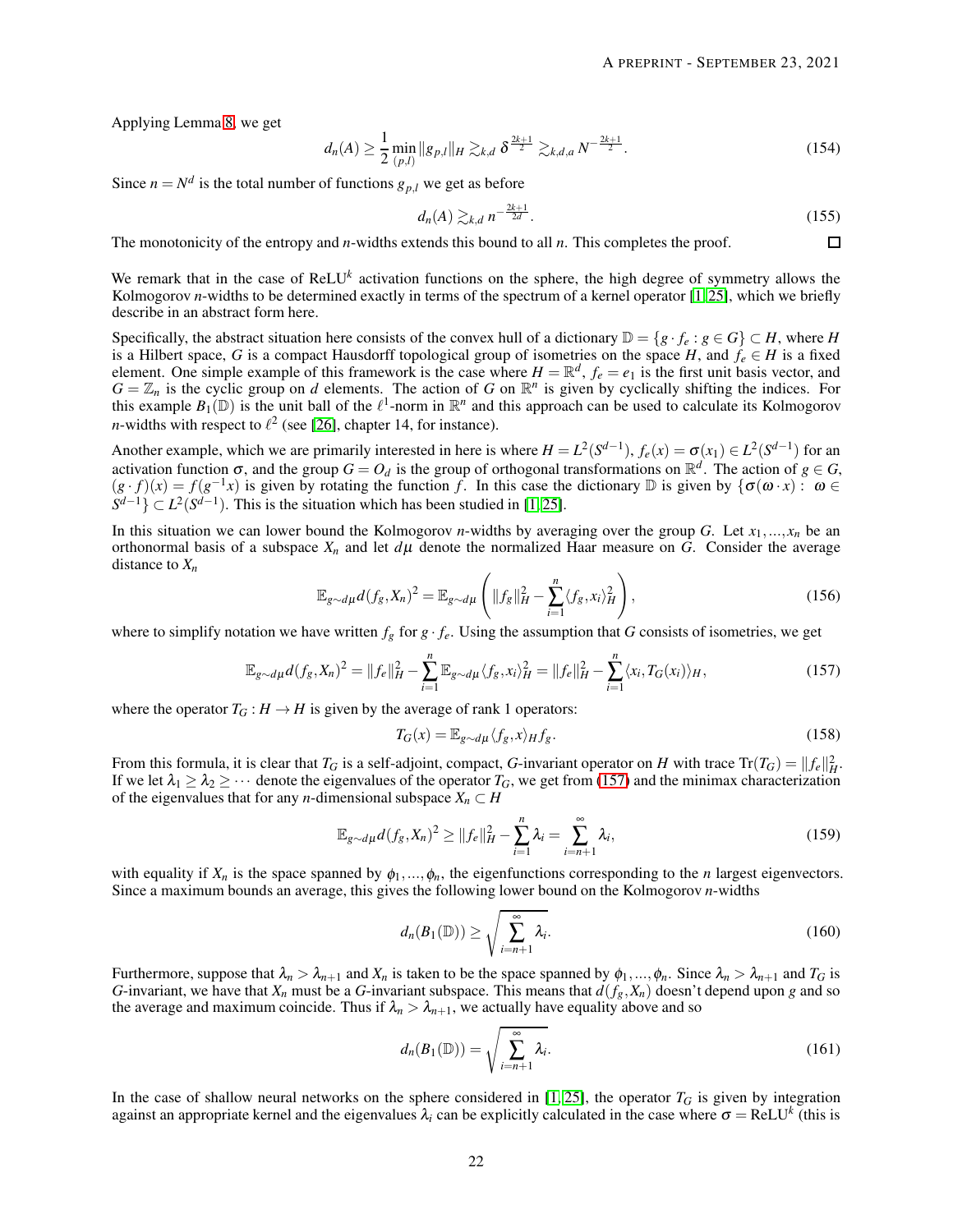done in [\[1\]](#page-26-0) and the result used to bound the Kolmogorov widths in [\[25\]](#page-27-27)). This method allows an accurate determination of the constants in the *n*-width rates as well.

Finally, we will prove the following general result, from which a bound on the Kolmogorov *n*-widths leads to a lower bound in the metric entropy (see also [\[37\]](#page-28-4) for a version of this argument, which we call the skewed simplex argument since we find a skewed image of the  $\ell^1$ -unit ball in our space).

**Proposition 1.** *Let H be a Hilbert space and A*  $\subset$  *H a symmetric, convex set. Then* 

$$
\varepsilon_n(A)_H \geq C d_n(A)_H n^{-\frac{1}{2}},\tag{162}
$$

*for an absolute constant C.*

*Proof.* Let  $\delta > 0$  and define a collection of elements  $g_1, ..., g_n \in A$  recursively as follows:

$$
||g_i - P_{i-1}g_i||_H \ge (1 - \delta) \sup_{g \in A} ||g - P_{i-1}g||_H,
$$
\n(163)

where  $P_{i-1}$  is the orthogonal projection onto the span of  $g_1, \ldots, g_{i-1}$ . By definition of the *n*-widths, we have

$$
||g_i - P_{i-1}g_i||_H \ge (1 - \delta)d_i(A)_H \ge (1 - \delta)d_n(A)_H.
$$
\n(164)

Let  $\tilde{g}_1, \ldots, \tilde{g}_n$  be the Gram-Schmidt orthogonalization of  $g_1, \ldots, g_n$ . Since the change of basis between  $g_1, \ldots, g_n$  and  $\tilde{g}_1,...,\tilde{g}_n$  is upper triangular with ones on the diagonal, the volume (viewed in the *n*-dimensional Euclidean space spanned by  $g_1, ..., g_n$  of the convex hull of  $g_1, ..., g_n$  and  $\tilde{g}_1, ..., \tilde{g}_n$  is the same. Since  $\tilde{g}_1, ..., \tilde{g}_n$  are orthogonal with length at least  $(1 - \delta)d_n(A)_H$ , we get (from the volume of the  $\ell^1$ -unit ball)

$$
|\text{co}(g_1,...,g_n)| \ge ((1-\delta)d_n(A)_H)^n \frac{2^n}{n!}.
$$
 (165)

Using the covering definition of the entropy and comparing this with the volume of  $2^n$  balls of radius  $\varepsilon := \varepsilon_n(A)_H$ , we get

$$
((1-\delta)d_n(A)_H)^n \frac{2^n}{n!} \le |\cos(g_1,...,g_n)| \le (2\varepsilon)^n \frac{\pi^{n/2}}{\Gamma(\frac{n}{2}+1)}.
$$
\n(166)

Utilizing Sterling's formula, we get

$$
\varepsilon \ge C(1-\delta)d_n(A)_{H}n^{-\frac{1}{2}},\tag{167}
$$

 $\Box$ 

for an absolute constant *C*. Letting  $\delta \rightarrow 0$  completes the proof.

Although the preceding method is simpler and allows a more precise estimate of the constants in the *n*-width and entropy rates for  $B_1(\mathbb{D})$ , we note that Theorem [7](#page-15-1) is more general. Specifically, it does not require the high degree of symmetry that the preceding argument does and thus applies to more general domains Ω and dictionaries D. In addition, Theorem [7](#page-15-1) finds a collection of nearly orthogonal vectors as opposed to a (potentially highly) skewed image of the simplex within the set  $B_1(\mathbb{D})$ . This stronger condition enables us to obtain a lower bound on the Bernstein widths as well.

#### 3.1 Lower bounds on approximation rates for shallow neural networks

In this section, we use Theorem [7](#page-15-1) to obtain lower bounds on the approximation rates of shallow neural networks. The key is the following relationship between metric entropy and non-linear approximation rates, which can be viewed as an analogue of Carl's inequality [\[5\]](#page-26-5). To state this theorem, we define the following set of functions which correspond to linear combinations of dictionary elements with  $\ell^{\infty}$ -bounded coefficients.

**Definition 3.** *Let*  $\mathbb{D} \subset X$  *be a dictionary in a Banach space X. We introduce the set* 

$$
\Sigma_{n,M}^{\infty}(\mathbb{D}) = \left\{ \sum_{i=1}^{n} a_i g_i, \ g_i \in \mathbb{D}, \ \max_{i=1,\dots,n} |a_i| \le M \right\}.
$$
 (168)

Note that for the dictionaries  $\mathbb{P}_k^d$ , i.e. for ReLU<sup>k</sup> networks, the set  $\Sigma_{n,M}^{\infty}(\mathbb{P}_k^d)$  corresponds to shallow neural networks with *n* neurons, inner coefficients bounded, and outer coefficients bounded in  $\ell^{\infty}$ .

Also, for the dictionary  $\mathbb{D}_{\sigma} := \{ \sigma(\omega \cdot x + b) \, \omega \in \mathbb{R}^d, \ b \in \mathbb{R} \}$  where  $\sigma$  is a sigmoidal activation function, the set  $\sum_{n,M}^{\infty}(\mathbb{D}_{\sigma})$  corresponds to shallow neural networks with *n* neurons and outer coefficients bounded in  $\ell^{\infty}$ , with no bound on the inner coefficients.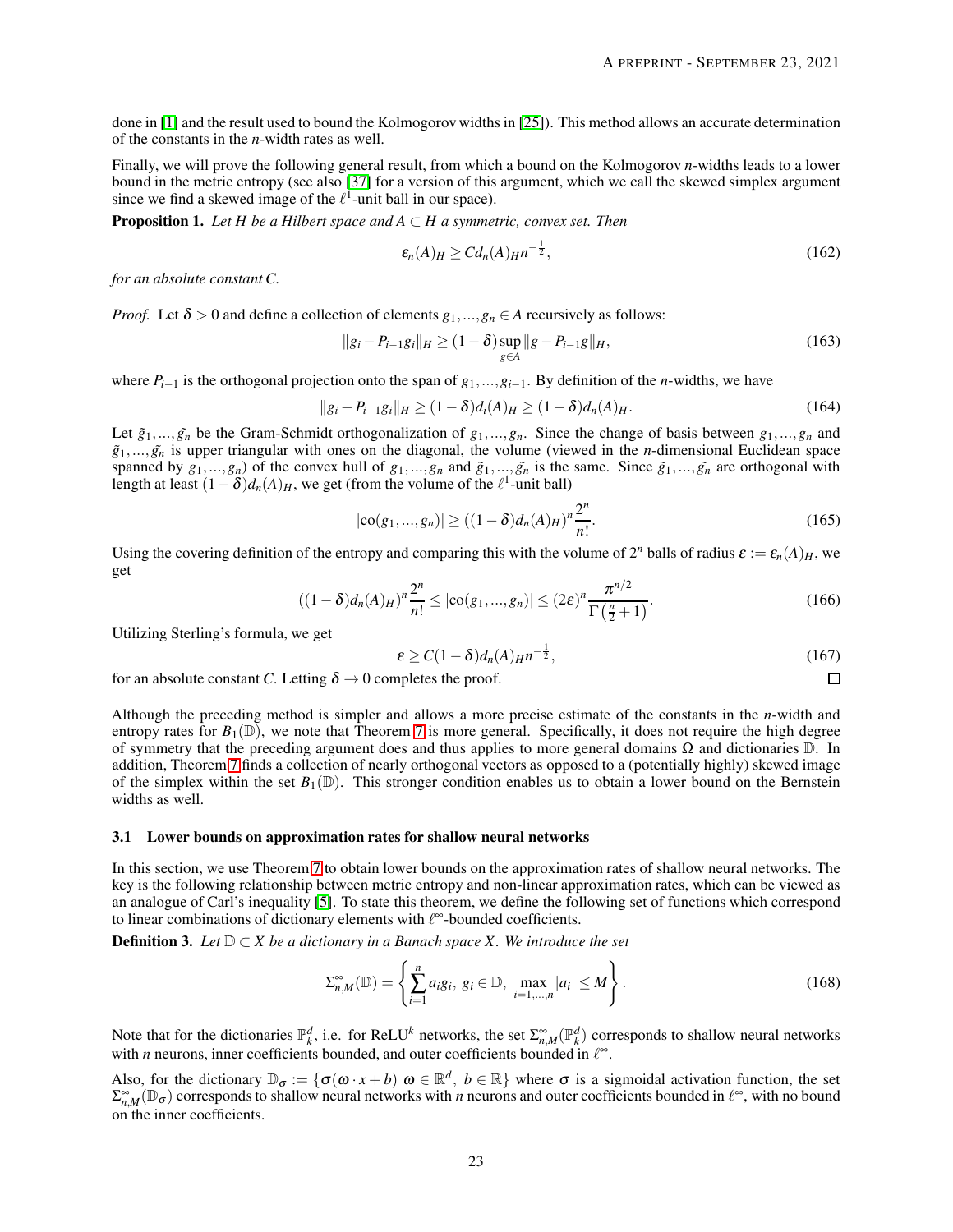We contrast this with the  $\Sigma_{n,M}$  sets previously introduced for which the bound on the outer coefficients is in  $\ell^1$ .

We prove that a given approximation rate from the set  $\sum_{n,M}^{\infty}(\mathbb{D})$  implies a corresponding bound on the metric entropy. This result generalizes results in [\[19,](#page-27-1)27] by considering a weaker bound on the coefficients.

<span id="page-23-2"></span>**Theorem 9.** Let *X* be a Banach space and  $D \subset X$  a dictionary with  $K_D := \sup_{h \in D} ||h||_X < \infty$ . Suppose that for some *constants*  $0 < l < \infty$ ,  $C < \infty$ , the dictionary  $D$  can be covered by  $C\epsilon^{-l}$  sets of diameter  $\epsilon$  for any  $\epsilon > 0$ . If there exists *an*  $M, K < \infty$  *and*  $\alpha > 0$  *such that for all*  $f \in B_1(\mathbb{D})$ 

<span id="page-23-0"></span>
$$
\inf_{f_n \in \Sigma_{n,M}^{\infty}(\mathbb{D})} \|f - f_n\|_X \le Kn^{-\alpha},\tag{169}
$$

*then the entropy numbers of*  $B_1(\mathbb{D})$  *are bounded by* 

$$
\varepsilon_{n\log n}(B_1(\mathbb{D}))_X \lesssim n^{-\alpha},\tag{170}
$$

*where the implied constant is independent of n.*

*Proof.* In what follows, all implied constants will be independent of *n*.

Let  $n \ge 1$  be an integer. We use our assumption on  $\mathbb D$  and set  $\varepsilon = n^{-\alpha-1}$ . Then that there is a subset  $\mathscr D_n \subset \mathbb D$  such that  $|\mathscr{D}_n| \leq Cn^{(\alpha+1)l}$  and

$$
\sup_{d \in \mathbb{D}} \inf_{s \in \mathcal{D}_n} ||d - s||_H \le \varepsilon = n^{-\alpha - 1}.
$$
\n(171)

The next step, in which the argument differs from that in [\[19,](#page-27-1) [27\]](#page-27-10), is to cover the unit ball in  $\ell_0^n$  by unit balls in  $\ell_1^n$  of radius δ. Indeed, denoting a ball of radius R in a Banach space *Y* by  $B_R(Y) = \{x \in Y : |x|_Y \le R\}$ , we see that

$$
B_1(\ell_\infty^n) \subset B_n(\ell_1^n). \tag{172}
$$

Furthermore, we can cover the unit ball in a space *Y* by  $(1+\frac{2}{\delta})^n$  balls in *Y* of radius  $\delta$  (see [\[33\]](#page-27-28), page 63). Applying this to  $Y = \ell_1^n$  and scaling the unit ball appropriately, we see that we can cover

$$
B_M(\ell_\infty^n) \subset B_{Mn}(\ell_1^n) \tag{173}
$$

by  $(1+\frac{2Mn}{\delta})^n \ell_1^n$ -balls of radius  $\delta$ . Now we set  $\delta = 2Mn^{-\alpha}$ , so the number of balls will be at most

$$
(1 + n^{\alpha+1})^n = n^{(\alpha+1)n} (1 + n^{-(\alpha+1)})^n \lesssim n^{(\alpha+1)n},
$$

where the last inequality is due to  $\alpha > 0$ . Denote by  $\mathcal{L}_n$  the centers of these balls.

Denote by  $\mathscr{S}_n$  the set of all linear combinations of *n* elements of  $\mathscr{D}_n$  with coefficients in  $\mathscr{L}_n$ . Then clearly

$$
|\mathcal{S}_n| \le |\mathcal{D}_n|^n |\mathcal{L}_n| \lesssim C^n n^{(\alpha+1)n} n^{(\alpha+1)n} = C^n n^{(\alpha+1)(l+1)n}.
$$
 (174)

By [\(169\)](#page-23-0), we have for every  $f \in B_1(\mathbb{D})$  an  $f_n \in \Sigma_{n,M}(\mathbb{D})$  such that

$$
f_n = \sum_{j=1}^n a_j h_j \tag{175}
$$

and  $||f - f_n||_X \lesssim n^{-\alpha}, h_j \in \mathbb{D}$  and  $|a_j| \leq M$  for each *j*.

We now replace the  $h_j$  by their closest elements in  $\mathcal{D}_n$  and the coefficients  $a_j$  by their closest point in  $\mathcal{L}_n$ . Since  $||h_j||_H \le K_{\mathbb{D}}$  and  $|a_j| \le M$  for each *j*, this results in a point  $\tilde{f}_n \in \mathcal{S}_n$  with

$$
||f_n-\tilde{f}_n||_H\leq Mn\varepsilon+K_{\mathbb{D}}\delta= Mn^{-\alpha}+2K_{\mathbb{D}}Mn^{-\alpha}\lesssim n^{-\alpha}.
$$

Thus  $||f - \tilde{f}_n||_H \lesssim n^{-\alpha}$  and so

$$
\varepsilon_{\log|\mathscr{S}_n|} \lesssim n^{-\alpha}.\tag{176}
$$

<span id="page-23-1"></span> $\Box$ 

By equation [\(174\)](#page-23-1), we see that  $\log |\mathcal{S}_n| \lesssim n \log n$ , which completes the proof.

Using Theorem [9](#page-23-2) and Theorem [7](#page-15-1) we can immediately conclude the following lower bound on the approximation rates by neural networks with ReLU*<sup>k</sup>* activation function.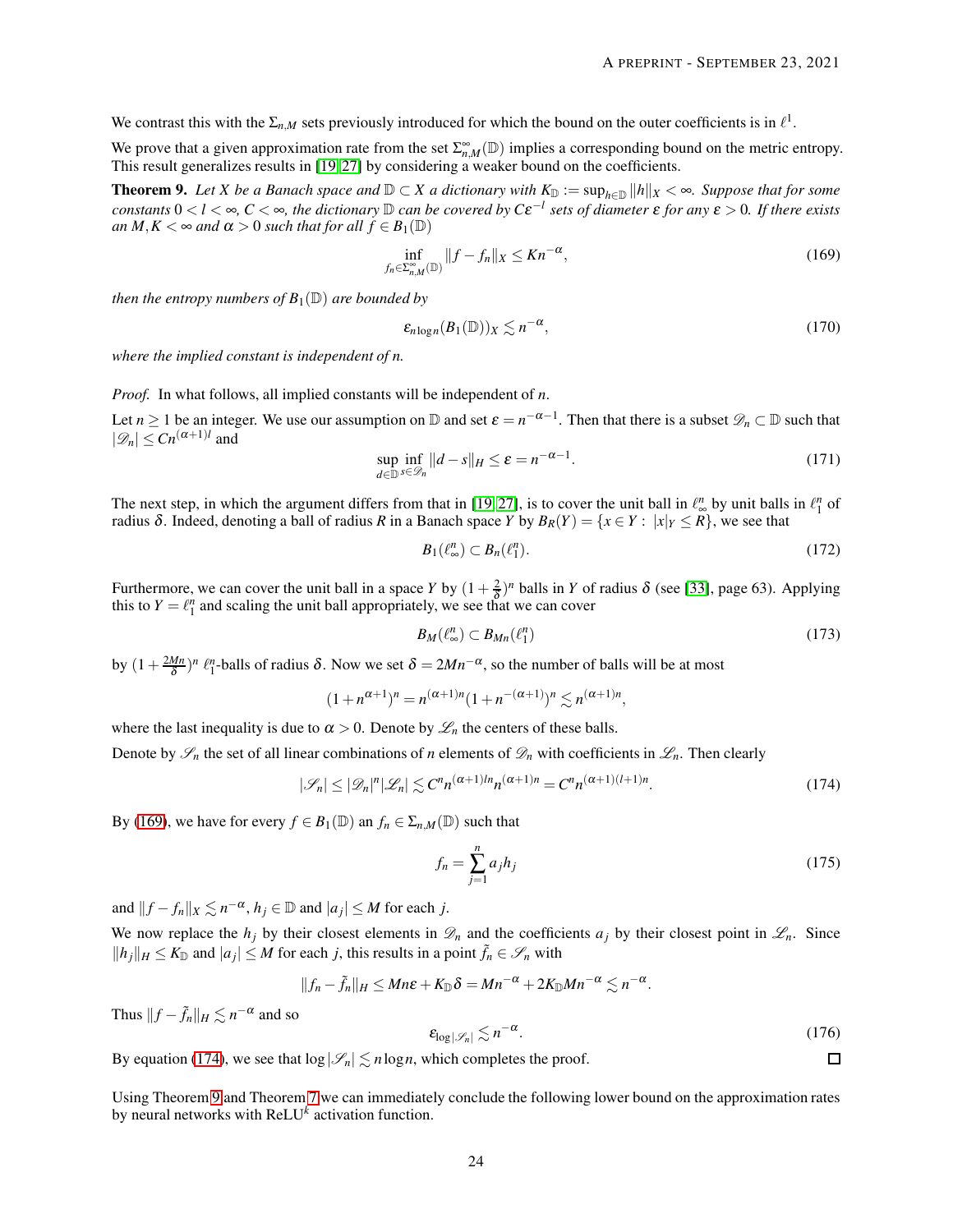**Corollary 2.** Let  $k \ge 0$  and  $M < \infty$  be fixed and suppose that  $\alpha > \frac{1}{2} + \frac{2k+1}{2d}$ . Then

<span id="page-24-0"></span>
$$
\sup_{n\geq 1} n^{\alpha} \left[ \sup_{f \in B_1(\mathbb{P}_k^d) \ f_n \in \Sigma_{n,M}^{\infty}(\mathbb{P}_k^d)} \|f - f_n\|_{L^2(B_1^d)} \right] = \infty.
$$
 (177)

This corollary shows that the exponent in the approximation rates for shallow ReLU*<sup>k</sup>* neural networks with respect to the variation norm cannot be improved beyond  $-\frac{1}{2} - \frac{2k+1}{2d}$ , even if the  $\ell^1$  bound on the outer coefficients is relaxed to an  $\ell^{\infty}$  bound.

*Proof.* From the theory developed in Section [2,](#page-4-0) it is clear that the dictionaries  $\mathbb{P}_k^d$  satisfy the assumptions of Theorem [9](#page-23-2) since they are smoothly parameterized by compact manifolds. If the supremum in [\(177\)](#page-24-0) were finite, then by Theorem [9](#page-23-2) we would have  $\varepsilon_{n \log n}(B_1(\mathbb{P}_k^d)) \lesssim n^{-\alpha}$ . This contradicts the lower bound from Theorem [7](#page-15-1) since  $\alpha > \frac{1}{2} + \frac{2k+1}{2d}$ .

Next, we extend this result to sigmoidal activation function with bounded variation. For this, we need the following technical lemma.

<span id="page-24-3"></span>**Lemma 9.** Let  $\Omega = B_1^d$  and suppose that  $\sigma$  is a sigmoidal function with bounded variation. Then there exist  $C, l < \infty$ *such that the dictionary*

$$
\mathbb{D}_{\sigma} := \left\{ \sigma(\omega \cdot x + b), \ \omega \in \mathbb{R}^d, \ b \in \mathbb{R} \right\}
$$
 (178)

 $c$ an be covered by  $C\epsilon^{-l}$  balls of radius  $\varepsilon$  in  $L^2(\Omega)$ . In particular,  $\mathbb{D}_\sigma$  satisfies the assumptions of Theorem [9.](#page-23-2)

This result generalizes Lemma 2 in [\[27\]](#page-27-10) by relaxing the assumption on  $\sigma$ . Instead of requiring a Lipschitz condition and the assumption that  $\sigma$  approaches the Heaviside  $\sigma_0$  at a polynomial rate, we only require the activation function <sup>σ</sup> to have bounded variation.

*Proof.* Consider the Jordan decomposition of the function  $\sigma = \sigma^+ - \sigma^-$ , where  $\sigma^+$  and  $\sigma^-$  are non-decreasing functions and

<span id="page-24-1"></span>
$$
\|\sigma\|_{BV} = \lim_{x \to \infty} (\sigma^+(x) + \sigma^-(x)) - \lim_{x \to -\infty} (\sigma^+(x) + \sigma^-(x)) < \infty. \tag{179}
$$

Denote by  $a^+ := \lim_{x \to -\infty} \sigma^+(x)$  and  $b^+ := \lim_{x \to \infty} \sigma^+(x)$  and likewise for  $\sigma^-$ . By [\(179\)](#page-24-1)  $a^+, b^+, a^-$  and  $b^-$  are all finite. Further,  $[a^+, b^+]$  is the closure of the range of  $\sigma^+$  and  $[a^-, b^-]$  is the closure of the range of  $\sigma^-$ .

We proceed to divide the range of  $[a^+, b^+]$  and  $[a^-, b^-]$  into intervals of length at most  $\frac{\varepsilon}{2}$ . Denote these intervals by  $[x_{i-1}, x_i]$  and  $[y_{i-1}, y_i]$  where we have

$$
a^+ = x_0 < \dots < x_{n_1} = b^+ \tag{180}
$$

and

$$
a^- = y_0 < \dots < y_{n_2} = b^- \tag{181}
$$

This partitions the domain  $\mathbb R$  into two sets of disjoint intervals:  $\sigma^{-1}([x_{i-1}, x_i))$  for  $i = 1, ..., n_1$  and  $\sigma^{-1}([y_{i-1}, y_i))$ for  $i = 1,...,n_2$ . Take the common refinement of these intervals, i.e. consider nonempty all intervals of the form  $\sigma^{-1}([x_{i-1},x_i)) \cap \sigma^{-1}([y_{j-1},y_j))$  and define a piecewise constant function  $\sigma_{\varepsilon}$  by

$$
\sigma_{\varepsilon}(x) = x_{i-1} + y_{j-1} \text{ if } x \in \sigma^{-1}([x_{i-1}, x_i)) \cap \sigma^{-1}([y_{j-1}, y_j)).
$$
\n(182)

By construction, we have for any *x* that

$$
|\sigma_{\varepsilon}(x) - \sigma(x)| \le |x_{i-1} - \sigma^+(x)| + |y_{j-1} - \sigma^-(x)| \le \frac{\varepsilon}{2} + \frac{\varepsilon}{2} = \varepsilon,
$$
\n(183)

since  $\sigma^+(x) \in [x_{i-1}, x_i)$  and  $\sigma^-(x) \in [y_{j-1}, y_j)$ . Thus, we have

<span id="page-24-2"></span>
$$
\|\sigma_{\varepsilon}(\omega \cdot x + b) - \sigma(\omega \cdot x + b)\|_{L^{2}(\Omega, dx)} \leq |\Omega|^{\frac{1}{2}} \varepsilon
$$
\n(184)

uniformly in  $\boldsymbol{\omega}, b \in \mathbb{R}^d \times \mathbb{R}$ .

In addition, it is easy to see that there are points  $z_0 < z_1 < \cdots < z_n$  with  $n = n_1 + n_2 \lesssim \varepsilon^{-1}$  such that  $\sigma_{\varepsilon}$  is constant on  $(z_i, z_{i+1})$  and on  $(-\infty, z_0)$  and  $(z_n, \infty)$ .

Next, choose an  $\varepsilon^3$ -net for the domain  $(1 + 2\varepsilon^3)\Omega$ , which will contain at most  $N \lesssim \varepsilon^{-3d}$  points  $x_1,...,x_N \in \Omega$ . For each  $x_i$  and each  $z_i$  consider the hyperplane in the parameter space  $\mathbb{R}^d \times \mathbb{R}$  given by

$$
H_{ij} = \{ (\omega, b) \in \mathbb{R}^d \times \mathbb{R} : \omega \cdot x_i + b = z_i \}.
$$
 (185)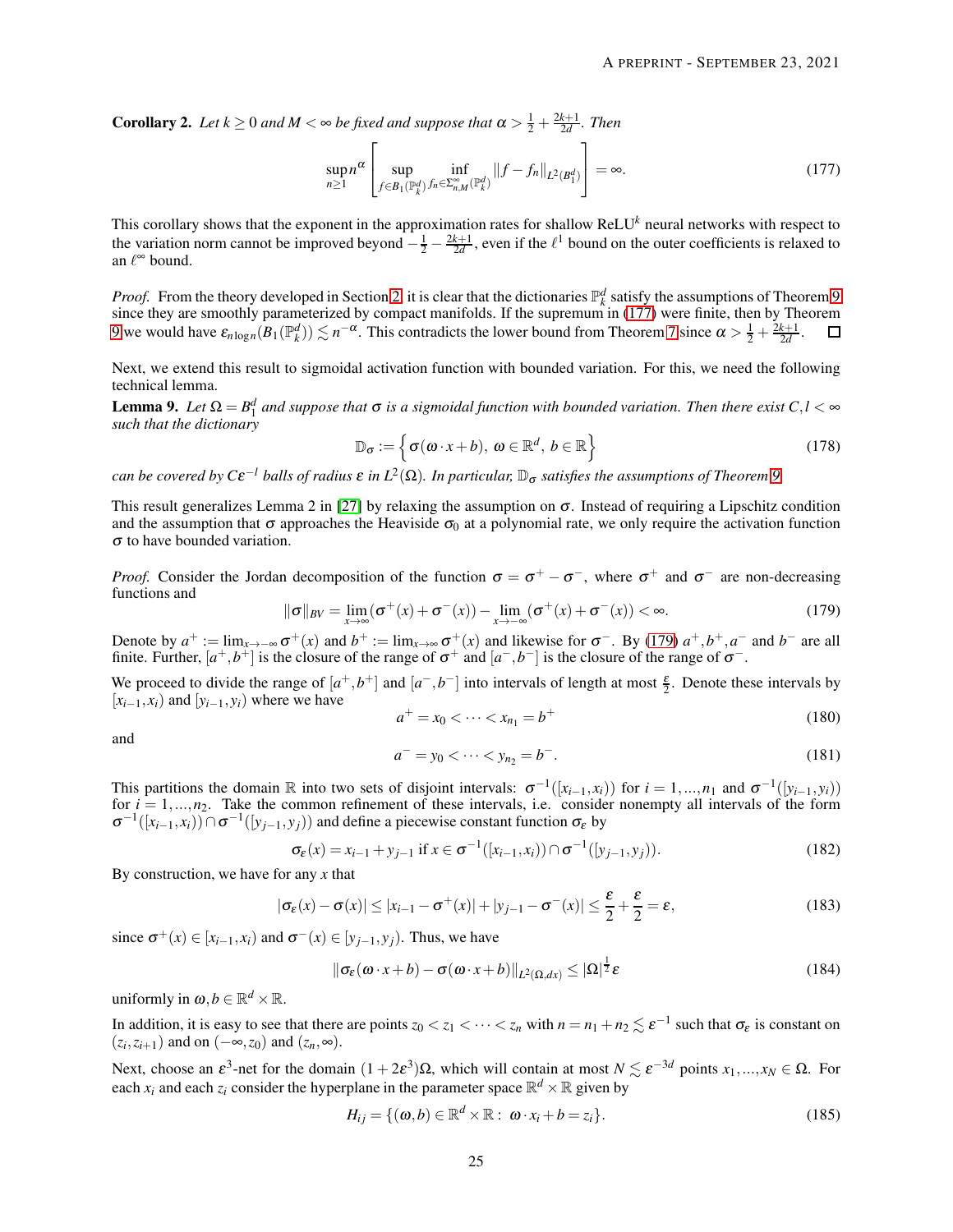It is well-known that *K* hyperplanes in  $\mathbb{R}^{d+1}$  cut the space  $\mathbb{R}^{d+1}$  into at most

$$
\sum_{i=0}^{d+1} \binom{K}{i} \le K^{d+1} \tag{186}
$$

regions. Thus the hyperplanes  $H_{ij}$  cut the parameter space  $\mathbb{R}^d \times \mathbb{R}$  into at most

$$
M = (nN)^{d+1} \lesssim \varepsilon^{-(3d+1)(d+2)} \tag{187}
$$

regions  $R_1, \ldots, R_M$ .

We claim that for each  $i = 1, ..., M$ , the set

<span id="page-25-0"></span>
$$
S_i := \{ \sigma(\omega \cdot x + b) : (\omega, b) \in R_i \}
$$
\n(188)

is contained in a ball of radius  $r \lesssim \varepsilon$  in  $L^2(\Omega, dx)$ . Setting  $l = (3d+1)(d+2)$  and choosing *C* appropriately large, we obtain the desired result.

So consider  $(\omega, b), (\omega', b') \in R_i$ . From the triangle inequality and equation [\(184\)](#page-24-2) we see that

$$
\begin{aligned} \|\sigma(\omega \cdot x + b) - \sigma(\omega' \cdot x + b')\|_{L^{2}(\Omega, dx)} &\leq \|\sigma(\omega \cdot x + b) - \sigma_{\varepsilon}(\omega \cdot x + b)\|_{L^{2}(\Omega, dx)} \\ &+ \|\sigma_{\varepsilon}(\omega \cdot x + b) - \sigma_{\varepsilon}(\omega' \cdot x + b')\|_{L^{2}(\Omega, dx)} \\ &+ \|\sigma_{\varepsilon}(\omega' \cdot x + b') - \sigma(\omega' \cdot x + b')\|_{L^{2}(\Omega, dx)} \\ &\leq 2|\Omega|^{\frac{1}{2}}\varepsilon + \|\sigma_{\varepsilon}(\omega \cdot x + b) - \sigma_{\varepsilon}(\omega' \cdot x + b')\|_{L^{2}(\Omega, dx)} . \end{aligned} \tag{189}
$$

To conclude the proof, we bound the difference

$$
\|\sigma_{\varepsilon}(\omega \cdot x + b) - \sigma_{\varepsilon}(\omega' \cdot x + b')\|_{L^{2}(\Omega, dx)}^{2} = \int_{\Omega} (\sigma_{\varepsilon}(\omega \cdot x + b) - \sigma_{\varepsilon}(\omega' \cdot x + b'))^{2} dx.
$$
 (190)

For this, we consider the set

$$
D_{\omega,\omega'} = \{x \in \Omega : \sigma_{\varepsilon}(\omega \cdot x + b) \neq \sigma_{\varepsilon}(\omega' \cdot x + b')\}.
$$
\n(191)

From the definition of  $\sigma_{\varepsilon}$ , we see that  $x \in D_{\omega,\omega'}$  only if there exists a  $z_i$  such that

$$
\omega \cdot x + b \le z_i \le \omega' \cdot x + b', \tag{192}
$$

or vice versa (i.e. with the order reversed). Thus we have

$$
D_{\omega,\omega'} \subset \bigcup_{i=0}^n D_{\omega,\omega'}^{i,+} \cup \bigcup_{i=0}^n D_{\omega,\omega'}^{i,-},\tag{193}
$$

where

$$
D_{\omega,\omega'}^{i,+} = \{ \omega \cdot x + b \le z_i \} \cap \{ z_i \le \omega' \cdot x + b' \}
$$
\n(194)

and

$$
D_{\omega,\omega'}^{i,-} = \{\omega \cdot x + b \ge z_i\} \cap \{z_i \ge \omega' \cdot x + b'\}.
$$
\n(195)

Now, each of the sets  $D_{\omega,\omega'}^{i,\pm}$  is an intersection of two hyperplanes, and thus either a wedge or a strip. Moreover, by construction none of the sets  $D_{\omega,\omega'}^{i,\pm}$  contain any of the points  $x_1,...,x_N$  since  $(\omega,b)$  and  $(\omega',b')$  are both in the same region *R<sub>i</sub>*. Since *x*<sub>1</sub>,...,*x<sub>N</sub>* forms an  $\varepsilon^3$ -net for  $(1+2\varepsilon^3)$ Ω, this implies that none of  $D^{i,\pm}_{\omega,\omega'} \cap (1+2\varepsilon^3)$ Ω can contain a ball of radius  $\varepsilon^3$ . From this, we get that  $D_{\omega,\omega'}^{i,\pm} \cap \Omega$  must be contained in a strip of width  $2\varepsilon^3$  on one side of the hyperplane  $\{\omega \cdot x + b \ge z_i\}$  since otherwise the wedge would contain a ball of radius at least  $\varepsilon^3$  within the enlarged set  $(1+2\varepsilon^3)\Omega$ . This implies that

$$
|D_{\omega,\omega'}^{i,\pm}\cap\Omega|\lesssim \varepsilon^3.\tag{196}
$$

Using a union bound, we get that

$$
|D_{\omega,\omega'}| \lesssim n\epsilon^3 \lesssim \epsilon^2. \tag{197}
$$

 $\Box$ 

Finally, the difference  $\sigma_{\varepsilon}(\omega \cdot x + b) - \sigma_{\varepsilon}(\omega' \cdot x + b')$  is equal to 0 outside of  $D_{\omega,\omega'}$  and on  $D_{\omega,\omega'}$  it is bounded by  $\sup_x \sigma(x) - \inf_x \sigma(x) \le ||\sigma||_{BV}$ . This implies that

$$
\int_{\Omega} (\sigma_{\varepsilon}(\omega \cdot x + b) - \sigma_{\varepsilon}(\omega' \cdot x + b'))^2 dx \lesssim ||\sigma||_{BV}^2 \varepsilon^2,
$$
\n(198)

and finally that

$$
\|\sigma_{\varepsilon}(\omega \cdot x + b) - \sigma_{\varepsilon}(\omega' \cdot x + b')\|_{L^2(\Omega, dx)} \lesssim \varepsilon.
$$
 (199)

Using [\(189\)](#page-25-0) we see that the diameter of the sets  $S_i$  is  $\lesssim \varepsilon$ , which completes the proof.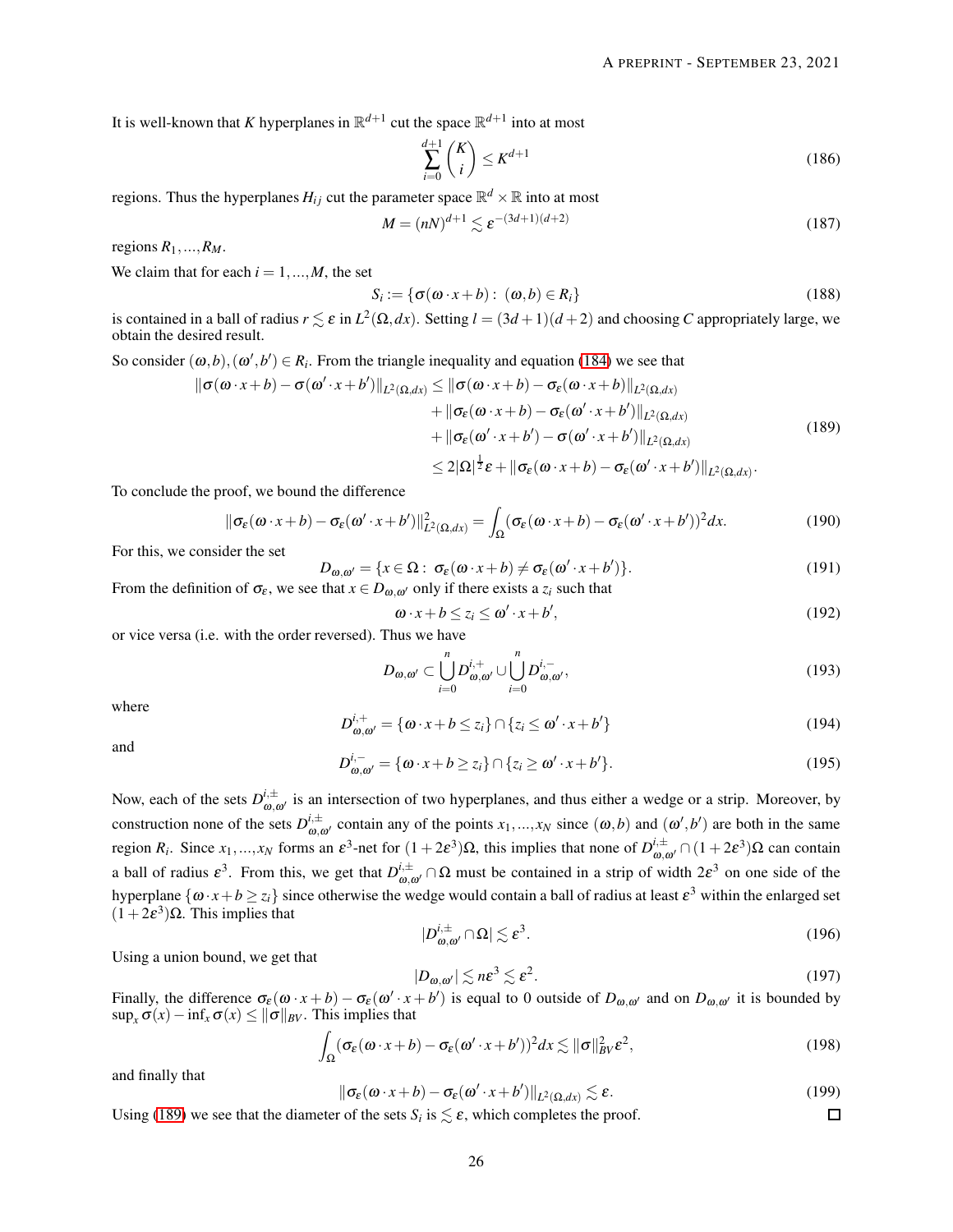$\Box$ 

Using Lemma [9,](#page-24-3) we show that the lower bound on the approximation rates holds even for a sigmoidal activation function with bounded variation.

**Corollary 3.** Let  $\sigma$  be a sigmoidal activation function with bounded variation. Consider the dictionary  $\mathbb{D}^d_\sigma \subset L^2(B_1^d)$ *defined in* [\(9\)](#page-1-0). Then for any  $M < \infty$  and  $\alpha > \frac{1}{2} + \frac{1}{2d}$  we have

<span id="page-26-6"></span>
$$
\sup_{n\geq 1} n^{\alpha} \left[ \sup_{f \in B_1(\mathbb{D}_{\sigma})} \inf_{f_n \in \Sigma_{n,M}^{\infty}(\mathbb{D}_{\sigma})} \|f - f_n\|_{L^2(B_1^d)} \right] = \infty.
$$
 (200)

This shows that the exponent in the approximation rate derived by Makovoz [\[27\]](#page-27-10) is optimal, even if the outer coefficients of the network are only bounded in  $\ell^{\infty}$  and the activation function is a general sigmoidal function with bounded variation.

*Proof.* From the results in [\[36\]](#page-28-1) (specifically Theorem 4), we see that  $B_1(\mathbb{D}_{\sigma}) = B_1(\mathbb{P}_0^d)$ . By Lemma [9](#page-24-3) and Theorem [9,](#page-23-2) if the supremum in [\(200\)](#page-26-6) were finite, then the metric entropy would satisfy

$$
\varepsilon_{n \log n}(B_1(\mathbb{D}_{\sigma})) = \varepsilon_{n \log n}(B_1(\mathbb{P}_k^d)) \lesssim n^{-\alpha}.
$$

This contradicts the lower bound from Theorem [7](#page-15-1) since  $\alpha > \frac{1}{2} + \frac{1}{2d}$ .

## 4 Conclusion

We have introduced the notion of a smoothly parameterized dictionary and have bounded both approximation rates and fundamental quantities such as the metric entropy and *n*-widths for convex hulls of such dictionaries. Further, we have developed a method for lower bounding *n*-widths and metric entropy of convex hulls of certain classes of ridge functions. Applying these results to shallow neural networks, we obtain sharp approximation rates for neural networks with ReLU*<sup>k</sup>* activation functions, improving upon several results in the literature. In addition, this allows us to compare ReLU*<sup>k</sup>* networks with other methods and to show that they are optimal on their corresponding variation space.

There are a few further questions we would like to propose. First, it is unclear how to compute entropy or *n*-width bounds on  $B_1(\mathbb{D})$ , and specifically  $B_1(\mathbb{P}_k^d)$ , in  $L^p$  for  $p \neq 2$ . For this problem partial results appear in [\[1,](#page-26-0) [19,](#page-27-1) [28\]](#page-27-22), for example. Second, we have been primarily interested in the rates for fixed dimension in this work and have not taken care to precisely determine the implied constants. As such, our work it mainly interesting for problems in fixed moderate dimension. Obtaining tighter bounds on the constants will be important in quantifying the curse of dimensionality. Finally, we would like to extend this theory to approximation by deeper neural networks.

## 5 Acknowledgements

We would like to thank Professors Russel Caflisch, Ronald DeVore, Weinan E, Albert Cohen, Stephan Wojtowytsch, Jason Klusowski and Lei Wu for helpful discussions. This work was supported by the Verne M. Willaman Chair Fund at the Pennsylvania State University, and the National Science Foundation (Grant No. DMS-1819157).

# <span id="page-26-0"></span>References

- [1] Bach, F.: Breaking the curse of dimensionality with convex neural networks. The Journal of Machine Learning Research 18(1), 629–681 (2017)
- <span id="page-26-1"></span>[2] Barron, A.R.: Universal approximation bounds for superpositions of a sigmoidal function. IEEE Transactions on Information theory 39(3), 930–945 (1993)
- <span id="page-26-2"></span>[3] Barron, A.R., Cohen, A., Dahmen, W., DeVore, R.A.: Approximation and learning by greedy algorithms. The annals of statistics 36(1), 64–94 (2008)
- <span id="page-26-3"></span>[4] Bramble, J.H., Hilbert, S.: Estimation of linear functionals on sobolev spaces with application to fourier transforms and spline interpolation. SIAM Journal on Numerical Analysis 7(1), 112–124 (1970)
- <span id="page-26-5"></span>[5] Carl, B.: Entropy numbers, s-numbers, and eigenvalue problems. Journal of Functional Analysis 41(3), 290–306 (1981)
- <span id="page-26-4"></span>[6] Carl, B.: Inequalities of Bernstein-Jackson-type and the degree of compactness of operators in banach spaces. In: Annales de l'institut Fourier, vol. 35, pp. 79–118 (1985)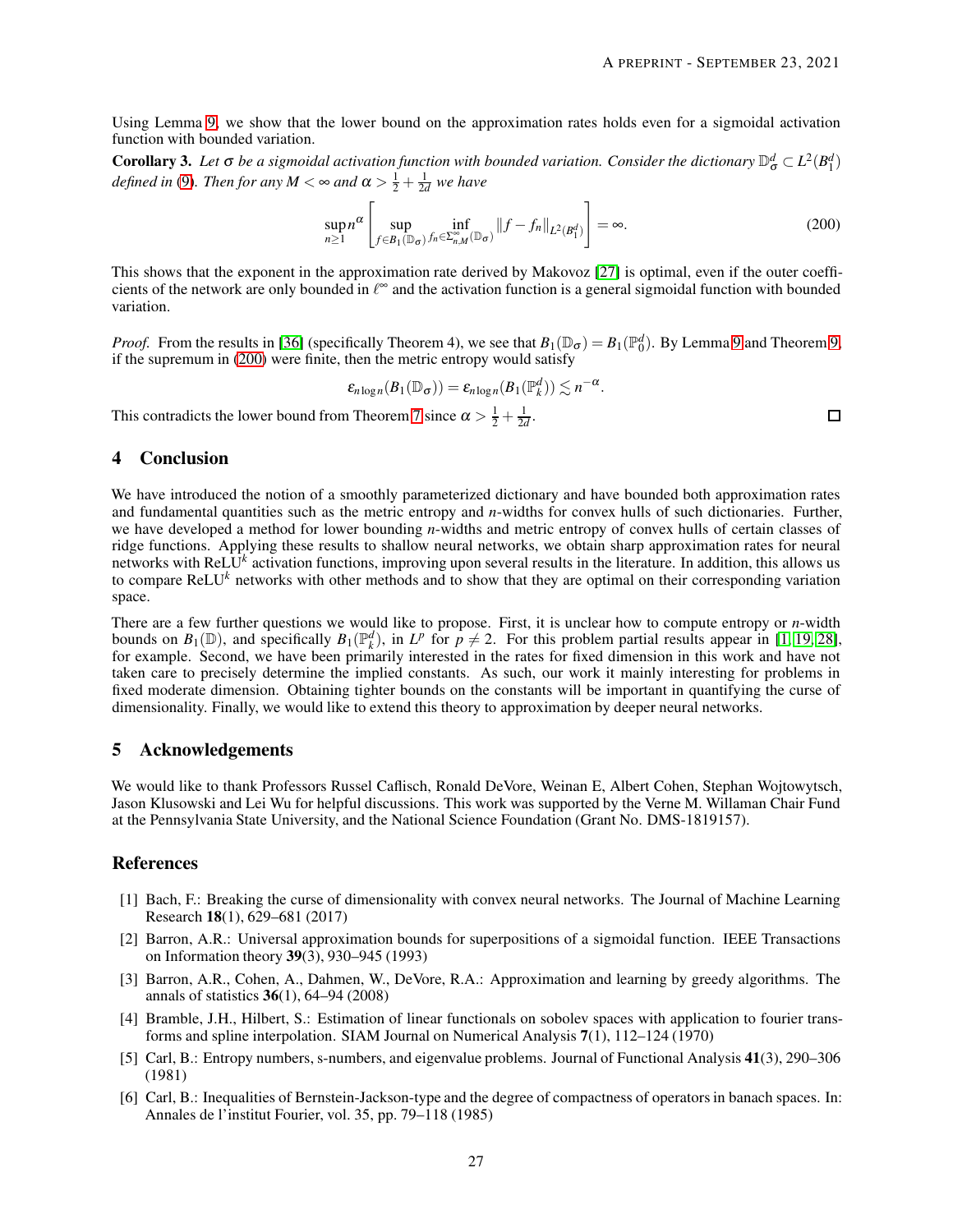- <span id="page-27-20"></span>[7] Carl, B.: Metric entropy of convex hulls in hilbert spaces. Bulletin of the London Mathematical Society 29(4), 452–458 (1997)
- <span id="page-27-21"></span>[8] Carl, B., Kyrezi, I., Pajor, A.: Metric entropy of convex hulls in banach spaces. Journal of the London Mathematical Society 60(3), 871–896 (1999)
- <span id="page-27-25"></span>[9] Carl, B., Pajor, A.: Gelfand numbers of operators with values in a hilbert space. Inventiones mathematicae 94(3), 479–504 (1988)
- <span id="page-27-15"></span>[10] Cohen, A., Devore, R., Petrova, G., Wojtaszczyk, P.: Optimal stable nonlinear approximation. arXiv preprint arXiv:2009.09907 (2020)
- <span id="page-27-17"></span><span id="page-27-6"></span>[11] DeVore, R.A.: Nonlinear approximation. Acta numerica 7, 51–150 (1998)
- [12] DeVore, R.A., Howard, R., Micchelli, C.: Optimal nonlinear approximation. Manuscripta mathematica 63(4), 469–478 (1989)
- <span id="page-27-26"></span>[13] Di Bruno, F.F.: Note sur une nouvelle formule de calcul différentiel. Quarterly J. Pure Appl. Math 1(359-360), 12 (1857)
- <span id="page-27-19"></span><span id="page-27-16"></span>[14] Donoho, D.L.: Compressed sensing. IEEE Transactions on information theory 52(4), 1289–1306 (2006)
- [15] E, W., Ma, C., Wu, L.: Barron spaces and the compositional function spaces for neural network models. arXiv preprint arXiv:1906.08039 (2019)
- <span id="page-27-24"></span><span id="page-27-5"></span>[16] E, W., Wojtowytsch, S.: Representation formulas and pointwise properties for barron functions. CoRR (2020)
- <span id="page-27-0"></span>[17] Edmunds, D.E., Lang, J.: Gelfand numbers and widths. Journal of Approximation Theory 166, 78–84 (2013)
- [18] Jones, L.K.: A simple lemma on greedy approximation in hilbert space and convergence rates for projection pursuit regression and neural network training. The annals of Statistics 20(1), 608–613 (1992)
- <span id="page-27-1"></span>[19] Klusowski, J.M., Barron, A.R.: Approximation by combinations of relu and squared relu ridge functions with  $\ell^1$ and  $\ell^0$  controls. IEEE Transactions on Information Theory 64(12), 7649–7656 (2018)
- <span id="page-27-14"></span>[20] Kolmogorov, A.N.: On linear dimensionality of topological vector spaces. In: Doklady Akademii Nauk, vol. 120, pp. 239–241. Russian Academy of Sciences (1958)
- <span id="page-27-3"></span>[21] Kurková, V., Sanguineti, M.: Bounds on rates of variable-basis and neural-network approximation. IEEE Transactions on Information Theory 47(6), 2659–2665 (2001)
- <span id="page-27-4"></span>[22] Kurková, V., Sanguineti, M.: Comparison of worst case errors in linear and neural network approximation. IEEE Transactions on Information Theory 48(1), 264–275 (2002)
- <span id="page-27-9"></span>[23] Ledoux, M., Talagrand, M.: Probability in Banach Spaces: isoperimetry and processes. Springer Science & Business Media (2013)
- <span id="page-27-2"></span>[24] Lee, W.S., Bartlett, P.L., Williamson, R.C.: Efficient agnostic learning of neural networks with bounded fan-in. IEEE Transactions on Information Theory 42(6), 2118–2132 (1996)
- <span id="page-27-27"></span>[25] Long, J., Wu, L.: Linear approximability of two-layer neural networks: A comprehensive analysis based on spectral decay. arXiv preprint arXiv:2108.04964 (2021)
- <span id="page-27-12"></span>[26] Lorentz, G.G., Golitschek, M.v., Makovoz, Y.: Constructive approximation: advanced problems, vol. 304. Springer (1996)
- <span id="page-27-10"></span>[27] Makovoz, Y.: Random approximants and neural networks. Journal of Approximation Theory 85(1), 98–109 (1996)
- <span id="page-27-22"></span>[28] Makovoz, Y.: Uniform approximation by neural networks. Journal of Approximation Theory 95(2), 215–228 (1998)
- <span id="page-27-23"></span><span id="page-27-11"></span>[29] Matoušek, J.: Improved upper bounds for approximation by zonotopes. Acta Mathematica 177(1), 55–73 (1996)
- [30] Pietsch, A., (Algebra), I., Company, N.H.P.: Operator Ideals. Mathematical Studies. North-Holland Publishing Company (1980). URL <https://books.google.com/books?id=SAyoAAAAIAAJ>
- <span id="page-27-13"></span><span id="page-27-8"></span>[31] Pinkus, A.: N-widths in Approximation Theory, vol. 7. Springer Science & Business Media (2012)
- [32] Pisier, G.: Remarques sur un résultat non publié de b. maurey. Séminaire Analyse fonctionnelle (dit "Maurey-Schwartz") pp. 1–12 (1981)
- <span id="page-27-28"></span><span id="page-27-7"></span>[33] Pisier, G.: The volume of convex bodies and Banach space geometry, vol. 94. Cambridge University Press (1999)
- <span id="page-27-18"></span>[34] Rockafellar, R.T.: Convex analysis. 28. Princeton university press (1970)
- [35] Siegel, J.W., Xu, J.: Approximation rates for neural networks with general activation functions. Neural Networks (2020)